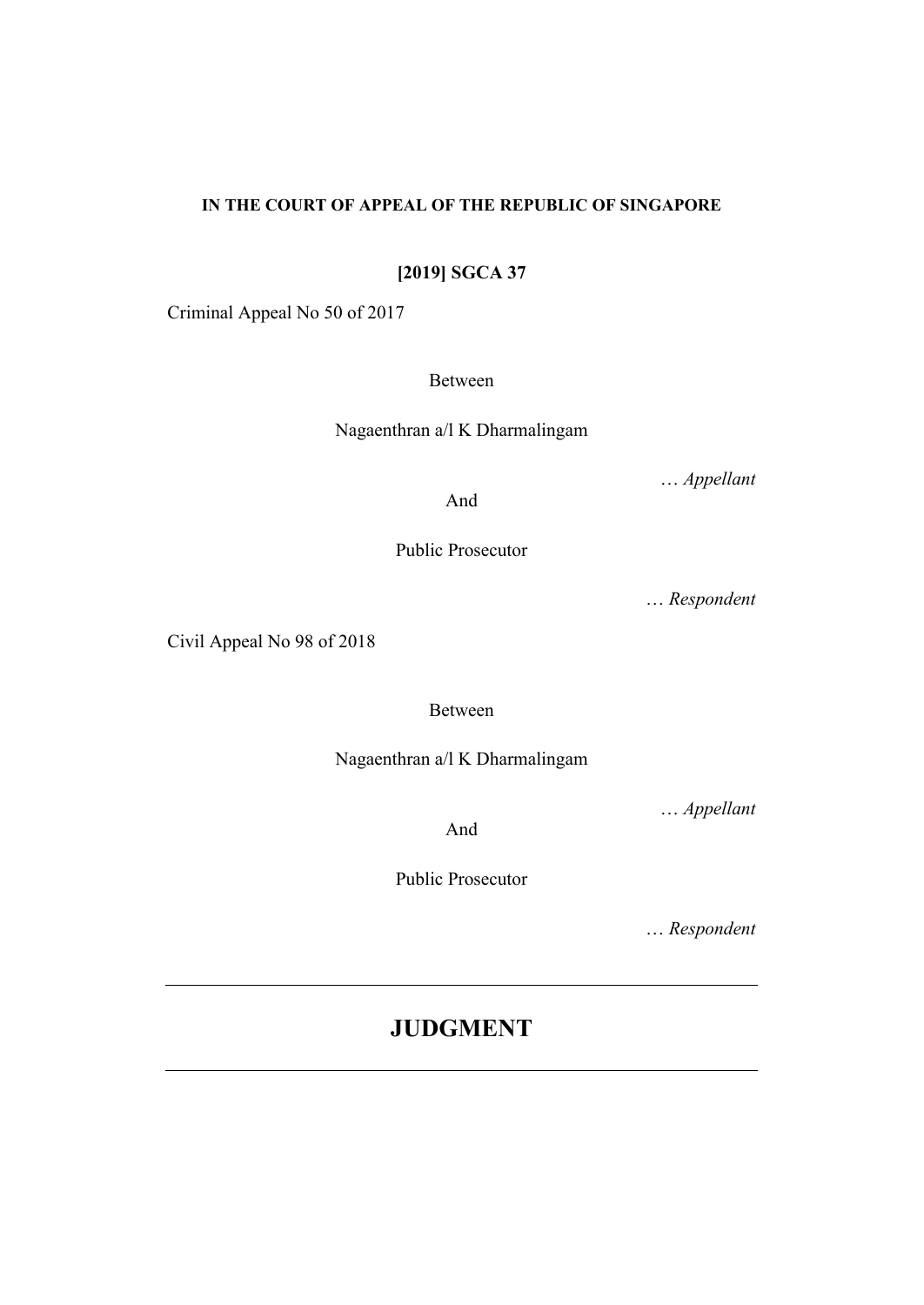[Criminal Law] — [Statutory offences] — [Misuse of Drugs Act]

[Administrative Law] — [Judicial review] — [Ambit]

[Constitutional Law] — [Judicial Power]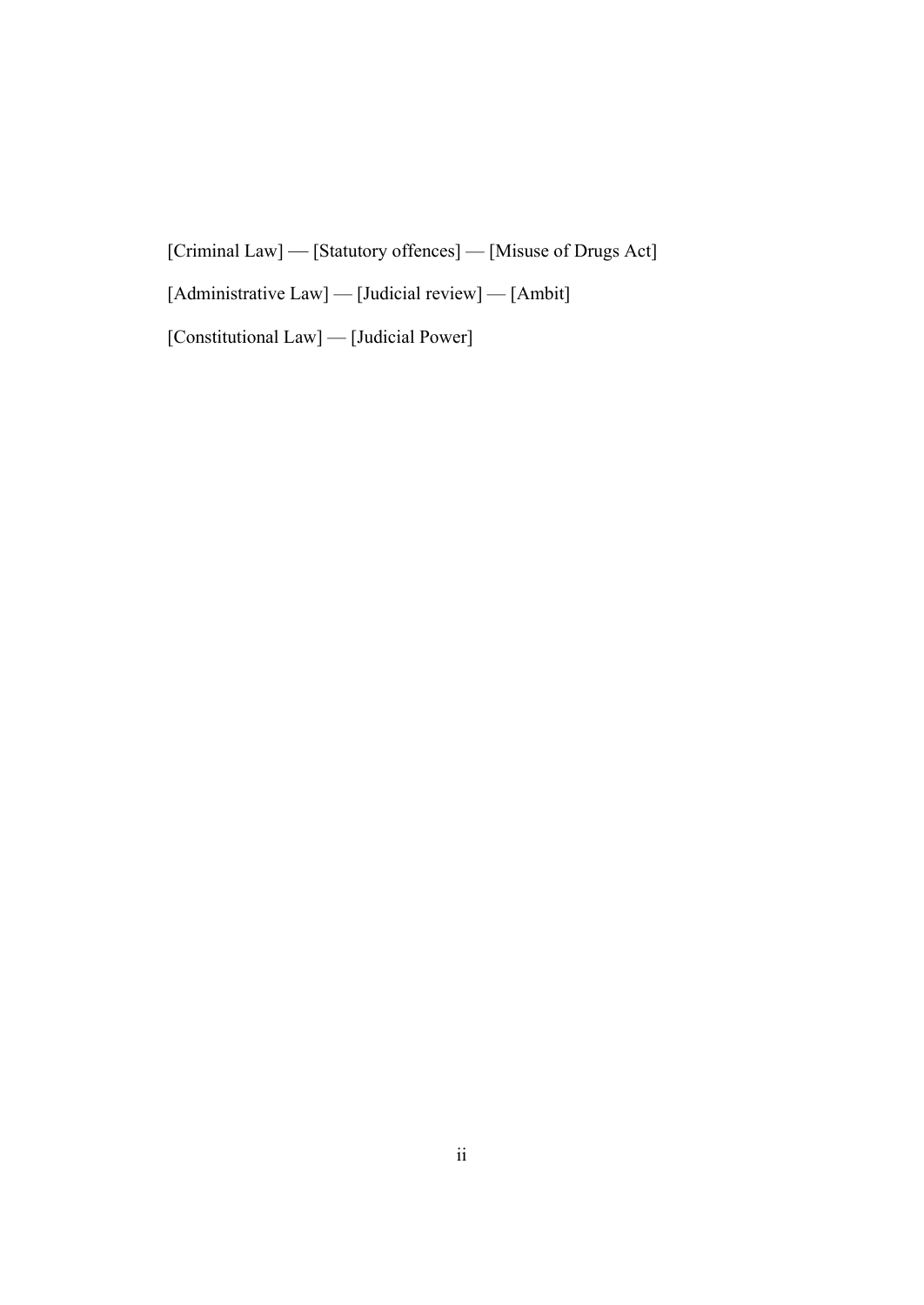**This judgment is subject to final editorial corrections approved by the court and/or redaction pursuant to the publisher's duty in compliance with the law, for publication in LawNet and/or the Singapore Law Reports.**

# **Nagaenthran a/l K Dharmalingam v Public Prosecutor and another appeal**

# **[2019] SGCA 37**

Court of Appeal — Criminal Appeal No 50 of 2017 and Civil Appeal No 98 of 2018 Sundaresh Menon CJ, Andrew Phang Boon Leong JA, Judith Prakash JA, Chao Hick Tin SJ and Belinda Ang Saw Ean J 24 January 2019

27 May 2019 Judgment reserved.

#### **Sundaresh Menon CJ (delivering the judgment of the court):**

1 On 14 November 2012, Parliament passed the Misuse of Drugs (Amendment) Act 2012 (No 30 of 2012) ("the Amendment Act"), which introduced s 33B of the Misuse of Drugs Act (Cap 185, 2008 Rev Ed) ("MDA"). The amendment brought about two significant changes to the legal framework governing the sentencing of certain groups of those convicted of drug trafficking. First, it conferred upon a court the discretion to sentence an offender convicted of a drug trafficking offence that would ordinarily attract the imposition of the mandatory death penalty, to life imprisonment instead *if* the offender's involvement in the offence was merely as a courier, as described in s 33B(2)(*a*), *and* the Public Prosecutor ("PP") had issued a certificate of substantive assistance under s 33B(2)(*b*) in respect of the offender. Second, it made it mandatory for the court to sentence an offender convicted of such an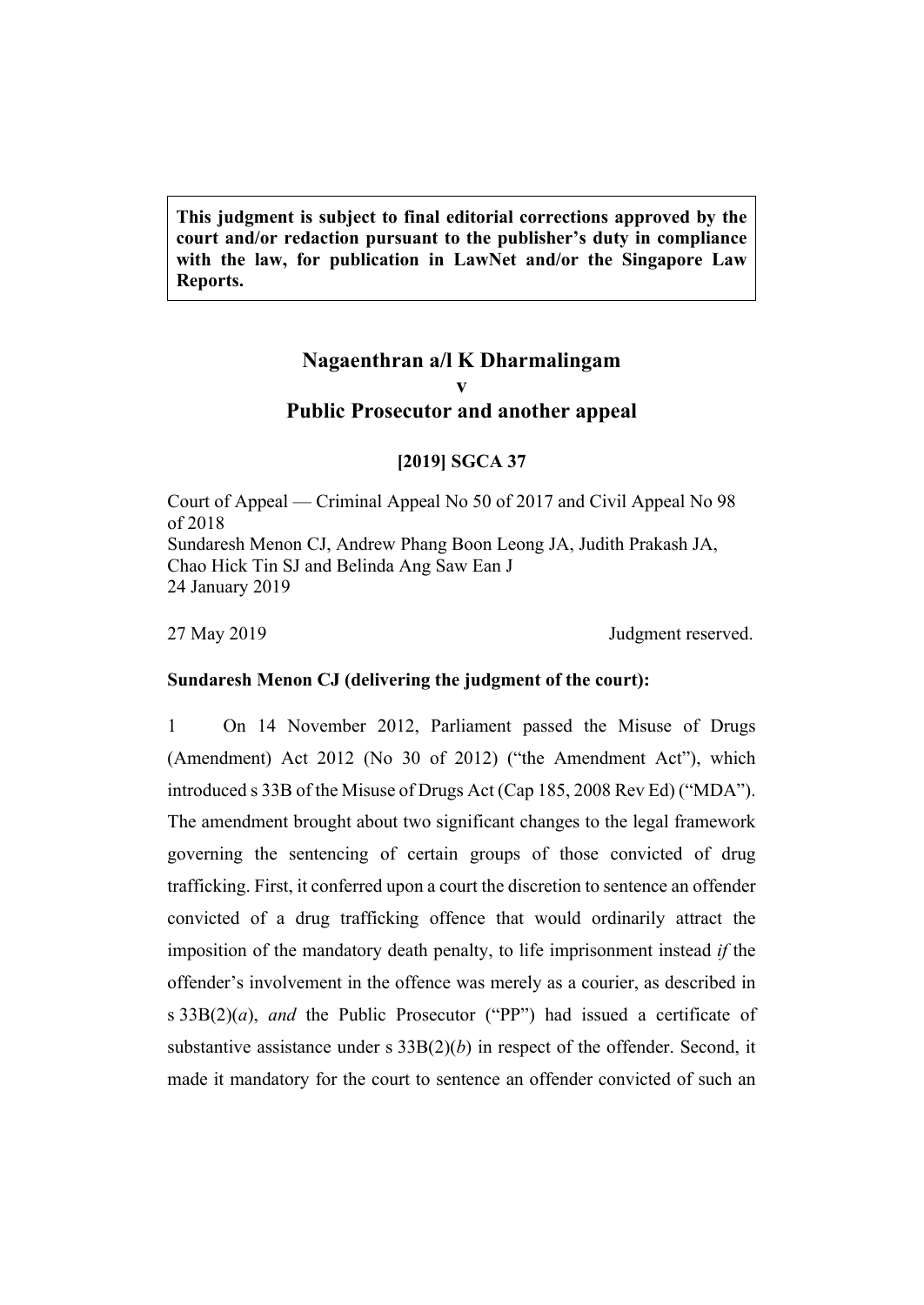offence to life imprisonment *if* the offender's involvement in the offence was merely as a courier, as described in s 33B(3)(*a*), *and* the offender was suffering from an abnormality of mind within the meaning of s 33B(3)(*b*).

2 The appellant in these appeals, Nagaenthran a/l K Dharmalingam, had been charged under s 7 of the MDA with importing not less than 42.72g of diamorphine on 22 April 2009. He was convicted after trial and his conviction was upheld by this court on appeal: see *Public Prosecutor v Nagaenthran a/l K Dharmalingam* [2011] 2 SLR 830 ("*Nagaenthran (Trial)*"); *Nagaenthran a/l K Dharmalingam v Public Prosecutor* [2011] 4 SLR 1156 ("*Nagaenthran (CA)*"). This was before the introduction of s 33B. The appellant was therefore sentenced to the mandatory death penalty which was applicable at the time.

<span id="page-3-0"></span>3 In *Prabagaran a/l Srivijayan v Public Prosecutor and other matters* [2017] 1 SLR 173 ("*Prabagaran*"), a motion was filed by the appellant, among other applicants, challenging the constitutionality of various subsections of s 33B. We noted there, at [8], that execution of the mandatory death sentence that had been imposed on the appellant had been stayed in view of the fact that the Government was, at the time of the appellant's conviction and initial appeal, undertaking a review of the mandatory death penalty in relation to drug offences. That review eventually led to the enactment of the Amendment Act. Alongside the introduction of s 33B, the Amendment Act also provided a transitional framework for persons who had been convicted and sentenced to death under the MDA as it stood prior to the amendment, and had their appeal dismissed, to be resentenced under s 33B. The appellant accordingly filed Criminal Motion No 16 of 2015 ("CM 16") on 24 February 2015, seeking to be re-sentenced to life imprisonment under s 33B(1)(*b*) read with s 33B(3) of the MDA. It was common ground that the appellant met the requirements under s  $33B(3)(a)$  in that he was found to be a mere courier. The matter was heard before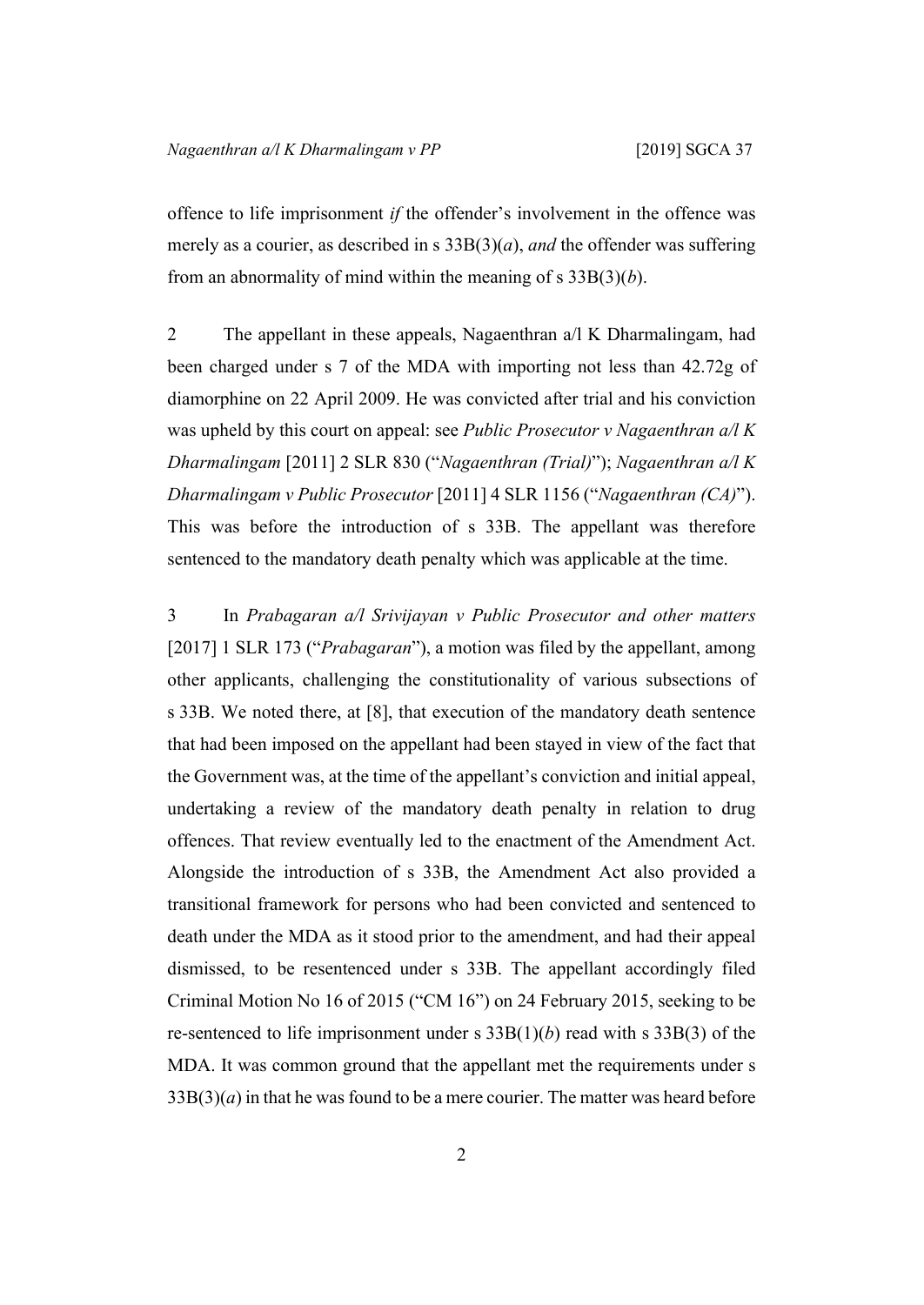a High Court judge ("the Judge") who dismissed CM 16 however, on the basis that the appellant was not suffering from an abnormality of mind within the meaning of s 33B(3)(*b*): see *Nagaenthran a/l K Dharmalingam v Public Prosecutor* [2017] SGHC 222 ("*Nagaenthran (Criminal Motion)*"). Criminal Appeal No 50 of 2017 ("CCA 50") is the appellant's appeal against the dismissal of CM 16.

4 Separately, on 10 December 2014, the PP had informed the court and the appellant's counsel at the time that he would not be issuing a certificate of substantive assistance under s  $33B(2)(b)$  of the MDA in respect of the appellant ("the non-certification decision"). On 27 March 2015, the appellant filed Originating Summons No 272 of 2015 ("OS 272") seeking leave to commence judicial review proceedings against the PP's non-certification decision. This too was dismissed by the judge: see *Nagaenthran a/l K Dharmalingam v Attorney-General* [2018] SGHC 112 ("*Nagaenthran (Judicial Review)*"). Civil Appeal No 98 of 2018 ("CA 98") is the appellant's appeal against the dismissal of OS 272.

# **Facts**

# *The appellant's conviction*

5 We do not propose to restate all the facts relating to the appellant's conviction. Much of this has been set out in *Nagaenthran (CA)* at [5]–[15] (reproduced in *Nagaenthran (Criminal Motion)* at [9]). Very briefly, after officers from the Central Narcotics Bureau ("CNB") apprehended the appellant on 22 April 2009 as he was entering Singapore from Malaysia at the Woodlands Checkpoint, the appellant stated quite unequivocally in his contemporaneous statements to the CNB officers that the bundle that was found strapped to his thigh contained heroin. When asked why the bundle had been strapped to his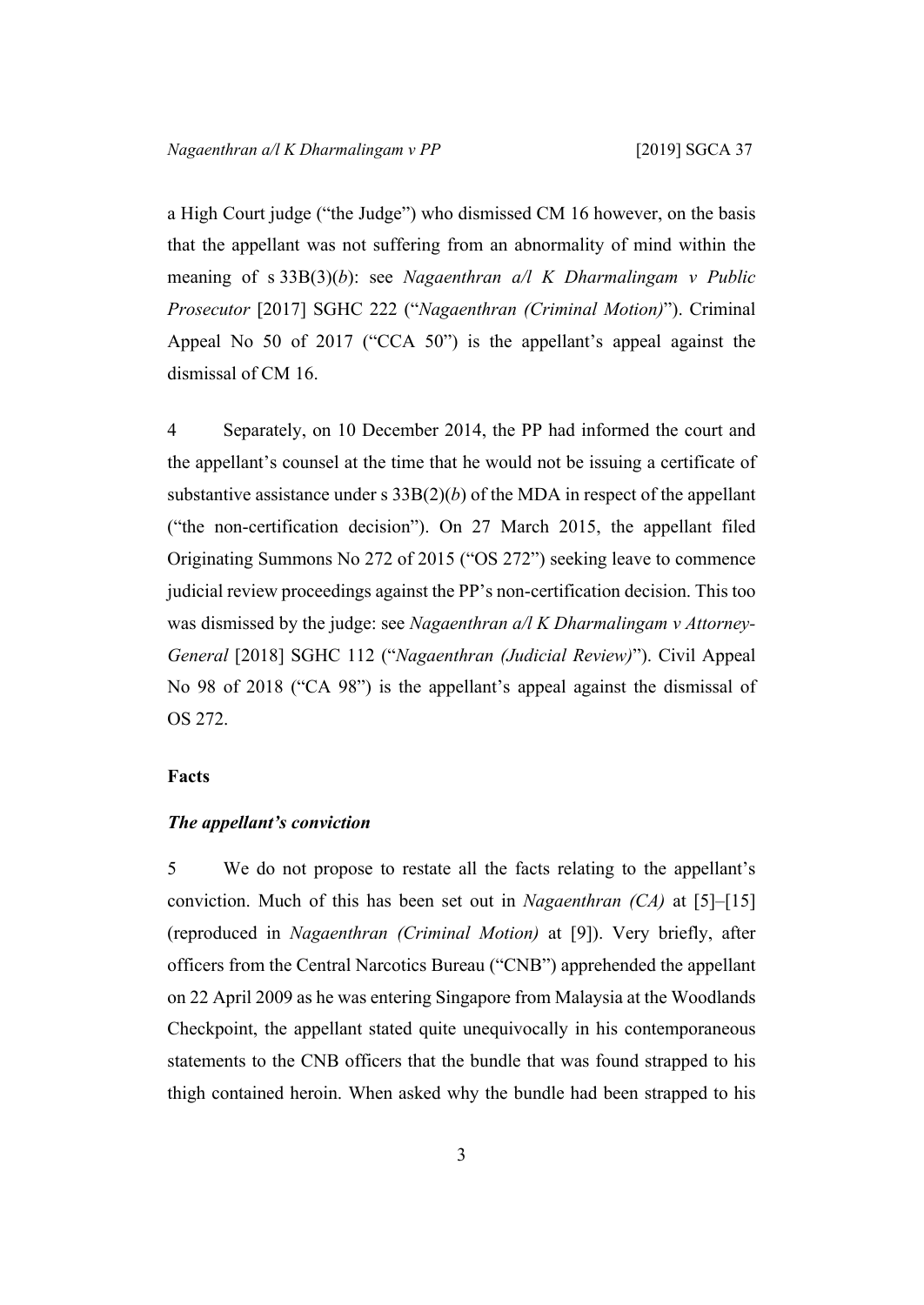thigh, the appellant answered that a friend, who he called "King", had done this so that no one else would find it.

6 At trial however, the appellant denied having knowledge of the contents of the bundle. He claimed instead that King had only told him that the bundle contained "company spares" or "company product": see *Nagaenthran (Trial)* at [10]. The appellant also advanced another assertion in his defence – that he had delivered the bundle under duress with King having put him under pressure. According to this version of the appellant's case, King had slapped and punched the appellant when the latter tried to resist King's attempts to strap the bundle onto his thigh. King had allegedly also threatened to kill the appellant's girlfriend if he did not do as he was told and bring the bundle into Singapore: *Nagaenthran (Trial)* at [10]. Notably, however, these allegations were not in the contemporaneous statement he made after he was first arrested on 22 April 2009.

7 At the conclusion of the trial, on 22 November 2010, the appellant was found guilty and accordingly sentenced to death. The trial Judge made a number of findings including the following:

(a) The appellant's contemporaneous statements to the CNB officers had been provided voluntarily and recorded accurately: *Nagaenthran (Trial)* at [33].

(b) The appellant's allegations that King had assaulted him and threatened to kill his girlfriend if he did not deliver the drugs into Singapore were fabricated. He therefore failed to establish the defence of duress: *Nagaenthran (Trial)* at [18]–[19].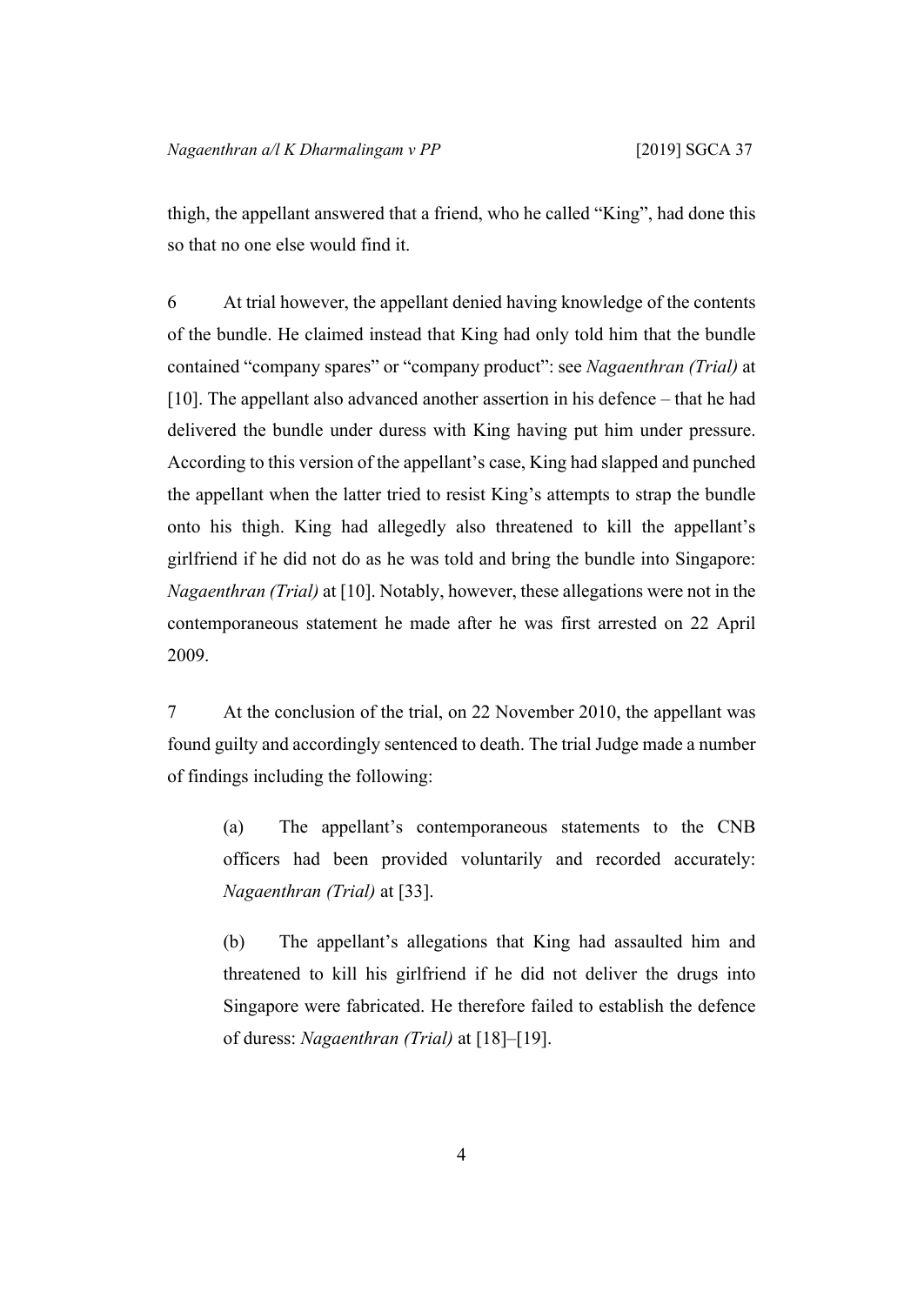(c) The appellant had actual knowledge of the contents of the bundle he had been tasked with delivering, namely, that it contained diamorphine: *Nagaenthran (Trial)* at [33]. This finding was based largely on the appellant's contemporaneous statement to the CNB officers, where he had stated unequivocally that the bundle strapped to his thigh contained heroin.

8 On appeal, we affirmed all of the aforementioned findings: see *Nagaenthran (CA)* at [18]–[19]. The mandatory death sentence was therefore upheld.

# *The appellant files CM 16*

9 After his conviction, while awaiting execution of his sentence, the appellant was referred in March 2013 to Dr Kenneth Koh of the Institute of Mental Health for a forensic psychiatric evaluation. This was for the purpose of assessing the appellant's suitability for resentencing under  $s$  33B(1)(*b*) read with s 33B(3) of the MDA. In his report dated 11 April 2013, Dr Koh noted the appellant's account that King had assaulted him and threatened to kill his girlfriend if he did not deliver the bundle of drugs into Singapore. Dr Koh took the view that the appellant "had no mental illness at the time of the offence" and was "not clinically mentally retarded". Dr Koh also acknowledged that the appellant's "borderline range of intelligence" might have caused him to be more susceptible than a person of normal intelligence to over-estimating the reality of King's alleged threat to kill his girlfriend. That said, Dr Koh concluded that the appellant's borderline range of intelligence "would not have diminished his ability to appreciate that the package that was taped to his thigh would most likely have contained drugs and that bringing this to Singapore was illegal".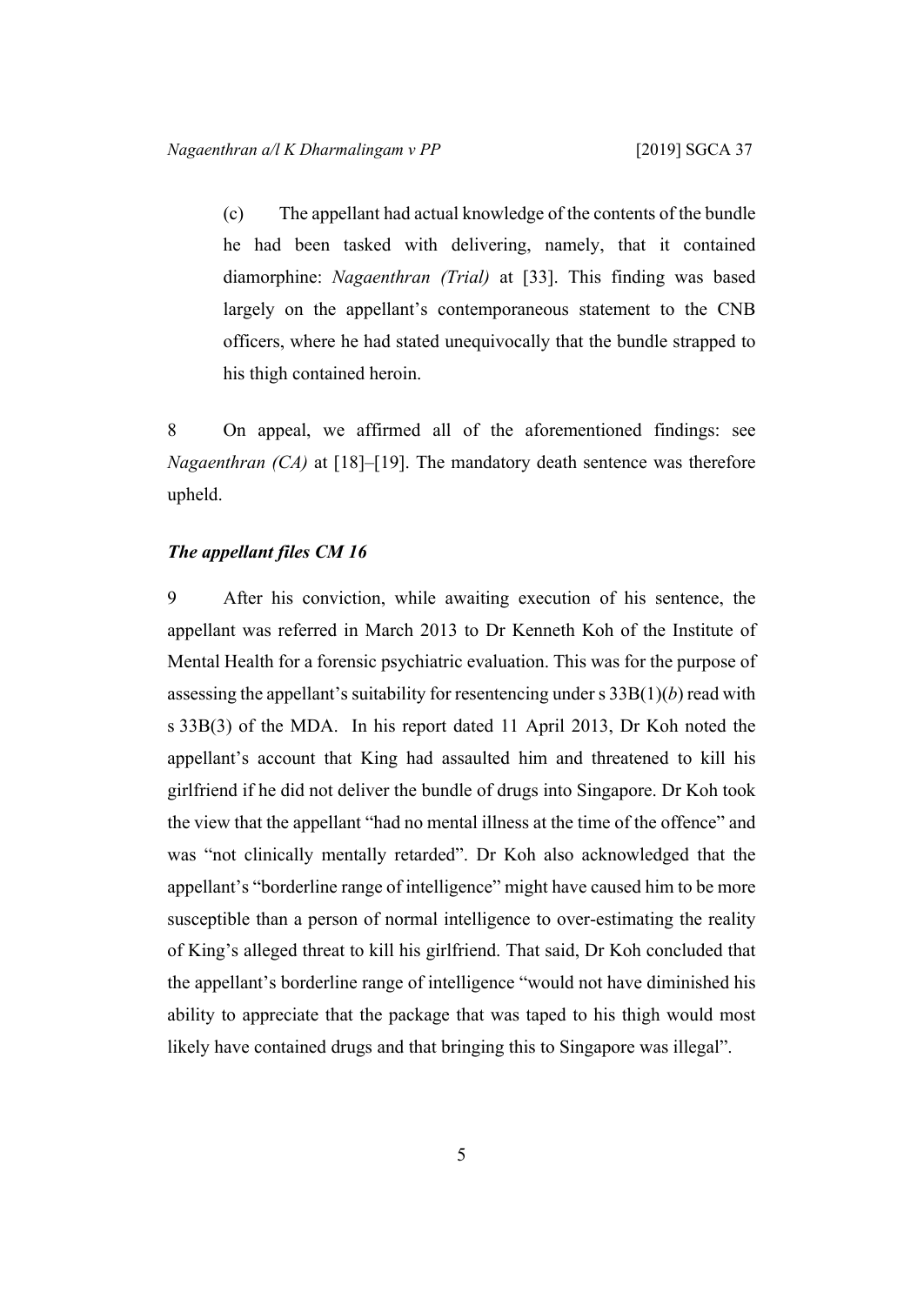<span id="page-7-0"></span>10 The appellant was subsequently referred to a psychiatrist in private practice, Dr Ung Eng Khean, for a psychiatric assessment in support of the appellant's re-sentencing application in CM 16. Dr Ung assessed the appellant on 19 April and 19 July 2016. In his report of 22 August 2016, Dr Ung noted the appellant's claim that he had lied to Dr Koh when the latter had assessed him in March 2013. The appellant's account to Dr Ung was that he had agreed to deliver the drugs for King, whom he referred to as his "boss", because he was desperate for money and felt compelled to obey King out of a mixture of loyalty, awe, fear and gratitude. The appellant did not mention that King had threatened to kill his girlfriend.

11 In the light of Dr Ung's 22 August 2016 report, Dr Koh referred the appellant to Dr Patricia Yap, principal clinical psychologist at the Institute of Mental Health, for a neuropsychological assessment to explore whether the appellant could have been suffering from Attention Deficit Hyperactivity Disorder ("ADHD"). Dr Yap assessed the appellant between November 2016 and January 2017, and issued a report dated 1 February 2017. What is relevant for the present purposes is the appellant's account to Dr Yap of the reasons for his offending. This took the form of his claim that he was a member of a gang, and that he had volunteered to transport the drugs on behalf of a fellow gang member who was reluctant to do so, and that he had done so out of a misguided sense of gang loyalty and gratitude to his "boss". He stressed that he had not been coerced into delivering the drugs; he had acted voluntarily. The appellant also recounted that he had reason to believe that the package he was tasked to carry contained drugs, and that he had known, at the time, of the death penalty for drug trafficking in Singapore. Nonetheless, although he did not know the specific quantity of drugs that would attract the death penalty, he did not think that the amount of drugs he was carrying was sufficient to attract it.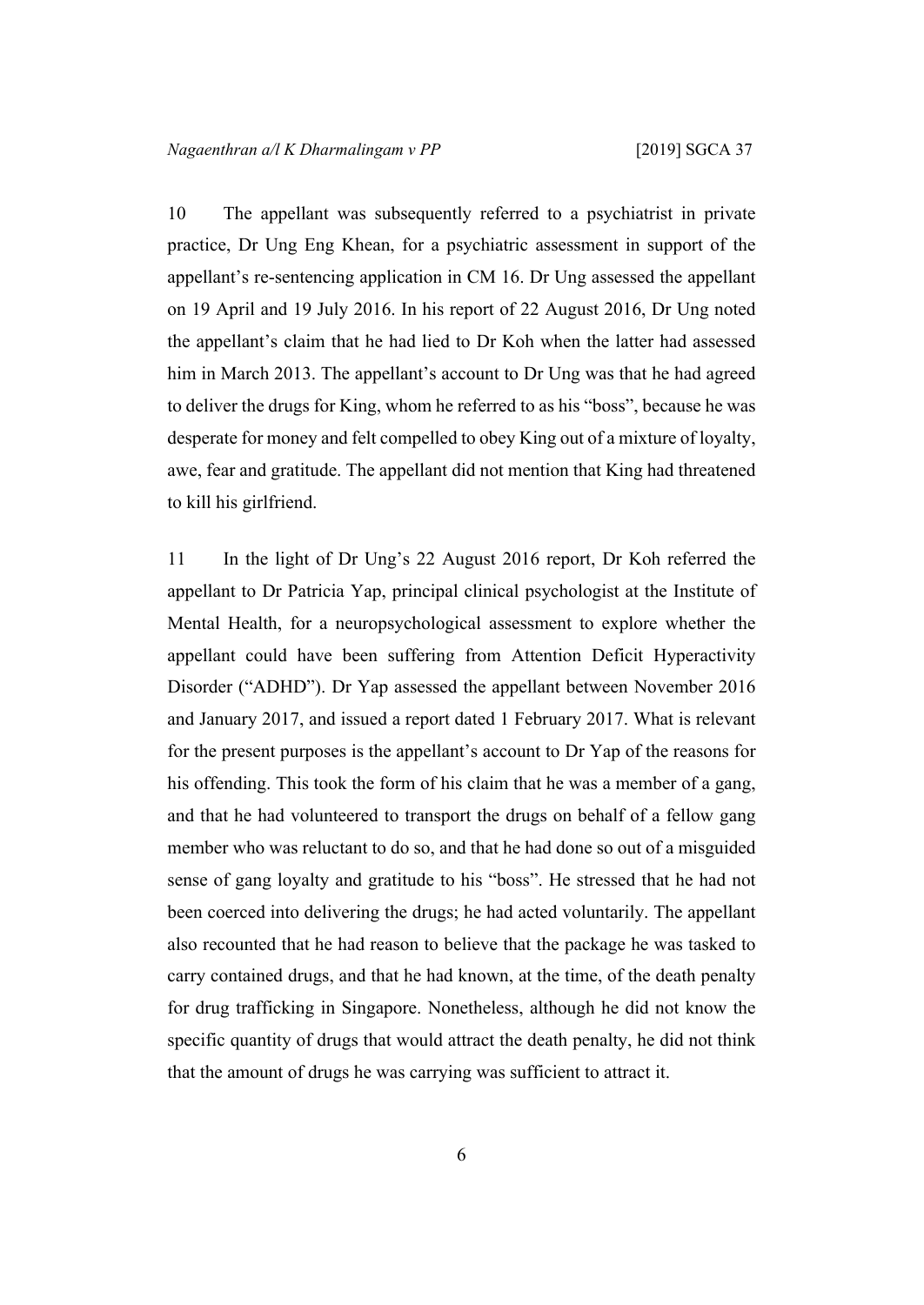<span id="page-8-0"></span>12 Based on Dr Yap's 1 February 2017 report, as well as Dr Ung's 22 August 2016 report, Dr Koh himself prepared a report dated 7 February 2017, in which he concluded, among other things, that "[the appellant's] borderline intelligence and concurrent cognitive deficits may have contributed toward his misdirected loyalty and poor assessment of the risks in agreeing to carry out the offence".

#### *Procedural history in relation to CA 98*

13 The full procedural history relevant to CA 98 was set out by the Judge in *Nagaenthran (Judicial Review)* at [10]–[28]. For the present purposes, it is only necessary to highlight a few points.

<span id="page-8-1"></span>14 After the amendments to the MDA came into effect on 1 January 2013, the appellant provided information to the PP, on 26 February 2013, by way of a voluntary statement for the purposes of allowing the PP to make a determination under s  $33B(2)(b)$  of the MDA as to whether the appellant had substantively assisted the CNB in disrupting drug trafficking activities within or outside Singapore ("the first set of information"): *Nagaenthran (Judicial Review)* at [12]. It was common ground that the first set of information was not materially different to the information that the appellant had provided to the CNB officers in his contemporaneous statements at the time of his arrest in 2009.

<span id="page-8-2"></span>15 On 22 July 2013, Attorney-General Steven Chong Horng Siong ("AG Chong"), who was the PP at the time, considered the first set of information, additional information pertaining to operational matters, and the views of the CNB to determine whether, based on the first set of information, the appellant had substantively assisted the CNB in disrupting drug trafficking activities within or outside Singapore. AG Chong determined that the appellant had *not*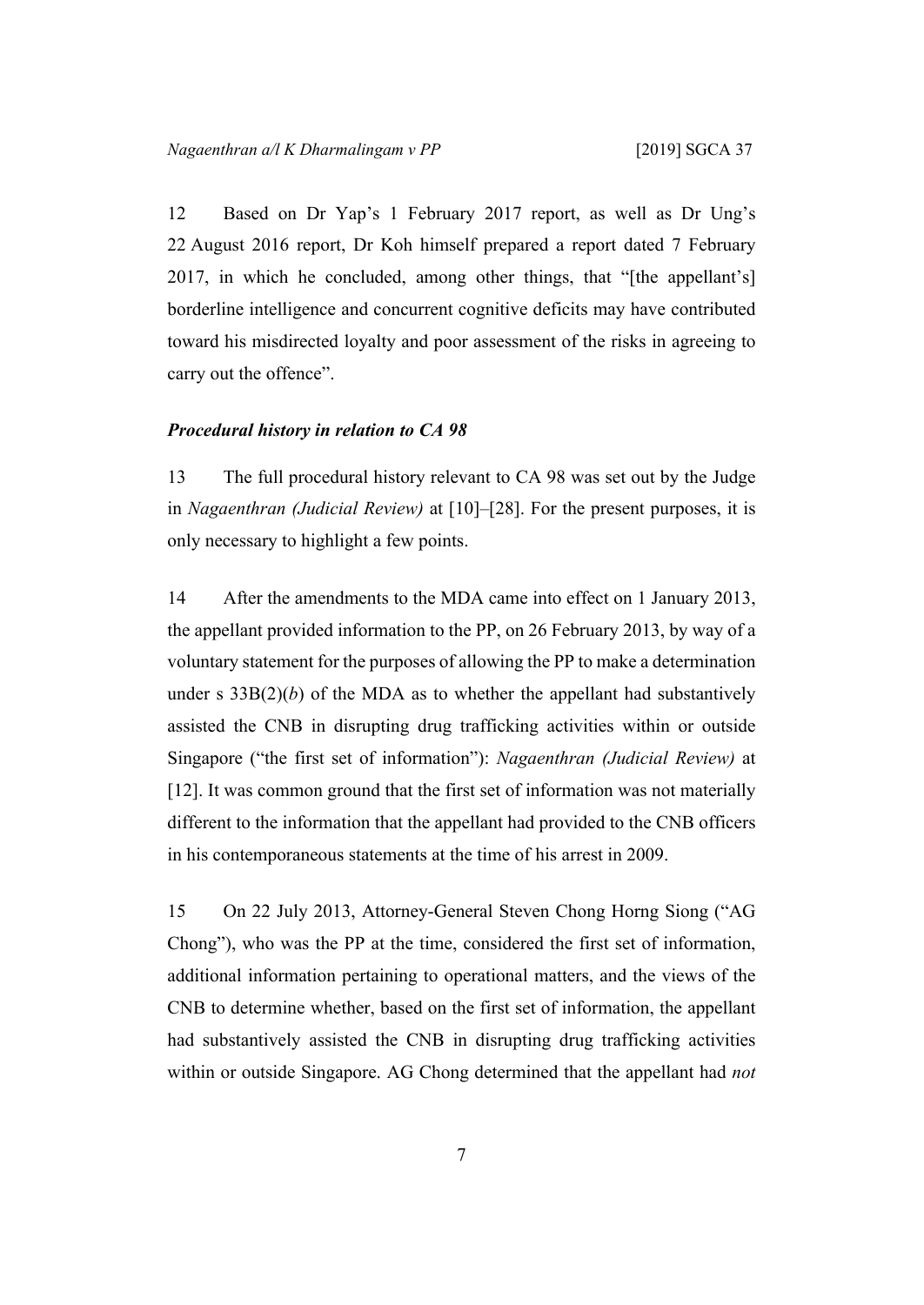substantively assisted the CNB in disrupting drug trafficking activities within or outside Singapore. The appellant was duly informed of the non-certification decision in August 2013: *Nagaenthran (Judicial Review)* at [13]. For the avoidance of doubt, we digress to explain that the non-certification decision that was the subject of OS 272 was made after the appellant furnished a second set of information in November 2013.

16 On separate occasions in November 2013, March 2015 and September 2015, the appellant provided the second, third and fourth sets of information respectively, each of which, we are given to understand, contained some new information not previously contained in the other. These sets of information were separately considered, together with additional information pertaining to operational matters, and the views of the CNB in relation to whether, based on the relevant set of information, the appellant had substantively assisted the CNB in disrupting drug trafficking activities within or outside Singapore. None of these sets of information, however, gave rise to the outcome the appellant sought, which was the issuance of a certificate of substantive assistance pursuant to s  $33B(2)(b)$  of the MDA.

# **Issues to be determined**

# *CCA 50*

17 The Judge found that the appellant was not suffering from an abnormality of mind within the meaning of s  $33B(3)(b)$  of the MDA (see [\[3](#page-3-0)] above). The issues that arise in CCA 50 correspond with the three cumulative requirements that the appellant would have to satisfy in order to be able to rely on the defence under s 33B(3)(*b*), namely: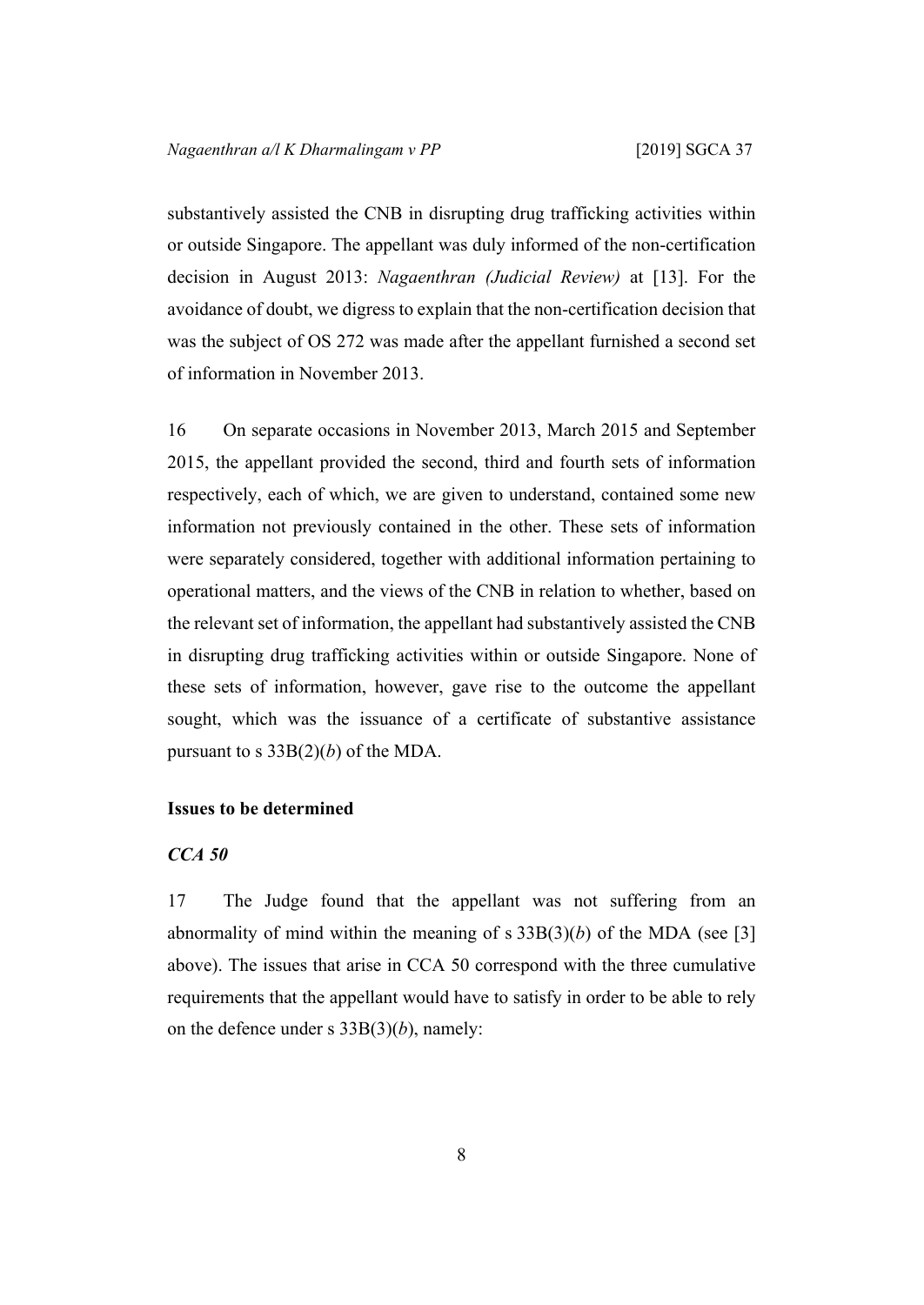(a) whether the appellant was suffering from an abnormality of mind;

(b) if he was, whether the abnormality of mind: (i) arose from a condition of arrested or retarded development of mind; (ii) arose from any inherent causes; or (iii) was induced by disease or injury; and

(c) if (a) and (b) are answered affirmatively, whether the abnormality of mind substantially impaired his mental responsibility for his acts and omissions in relation to his offence.

# *CA 98*

18 In CA 98, the appellant pursues his application for leave to commence judicial review proceedings against the PP's non-certification decision on the grounds that: (i) the PP did not take into account relevant considerations in arriving at his non-certification decision, and (ii) the PP arrived at his noncertification decision in the absence of a necessary precedent fact. First, however, the appellant had to show that s 33B(4) of the MDA did not preclude judicial review of the PP's non-certification decision under s 33B(2)(*b*) on those grounds. Accordingly, the issues in CA 98 were as follows:

(a) First, whether s 33B(4) of the MDA precluded judicial review of the PP's non-certification decision under s 33B(2)(*b*) on grounds other than bad faith or malice.

(b) Second, and only if the answer to (a) is in the negative, whether the appellant has made out a *prima facie* case of reasonable suspicion that the PP, in arriving at his non-certification decision: (i) failed to take into account relevant considerations; and (ii) acted in the absence of a necessary precedent fact.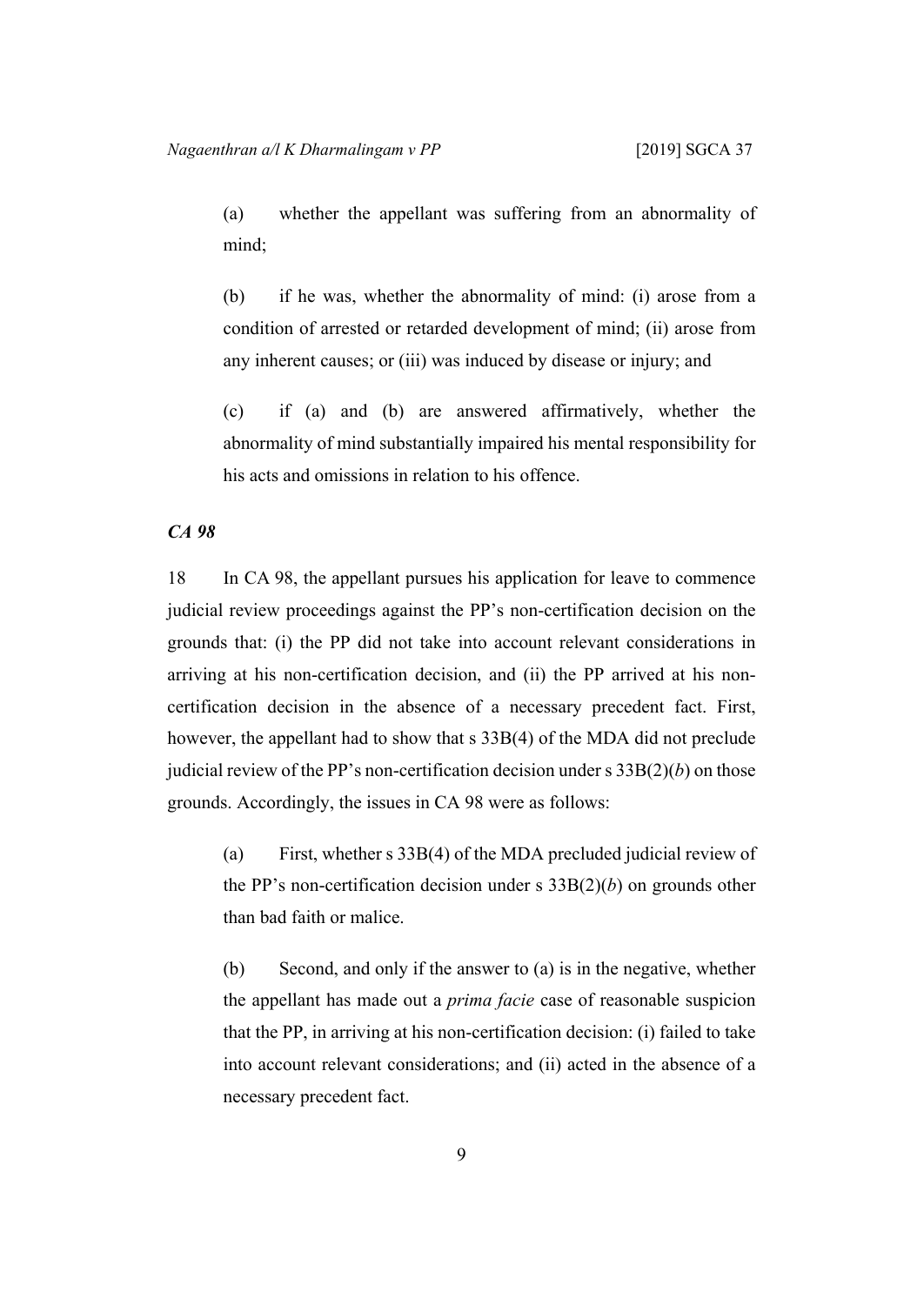# **CCA 50**

19 We first deal with CCA 50. Section 33B(3)(*b*) of the MDA makes it mandatory for a court to sentence an offender convicted on a capital drug charge to life imprisonment where the offender can demonstrate that he suffered from an illness of the mind as described in the provision. Section 33B(3)(*b*) provides as follows:

# **Discretion of court not to impose sentence of death in certain circumstances**

**33B.**— …

…

(3) The requirements referred to in subsection (1)(*b*) are that the person convicted proves, on a balance of probabilities, that —

> (*b*) he was suffering from such abnormality of mind (whether arising from a condition of arrested or retarded development of mind or any inherent causes or induced by disease or injury) as substantially impaired his mental responsibility for his acts and omissions in relation to the offence under section 5(1) or 7.

20 The material words of s 33B(3)(*b*) that describe the relevant illness of mind are identical to those found in Exception 7 to the offence of murder in s 300 of the Penal Code (Cap 224, 2008 Rev Ed) ("the Penal Code"): see *Rosman bin Abdullah v Public Prosecutor* [2017] 1 SLR 10 at [46]. Exception 7 provides as follows:

*Exception* 7.—Culpable homicide is not murder if the offender was suffering from such abnormality of mind (whether arising from a condition of arrested or retarded development of mind or any inherent causes or induced by disease or injury) as substantially impaired his mental responsibility for his acts and omissions in causing the death or being a party to causing the death.

21 It stands to reason, as the Judge correctly noted (see *Nagaenthran (Criminal Motion)* at [36]), that the three-limb test that applies under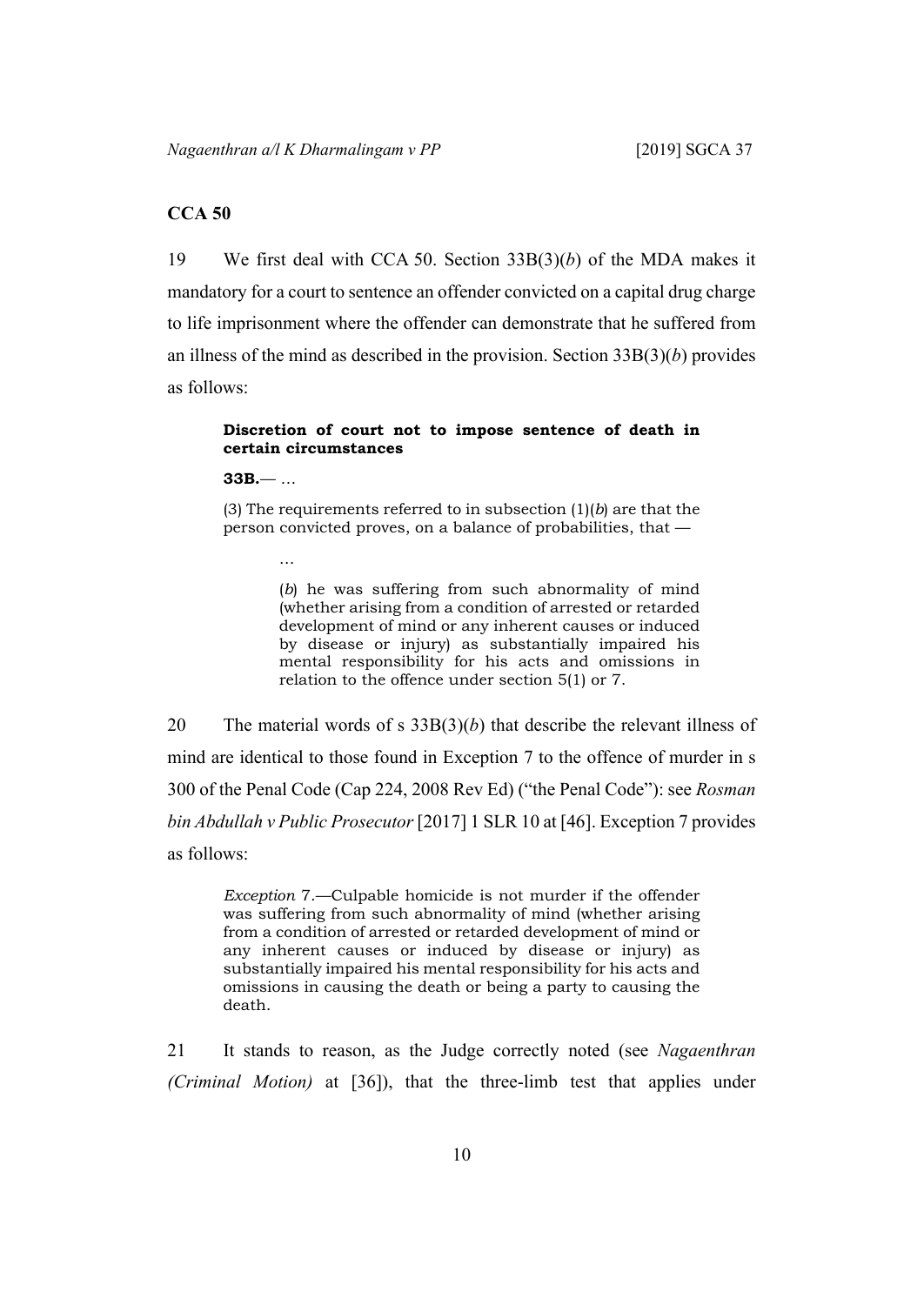Exception 7 (see *Iskandar bin Rahmat v Public Prosecutor and other matters* [2017] 1 SLR 505 ("*Iskandar*") at [79], citing *Ong Pang Siew v Public Prosecutor* [2011] 1 SLR 606 ("*Ong Pang Siew*") at [58] and *Public Prosecutor v Wang Zhijian* [2014] SGCA 58 at [50]) ought equally to apply in the context of s 33B(3)(*b*) of the MDA. Under this three-limb test, the appellant may be resentenced to life imprisonment, only if he is able to establish the following cumulative requirements on a balance of probabilities:

- (a) first, that he was suffering from an abnormality of mind ("the first limb");
- (b) second, that the abnormality of mind: (i) arose from a condition of arrested or retarded development of mind; (ii) arose from any inherent causes; or (iii) was induced by disease or injury ("the second limb"); and
- (c) the abnormality of mind substantially impaired his mental responsibility for his acts and omissions in relation to his offence ("the third limb").

# *The first limb*

22 We have stated in *Iskandar* (at [80]), that whilst the second limb (otherwise known as the aetiology or root cause of the abnormality) is a matter largely to be determined based on expert evidence, this is not the case with the first and third limbs, which are to be determined by the trial judge as matters of fact (see also, the decisions of this court in *Chua Hwa Soon Jimmy v Public Prosecutor* [1998] 1 SLR(R) 601 ("*Chua Jimmy*") at [21], *Zailani bin Ahmad v Public Prosecutor* [2005] 1 SLR(R) 356 at [51] and *Ong Pang Siew* at [59]; and the decision of the High Court in *Public Prosecutor v Juminem and another* [2005] 4 SLR(R) 536 ("*Juminem*") at [5]).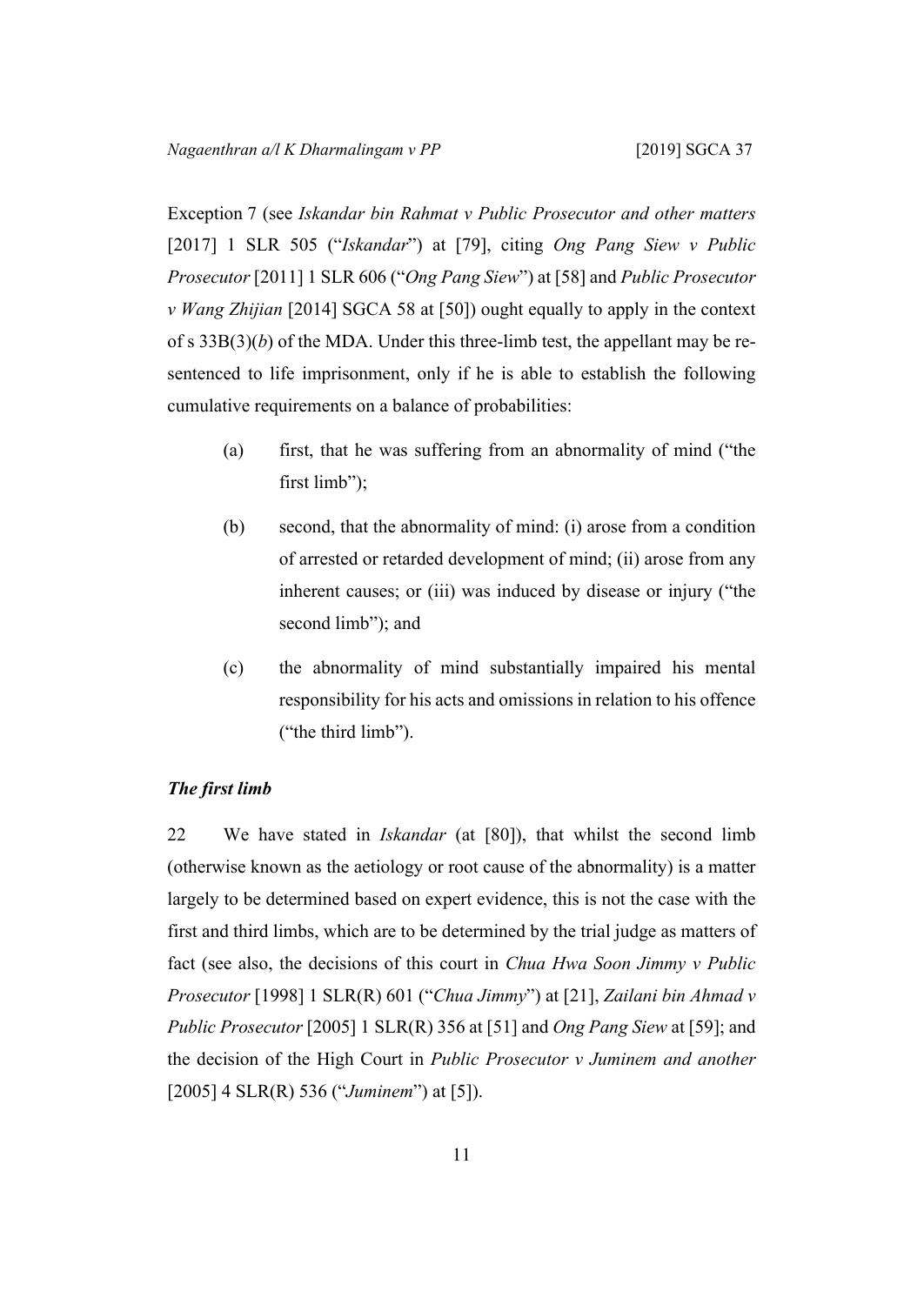23 In this context, what constitutes an 'abnormality of mind' under the first limb has been set out by Lord Parker CJ, delivering the judgment of the English Court of Criminal Appeal decision in *Regina v Byrne* [1960] 2 QB 396 ("*Byrne*") (at 403) as follows:

'Abnormality of mind,' … means a state of mind so different from that of ordinary human beings that the reasonable man would term it abnormal. It appears to us to be wide enough to cover the mind's activities in all its aspects, not only the perception of physical acts and matters, and the ability to form a rational judgment as to whether an act is right or wrong, but also the ability to exercise the will power to control physical acts in accordance with that rational judgment.

24 It is evident from that formulation that the nature of the inquiry as to whether there is an abnormality of mind is, necessarily, fact-sensitive and predicated on what the reasonable man would term as abnormal in all the circumstances. This, in turn, is typically analysed in terms of three aspects of the mind's activities: the capacity to understand events, judge the rightness or wrongness of one's actions, and exercise self-control: see Stanley Yeo, Neil Morgan, and Chan Wing Cheong, *Criminal Law in Malaysia and Singapore* (LexisNexis, 3rd Ed, 2018) at para 27.13.

25 The respondent submits that an abnormality of mind in this context is established *only* if an offender is able to show that the abnormality in question falls within one of the aforementioned three aspects of the mind's activities, namely*,* the capacity to understand events, judge the rightness or wrongness of one's actions, and exercise self-control. In our judgment, however, that is not the correct reading of that passage in *Byrne*. Instead, we consider that Lord Parker's formulation of an abnormality of mind is intended to be sufficiently wide to encompass "the mind's activities *in all its aspects*". Of course, these would include and to a large extent, consist of the mind's capacity to understand events, judge right from wrong, and exercise self-control. However, we do not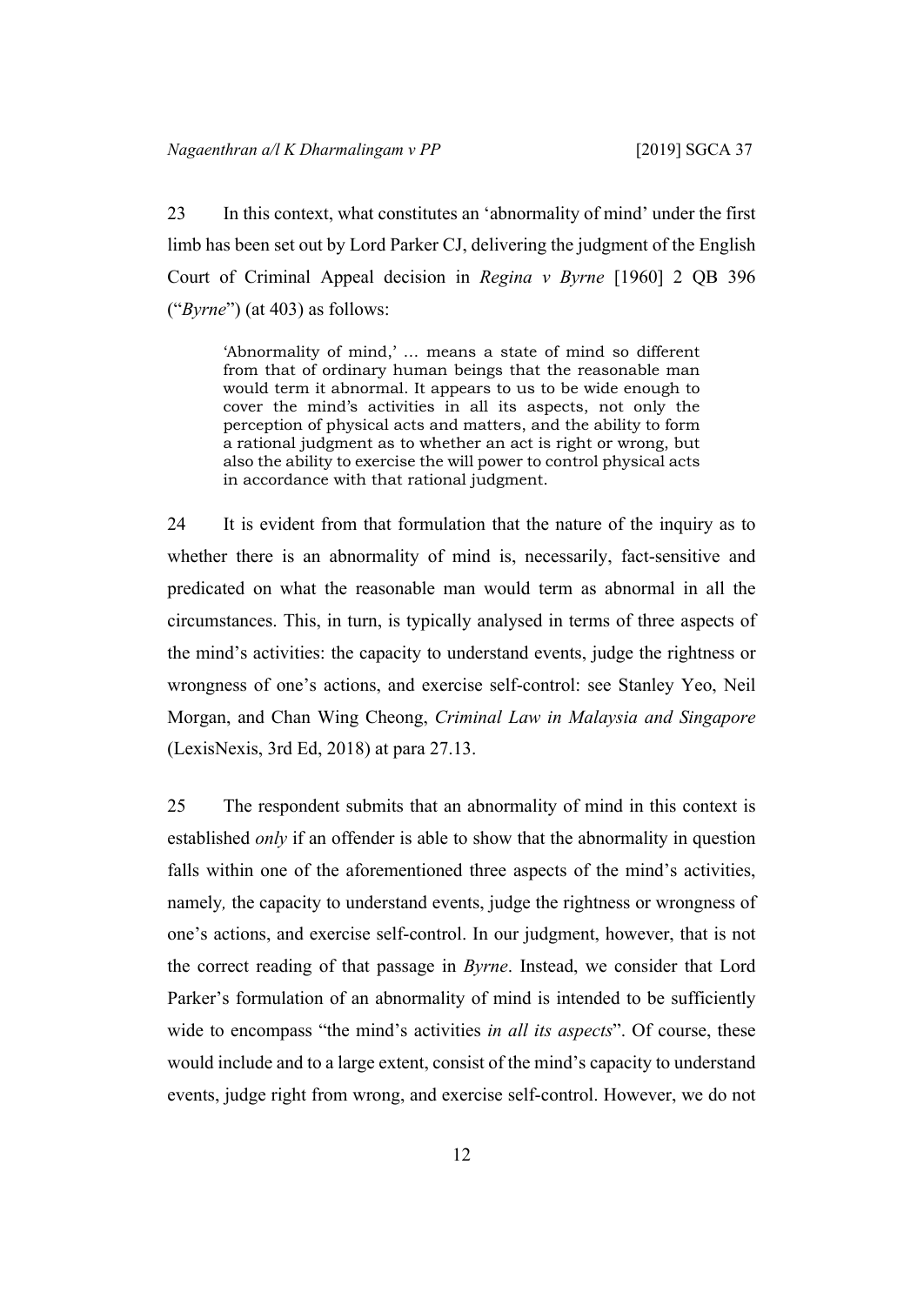consider that these indicia are exhaustive of the mind's activities in *all* its aspects. These will undoubtedly be helpful to guide and focus the inquiry on answering the critical question of whether the abnormality of mind in question had substantially impaired the offender's mental responsibility for his acts and omissions in relation to his offence. And they are likely to be the most relevant and oft-used tools because they lead quite neatly to that critical question.

26 In short, the offender's capacity to understand events, judge right from wrong and exercise self-control will inevitably be quite accurate proxies of the extent of an offender's ability to exercise his will power to control his physical acts. That is not to say, however, that there can be no other indicia or aspects of the mind's activities that might have a bearing on the ultimate question of whether the offender's mental responsibility for his acts was substantially impaired. In our judgment, an offender may, as a matter of principle, succeed in bringing himself within s  $33B(3)(b)$  of the MDA even if he were unable to pigeonhole the abnormality of mind he relies upon into one of the aforementioned three aspects of the mind's activities in Lord Parker's formulation, provided, he can show that his mental responsibility for his acts was substantially impaired as a result of this.

27 We take this opportunity to emphasise two further points on the analysis under the first limb of s  $33B(3)(b)$ . The first is that past cases will have little precedential value when it comes to establishing whether a particular medical condition is an abnormality of mind within the meaning of the first limb. This, we think, must be the case, because it is for the court as the trier of fact to ascertain, on the totality of the specific facts before it, whether the offender was labouring under such an abnormality of mind. The judge as trier of fact might very well find assistance in the medical evidence. We stress, however, that the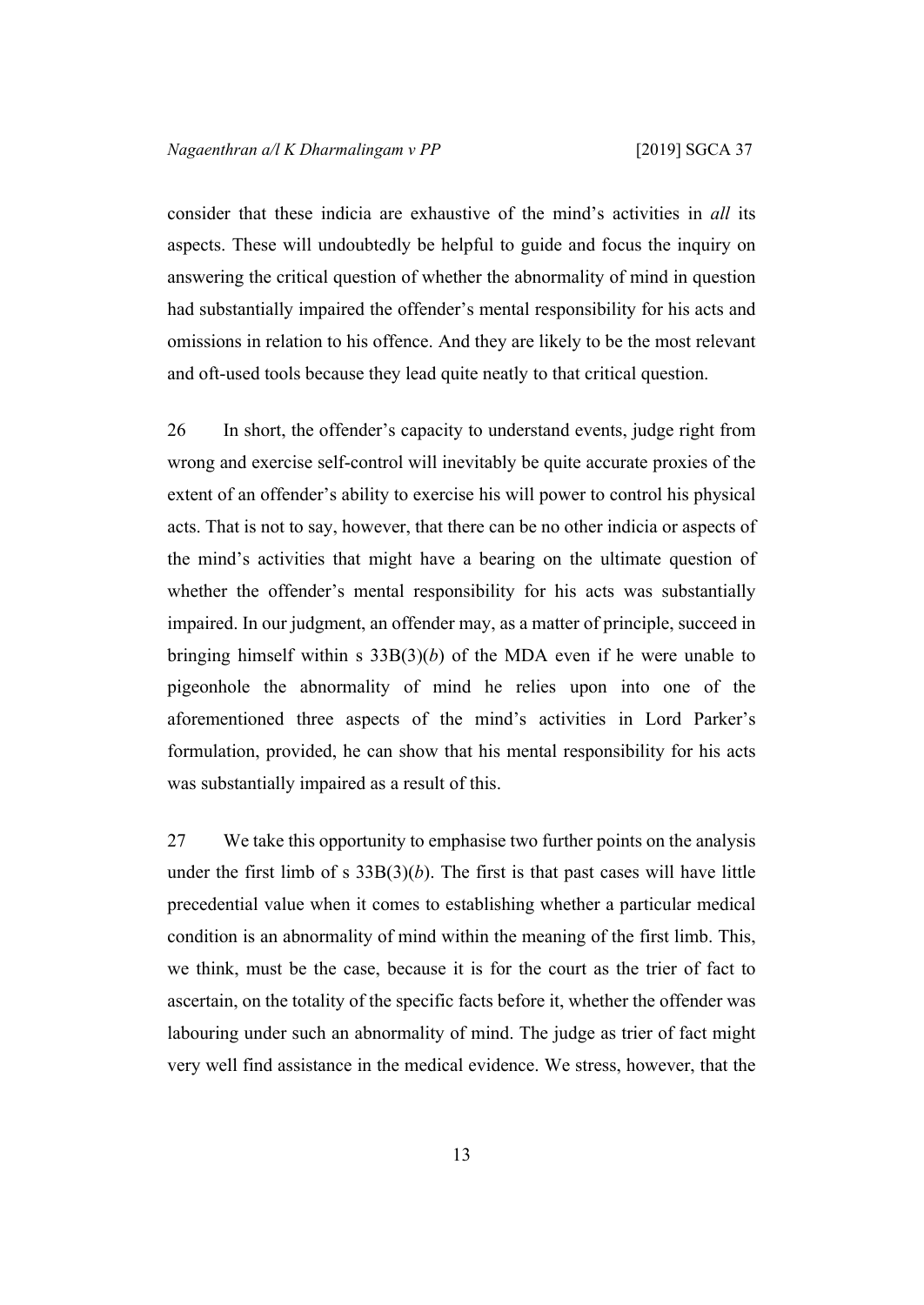question is ultimately one for the finder of fact to answer, having regard to all the surrounding circumstances of the offender's conduct and his offence.

28 This segues into the second point, which is that the opinion of a medical professional on whether a particular condition is an abnormality of mind, whilst oftentimes useful, is not necessarily dispositive of the *legal* inquiry into whether an abnormality of mind has been established under the first limb. This is selfevident, but worth repeating nonetheless. It is trite that the verdict as to abnormality of mind must be founded on *all* the evidence, which evidence *includes* medical opinion: *Sek Kim Wah v Public Prosecutor* [1987] SLR(R) 371 ("*Sek Kim Wah*") at [33]. In *Chua Jimmy* at [28], this Court adopted the approach in the Privy Council case of *David Augustus Walton v The Queen* [1978] AC 788 ("*Walton*"), in which Lord Keith stated at 793:

[U]pon an issue of diminished responsibility the jury are entitled and indeed bound to consider not only the medical evidence but evidence upon the whole facts and circumstances of the case. These include the nature of the killing, the conduct of the defendant before, at the time of and after it and any history of mental abnormality … what the jury are essentially seeking to ascertain is whether at the time of the killing the defendant was suffering from a state of mind bordering on but not amounting to insanity. That task is to be approached in a broad common sense way.

29 The surrounding circumstances of the case, which include the nature of the killing, the conduct of the accused before, at the time of and after the offence, and any history of mental abnormality, may lead to the rejection of the medical evidence on whether the accused suffered from an abnormality of mind. Thus, in *Walton*, although the Prosecution did not lead medical evidence to challenge the medical evidence led by the accused, the Privy Council decided that the jury were entitled to conclude, as they did, that the defence of diminished responsibility had not been made out. Amongst other reasons, their Lordships considered the evidence as to the conduct of the accused before, during and after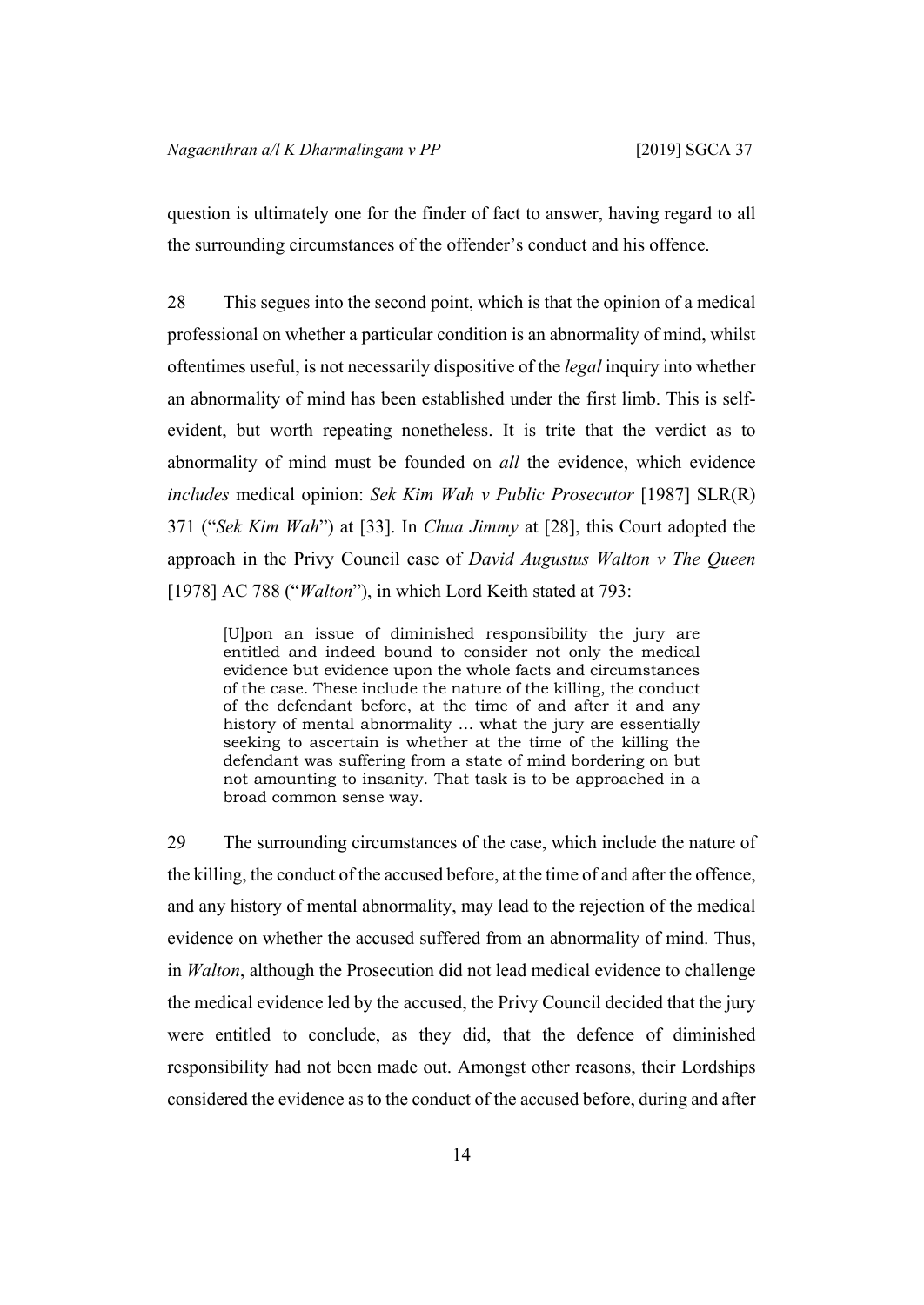the killing, including a number of conflicting statements about it made by him to the police and to the psychiatrist who interviewed him after the offence (at 794). Further, the medical evidence may also be cast in doubt or rejected entirely where the factual basis upon which the medical opinion is premised is rejected at trial: see *R v Morgan, Ex parte Attorney-General* [1987] 2 Qd R 627 at 646, referring to *R v Wallace* [1982] Qd R 265. This approach to the treatment of the medical evidence is plainly sensible because in the final analysis, whether an abnormality of mind has been established depends on whether, having regard to all the facts of a given case, the accused person's state of mind was so different from that of ordinary human beings that the reasonable man would term it abnormal.

#### *The second limb*

30 In respect of the second limb of the three-limb test under s 33B(3)(*b*), it might at first blush seem from the text of that provision that the words in parenthesis, from which the second limb of the test emanates, are meant to be extensive rather than restrictive. Those words are "(whether arising from a condition of arrested or retarded development of mind or any inherent causes or induced by disease or injury)". But, as we concluded in *Iskandar*, the words in parenthesis(there, in the context of Exception 7), ought to be read in a *restrictive* sense rather than an *extensive* one. In particular, we noted (at [85]) that at the second reading of the English Homicide Bill, which introduced the abnormality of mind defence under s 2(1) of the English Homicide Act 1957 (Cap 11) (the English equivalent of Exception 7), the Home Secretary stressed that the defence was only intended to cover those grave forms of abnormality of mind that might substantially impair responsibility, and was not intended to provide a defence to persons who were merely hot-tempered, or who, while otherwise normal, might commit murder in a sudden excess of rage or jealousy. Indeed,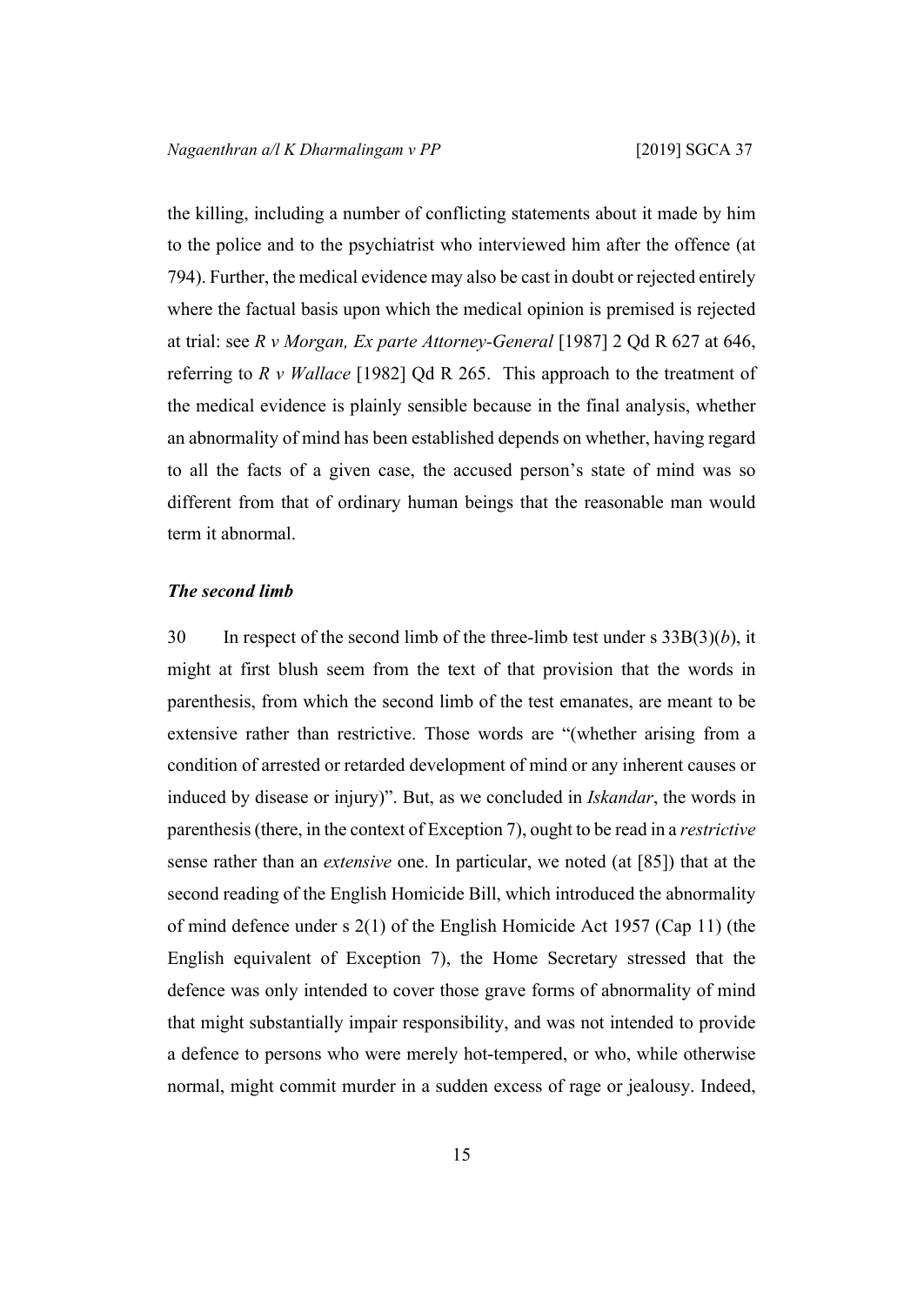in the Queensland Court of Criminal Appeal decision of *R v Whitworth* [1989] 1 Qd R 437, Derrington J described the purpose behind the second limb as follows (see *Iskandar* at [87]):

The purpose of the reference by the legislation to these specific causes of the relevant abnormality of mind is to exclude other sources, such as intoxication, degeneration of control due to lack of self-discipline, simple transient, extravagant loss of control due to temper, jealousy, attitudes derived from upbringing and so on. The feature which has most exercised the attention of the courts on this subject is *the necessity to avoid the extension of the defence to the occasion where there is an abnormality of mind to the required degree and producing the required impairment, but where it is due only to personal characteristics which are not outside the control of the accused and which do not come within the nominated causes*. … [emphasis added]

<span id="page-17-0"></span>31 We recognise that what was said in *Iskandar* concerning the rationale for treating the second limb as restrictive rather than extensive was said in the context of the defence of diminished responsibility to murder. But in our judgment, that applies with equal force in the context of s 33B(3)(*b*) of the MDA. We are satisfied that Parliament did not intend for s 33B(3)(*b*) to apply to offenders suffering from transient or even self-induced illnesses that have no firm basis in an established psychiatric condition that arose from an arrested or retarded development of mind, any inherent root cause, or was induced by disease or injury. We note in this regard that in introducing s 33B(3)(*b*) of the MDA, the Minister for Law, Mr K Shanmugam, in *Singapore Parliamentary Debates*, *Official Report* (14 November 2012) vol 89 stated that "[i]t [was] not our intention to extend this to those who do not suffer from a recognised and proven psychiatric condition." The Minister further elaborated:

On the second exception on diminished responsibility, some Members spoke on this.

The law in this area has recently been set out by the Court of Appeal in *Ong Pang Siew v. PP* [2011] 1 SLR 60. Our view is the law has been set out and commonsensical judgments have to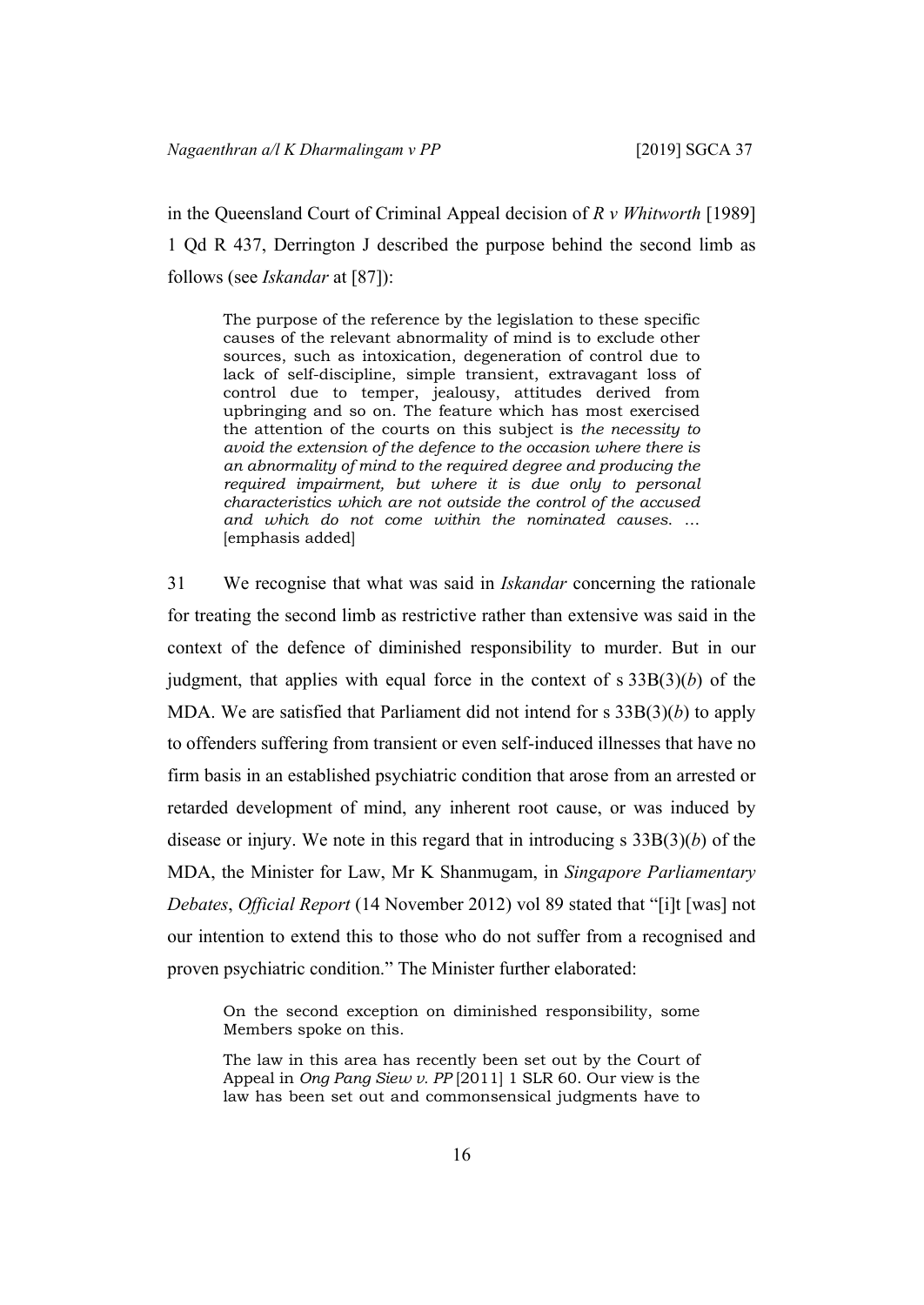be made on the facts. *Genuine cases of mental disability are recognised, while, errors of judgments will not afford a defence*. And the law is also capable of taking into account the progress of medical science in understanding mental conditions.

Mr Christopher de Souza said the law must be interpreted strictly in its application to drug trafficking. Drug trafficking is a highly purposive and coordinated activity. *The legal principles remain the same, however, in assessing whether diminished responsibility is made out*.

[emphasis added]

32 As we have already noted, this will largely be a matter for expert evidence and in that regard, we would also reiterate what we said in *Iskandar* (at [89]) about expert witnesses having, "on top of diagnosing whether the accused person was suffering from a recognised mental condition, [to] identify which prescribed cause, if any, in their opinion gave rise to the accused's abnormality of mind".

#### *The third limb*

33 At its heart, the third limb of s  $33B(3)(b)$  of the MDA is concerned with the connection between the offender's abnormality of mind and his mental responsibility for his acts or omissions in relation to the offence. The plain words of s 33B(3)(*b*) of the MDA require that the offender's abnormality of mind be of such an extent as to have substantially impaired his mental responsibility for his acts or omissions in relation to the offence. As we have said in *Ong Pang Siew* (at [64]), what in fact amounts to a substantial impairment of mental responsibility is largely a question of commonsense to be decided by the trial judge as the finder of fact. It is especially the case in this context that while medical evidence would be important in determining the presence and/or extent of impairment, whether an accused's mental responsibility was substantially impaired is ultimately a question of fact that is to be decided by the court based on all the evidence before it: *Zailani bin Ahmad*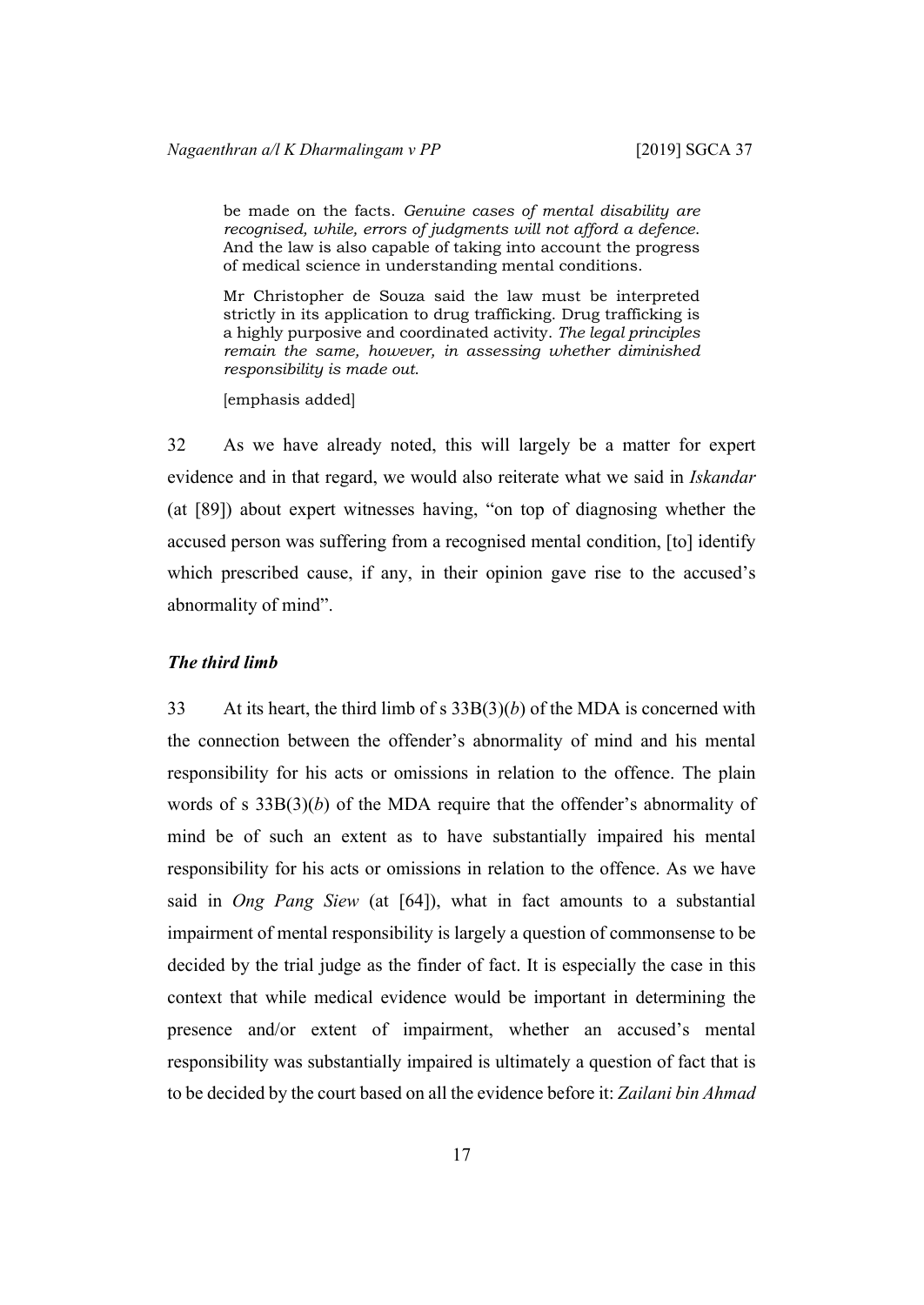*v Public Prosecutor* [2005] 1 SLR(R) 356 (at [52]), cited in *Ong Pang Siew* (at [64]). Substantial impairment in this context does not require total impairment; but nor would trivial or minimal impairment suffice. What is required is an impairment of the mental state that is real and material but which need not rise to the level of amounting to the defence of unsoundness of mind under s 84 of the Penal Code: see *Juminem* at [30]. Further, the requirement of substantial impairment does not entail that the offender's abnormality of mind must be the *cause* of his offending. Instead, the question is whether the abnormality of mind had an *influence* on the offender's actions: *Phua Han Chuan Jeffery v Public Prosecutor* [2016] 3 SLR 706 at [16].

#### *Our decision*

34 Leaving aside the first and second limbs of s 33B(3)(*b*), which would also have to be established for the appellant to succeed in CCA 50, as we indicated to counsel for the appellant, Mr Eugene Thuraisingam, in the course of the oral arguments, it was plain to us that the appellant would face insurmountable difficulties in establishing the third limb, given the evidence in this case. Specifically, we were unable to accept, even if we were to assume in his favour, that the appellant suffered from an abnormality of mind within the meaning of s 33B(3)(*b*), this had the effect of substantially impairing his mental responsibility for his acts.

35 The Judge, in fact, found that the appellant had not established the third limb, making the same assumptions in his favour in respect of the first two limbs: *Nagaenthran (Criminal Motion)* at [87]. It is evident that the Judge (at [88]) was particularly troubled by the fact that the appellant had, at various points in time, provided vastly different and irreconcilable accounts of why he had committed the offence: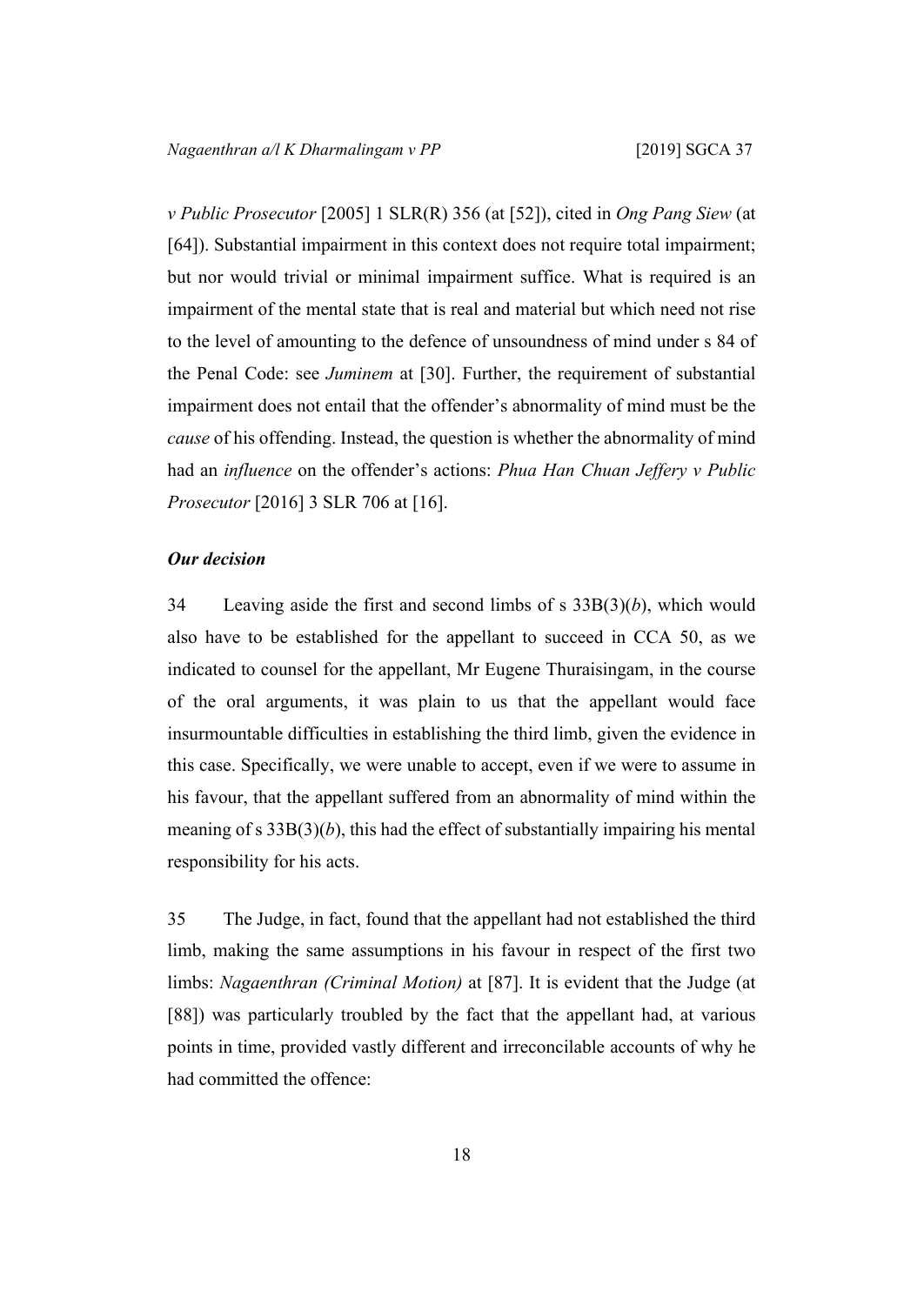88 The [appellant] has, at various points in time from his arrest till now, furnished vastly distinct accounts of why he had committed the offence:

> (a) When the [appellant] was first arrested, he admitted in his contemporaneous statement that he knew that the Bundle contained heroin which he was delivering for King. He also stated that he had to deliver the heroin as he owed King money and was promised another RM500 after delivery. There was no mention of any threat made by King towards the [appellant's] girlfriend if he had refused to make the delivery (see [9] above).

> (b) During trial, the [appellant] denied knowledge of the contents of the Bundle, insisting that he was told that it contained "company products". The [appellant] then claimed that he had made the delivery under duress – King had assaulted him and threatened to kill his girlfriend unless he made the delivery (see [9] above). The [appellant] repeated this account to Dr Koh when he was examined in [*sic*] on 14 and 21 March 2013.

> (c) When the [appellant] was examined by Dr Ung on 19 April and 19 July 2016, he claimed that he had lied to Dr Koh. He had agreed to deliver the heroin for King because he was desperate for money, having owed a loanshark money. He was also motivated to obey King by a mixture of loyalty, awe, fear and gratitude. While he claimed that King possessed a gun, he omitted any mention of any threat to his girlfriend.

> (d) When the [appellant] was examined by Dr Yap in the period from November 2016 to January 2017, he claimed that he belonged to a gang and had volunteered to deliver the Bundle on behalf of a fellow gang member who was reluctant to do so. He explained that he did so out of his loyalty to the gang and his gratitude to his gang leader, who had provided him with emotional and financial support. He emphasised that he was not coerced into performing the delivery.

36 In *Nagaenthran (CA)* at [33], we upheld the Judge's finding that the defence of duress was not established. We also agree with the Judge's rejection of the appellant's alternative account (see *Nagaenthran (Criminal Motion)* at [91]), namely, that he had transported the bundle out of a misguided sense of gang loyalty. This account has all the marks of being an afterthought, since it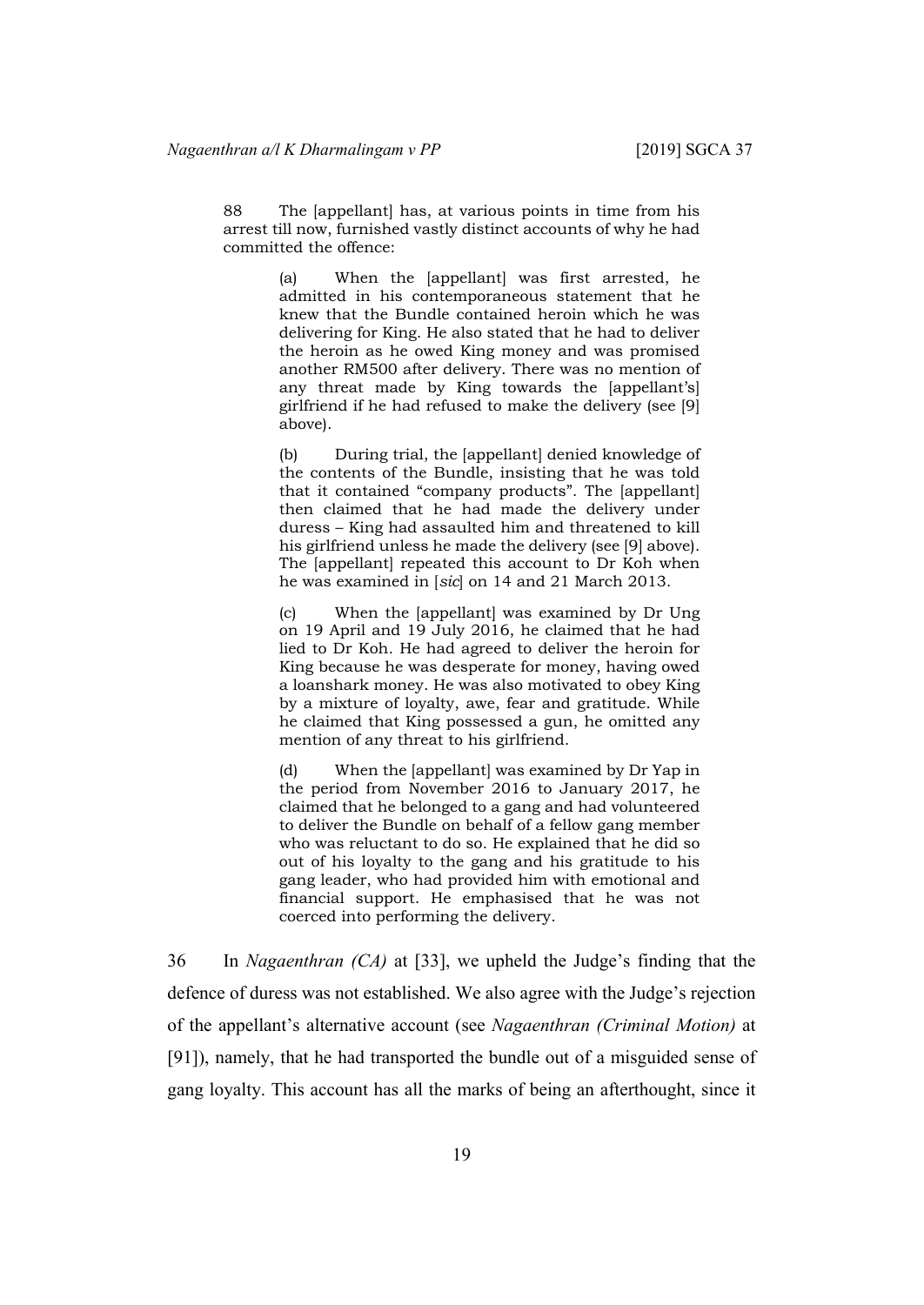only emerged in late 2016. Consequently, the Judge was left, in his own words, with "no factual basis on which to make any ... finding of substantial impairment": *Nagaenthran (Criminal Motion)* at [87].

<span id="page-21-0"></span>37 In our judgment, the appellant's vacillation between various accounts of why he had committed the offence – from being in desperate need of money, to being coerced under duress by King (an account that we flatly rejected in *Nagaenthran (CA)*), to acting out of a misguided sense of gang loyalty – did not aid his case at all. Most importantly, the subsequent accounts contradicted the original account of the reason for his offending which he had provided in his contemporaneous statement to the CNB officers. This was that he had delivered the bundle, which he knew contained diamorphine, because he was in need of money:

Q1) What is this? (Pointing to a zip lock Bag consisting of 1 big packet of white granular substance, Crushed Newspaper & yellow Tape)

A1) *Heroin*.

Q2) Whom does it belong to?

A2) It belongs to my Chinese friend who goes by the name of king who strapped it on my left thigh.

Q3) *Why did he strapped it on your left Thigh?*

A3) He Strapped it on my left thigh is *because it was for my safety and no one will find it*.

Q4) Whom is it to be delivered to?

A4) It is to be delivered to one Chinese recipient who will be driving a dark blue Camry and he will be meeting me in front of [the] 7-11 store at Woodlands Transit.

*Q5) Why do you have to deliver the Heroin?*

*A5) I have to deliver [the] Heroin is because I owe king money & he promised to pass me another five hundred dollars after my delivery*.

[emphasis added]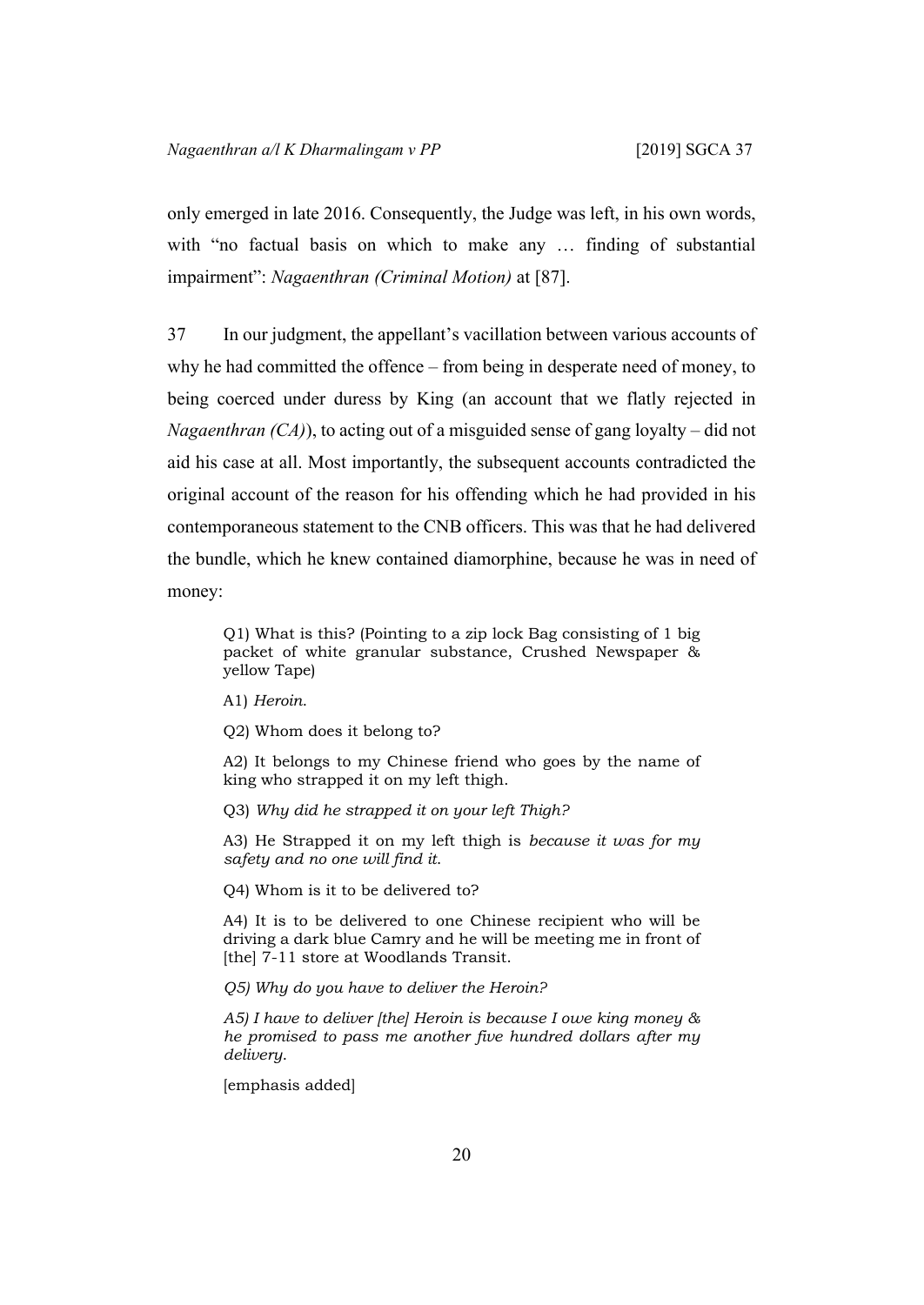38 This statement was found to have been accurately recorded and given voluntarily (*Nagaenthran (Trial)* at [33]). It was corroborated by the fact that the drugs were subsequently found to be diamorphine, the street name of which is heroin. It was also against the appellant's interest and there is no reason to think it was not true. Furthermore, in his submissions, Mr Thuraisingam accepted that the appellant was neither labouring under a threat from King nor acting out of a misguided sense of loyalty to his gang. In other words, he proceeded on what was the original account of the reason for the appellant's offending – that the appellant had committed the offence because he needed money. Mr Thuraisingam nonetheless submitted that the appellant's mental responsibility for his acts in relation to the offence was substantially impaired. To that end, Mr Thuraisingam submitted that this was so because the appellant's internal rationality and *ability to assess the relevant risks* appropriately were impaired. Mr Thuraisingam relied on the following aspects of the expert evidence in support of his thesis:

(a) First, Dr Koh, in his 7 February 2017 report (at [[12\]](#page-8-0) above), had concluded, among other things, that "[the appellant's] borderline intelligence and concurrent cognitive deficits may have contributed toward his misdirected loyalty and poor assessment of the risks in agreeing to carry out the offence". Dr Koh had also testified that the appellant would have been impaired in his internal rationality and more specifically, his ability to appropriately assess the risks of his actions, thereby causing him to focus on his immediate needs at the expense of considering the future consequences of his actions:

Q Now, when you say that his executive functioning skills were impaired, that is also an abnormality of the mind, correct?

A Yes.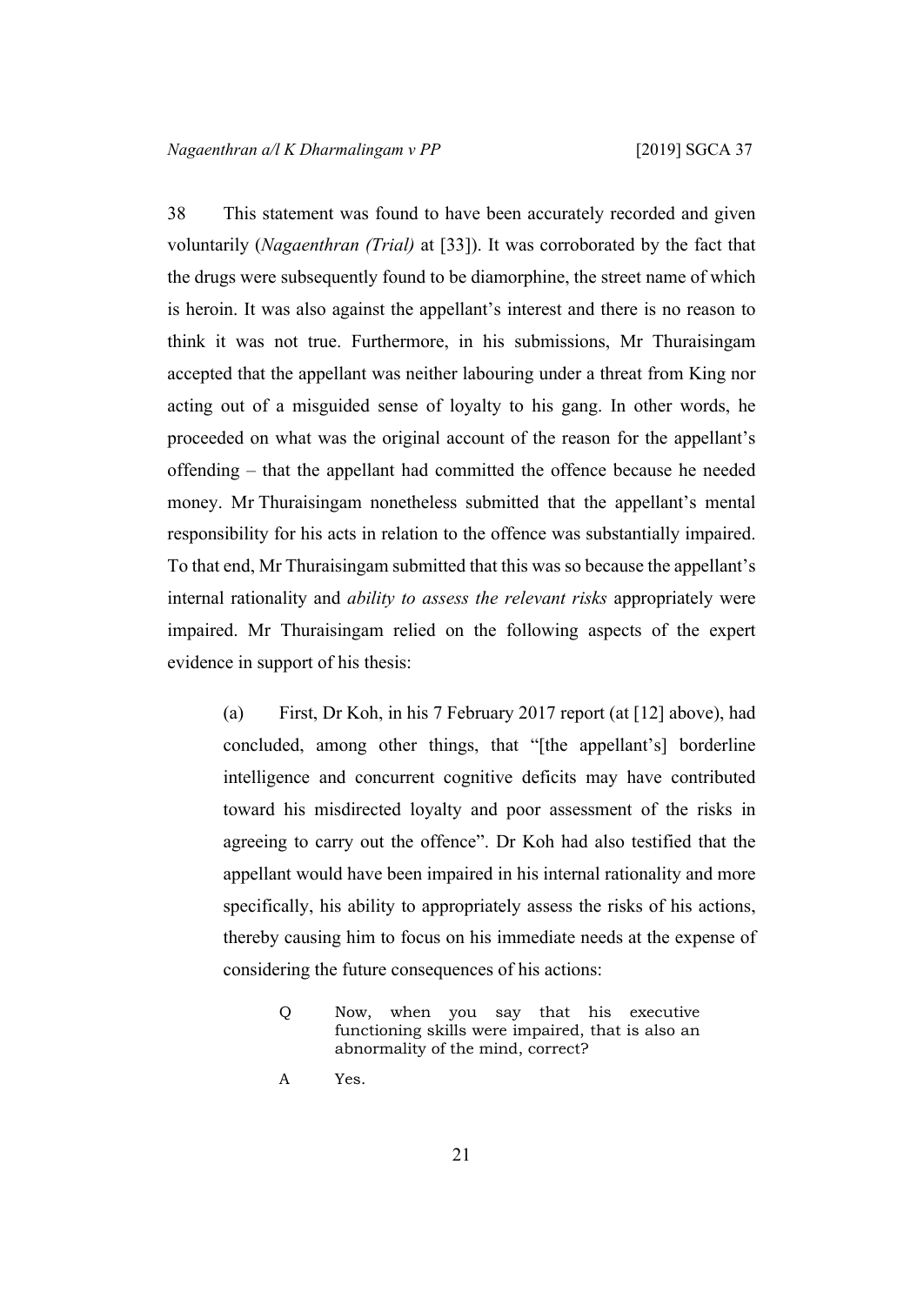- Q And you have agreed that this abnormality of the mind affects decision-making, correct?
- A It is---it is part of decision-making.
- Q Yes. It affects judgement, correct?
- A Yes.
- Q It affects---it affects assess---the individual's ability to assess risks, correct?
- A Yes.
- Q For example, someone whose judgement is impaired, based on this abnormality of the mind, may have a poor assessment of what is risky and what is not, correct?
- A Yes.
- Q This person who has this abnormality of mind, which impairs the judgement, impairs his assessment of risk, may disregard future consequences of his immediate actions, correct?
- A It may, yes.
- Q And may lead him to focus on immediate needs as opposed to his long-term goals, correct?
- A Yes.
- Q He may not have internal rationality because his judgement is impaired, correct?
- A He may have reduced, but probably not "no".
- Q And he may have no internal rationality in relation to his assessment of risks, correct?
- A Again, I would not use the word "no". I might say "impaired".
- Q Impaired, yes.
- A Yes, slightly reduced.
- Q Yes. You would say impaired, correct?
- A Yes.

(b) Secondly, Dr Ung's report of 22 August 2016 (at [[10\]](#page-7-0) above) had concluded that "the synergistic effect of [the appellant's severe alcohol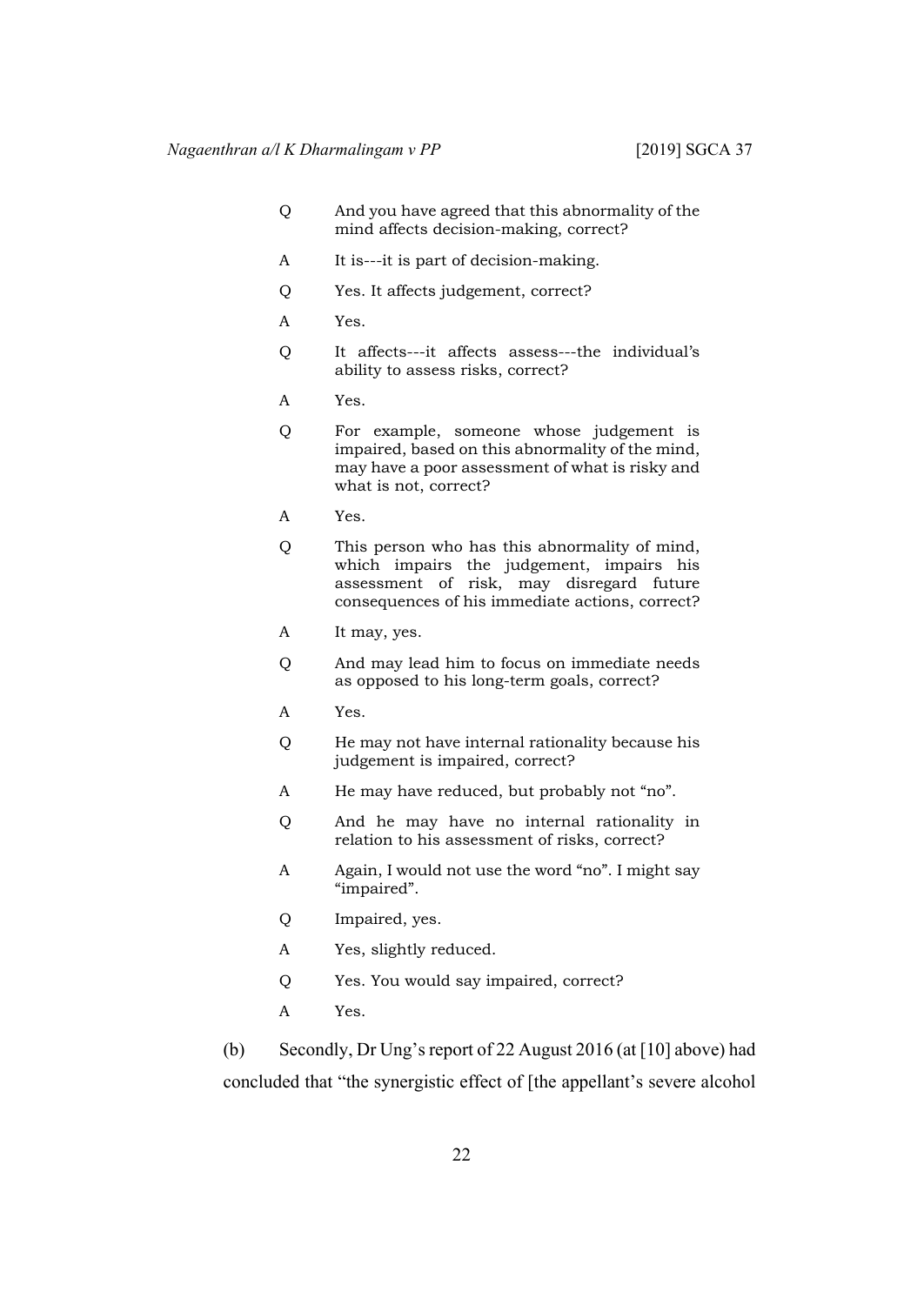use disorder, severe attention deficit hyperactivity disorder (combined type), and borderline intellectual functioning] significantly affected his judgment, decision making and impulse control leading up to his arrest. There was a total preoccupation with the short and immediate term with little regard of the long-term consequences of his action."

39 In our judgment, Mr Thuraisingam's submission on this point must fail. We begin with the narrative provided by the appellant in his contemporaneous statement to the CNB officers at the time he was first arrested.

40 The Judge held from that account (see [[37\]](#page-21-0) above) that the appellant's mental responsibility for his offence could not have been substantially impaired. This was because the appellant clearly understood the nature of his acts and did not lose his sense of judgment of the rightness or wrongness of what he was doing. We agree. To begin with, the appellant was unequivocal in identifying the contents of the bundle as diamorphine or heroin. It was also evident that he knew that it was unlawful for him to be transporting the drugs. That was why he candidly admitted concealing the bundle by strapping it to his left thigh and then attempting to conceal this under the large pair of trousers he wore; he said that this was done for his own safety so that no one would find the bundle. Most pertinently, despite knowing the unlawfulness of his acts, he nonetheless undertook the criminal endeavour so as to enable him to pay off some part of his debt to King and receive a further sum of \$500 from King after the delivery. This evidenced a deliberate, purposeful and calculated decision on the part of the appellant in the hope that the endeavour would pay off, despite the obvious risks that the appellant himself had appreciated. The appellant had considered the risks, balanced it against the reward he had hoped he would get, and decided to take the chance.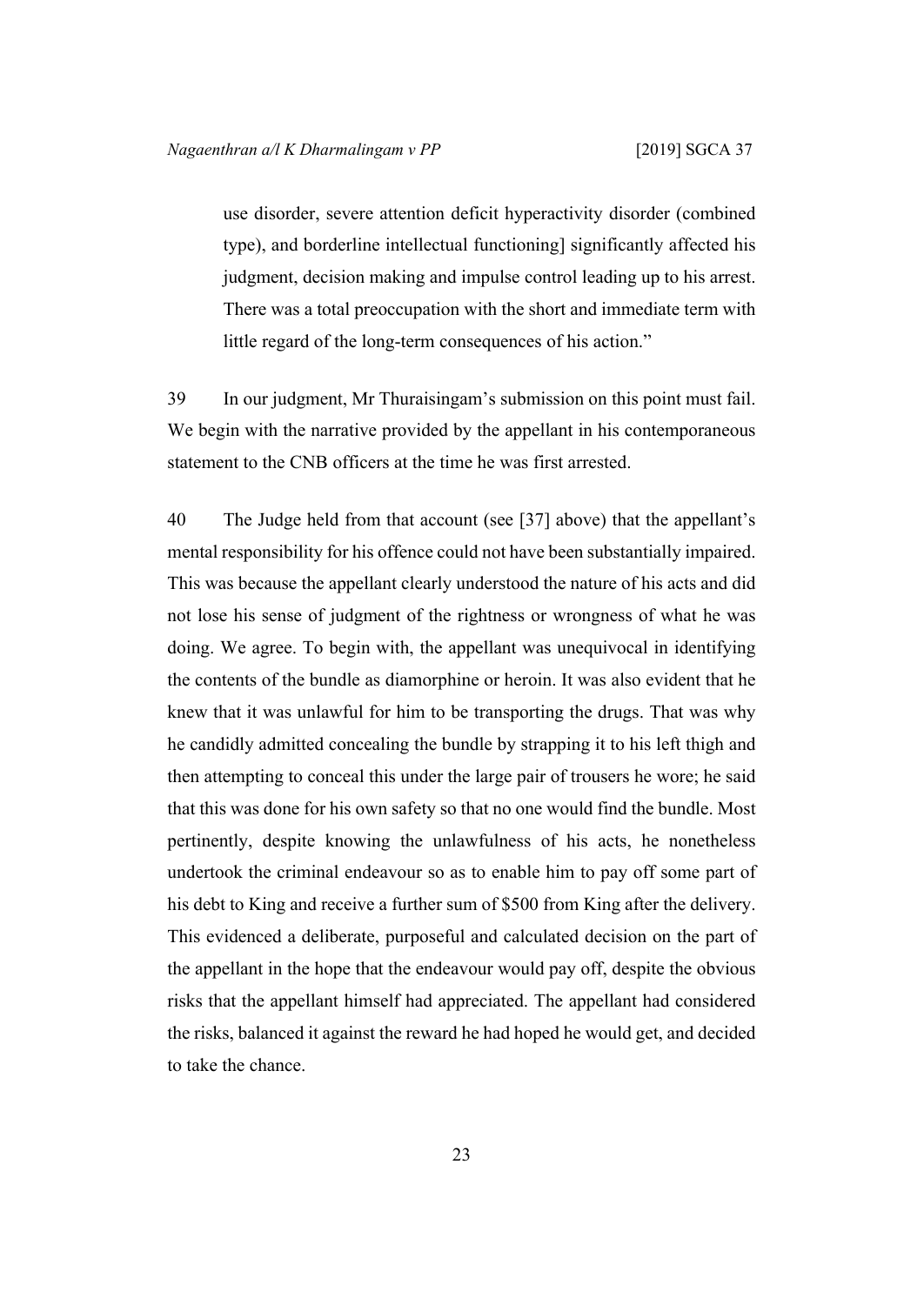41 Mr Thuraisingam eventually conceded that this was a case of a poor assessment of the risks on the appellant's part. But, as the Minister stated in *Singapore Parliamentary Debates*, *Official Reports* (14 November 2012) vol 89 ([[31\]](#page-17-0) *supra*), "[g]enuine cases of mental disability are recognised [under s  $33B(3)(b)$  of the MDA], while, errors of judgment will not afford a defence." To put it quite bluntly, this was the working of a criminal mind, weighing the risks and countervailing benefits associated with the criminal conduct in question. The appellant in the end took a calculated risk which, contrary to his expectations, materialised. Even if we accepted that his ability to *assess risk* was impaired, on no basis could this amount to an impairment of his *mental responsibility* for his acts. He fully knew and intended to act as he did. His alleged deficiency in assessing risks might have made him more prone to engage in risky behaviour; that, however, does not in any way diminish his culpability.

42 We therefore dismiss the appeal in CCA 50.

#### **CA 98**

# *Whether s 33B(4) ousts the supervisory jurisdiction of the courts other than on grounds of bad faith, malice and unconstitutionality*

43 We turn to CA 98. The first issue centres on the respondent's contention that the court's general power of judicial review has been excluded, or at least, confined, by s  $33B(2)(b)$  read with s  $33B(4)$  of the MDA. The respondent submits that these provisions have the effect of ousting the court's power of judicial review, over the PP's determination under s 33B(2)(*b*) as to whether an offender had substantively assisted the CNB in disrupting drug trafficking activities save and except on the grounds of bad faith or malice, which are the grounds expressly provided for under s 33B(4). The respondent also accepts that, in line with what we have held in *Muhammad Ridzuan bin Mohd Ali v*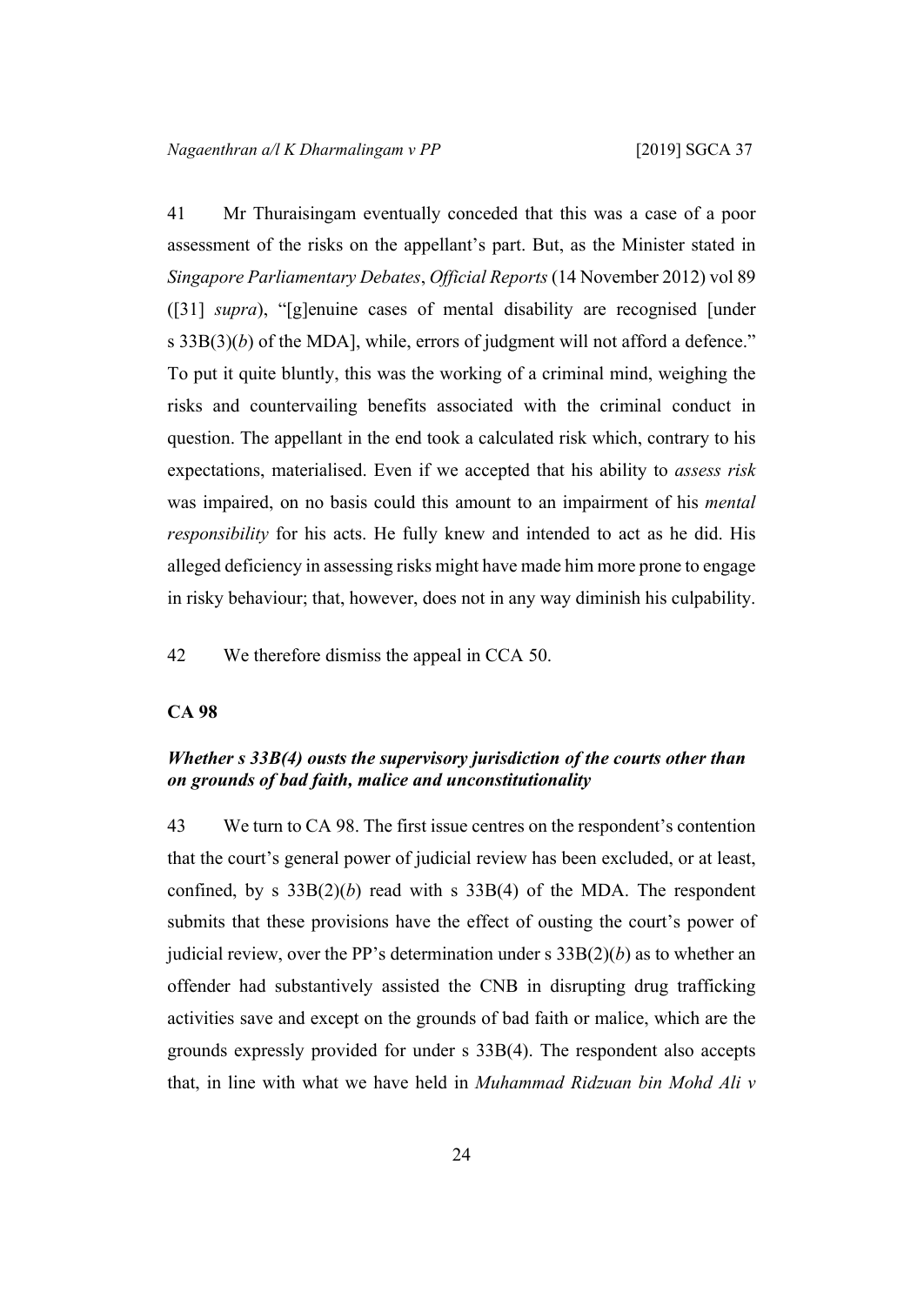*Attorney-General* [2015] 5 SLR 1222 ("*Ridzuan*") (at [35]), s 33B(4) does not preclude challenging the PP's determination under s 33B(2)(*b*) where that determination contravenes constitutional protections and rights (for example, where a discriminatory determination is made that results in an offender being deprived of his right to equality under the law and the equal protection of the law under Article 12 of the Constitution of the Republic of Singapore (1985 Rev Ed, 1999 Reprint) ("the Singapore Constitution")). In short, the respondent's position is that aside from the grounds of bad faith, malice and unconstitutionality, the supervisory jurisdiction of the courts over the PP's determination under s 33B(2)(*b*) of the MDA is excluded by s 33B(4). The relevance of this can be seen in the fact that the crux of the appellant's case does not rest on allegations of malice or bad faith on the part of the PP.

44 We begin by noting that, until the decision of the High Court in *Nagaenthran (Judicial Review)*, the question of whether s 33B(4) of the MDA had the effect of ousting all grounds of judicial review except bad faith, malice and unconstitutionality had been left open by the courts: see *Ridzuan* (at [76]); *Prabagaran* (at [98]); and *Abdul Kahar bin Othman v Public Prosecutor* [2018] 2 SLR 1394 (at [57]).

45 Ouster clauses (also variously known as privative, preclusive, finality or exclusion clauses) are statutory provisions which *prima facie* prohibit judicial review of the exercise of the discretionary powers to which they relate: *Per Ah Seng Robin and another v Housing and Development Board and another* [2016] 1 SLR 1020 ("*Robin Per*") at [63], citing Mark Elliot *et al*, *Beatson, Matthews and Elliott's Administrative Law: Text and Materials* (Oxford University Press, 4th Ed, 2011) at para 15.6.1. Such clauses may be worded differently, but properly construed, their broad import is clear: they seek to oust the court's jurisdiction to exercise the power of judicial review: *Robin Per* at [63], citing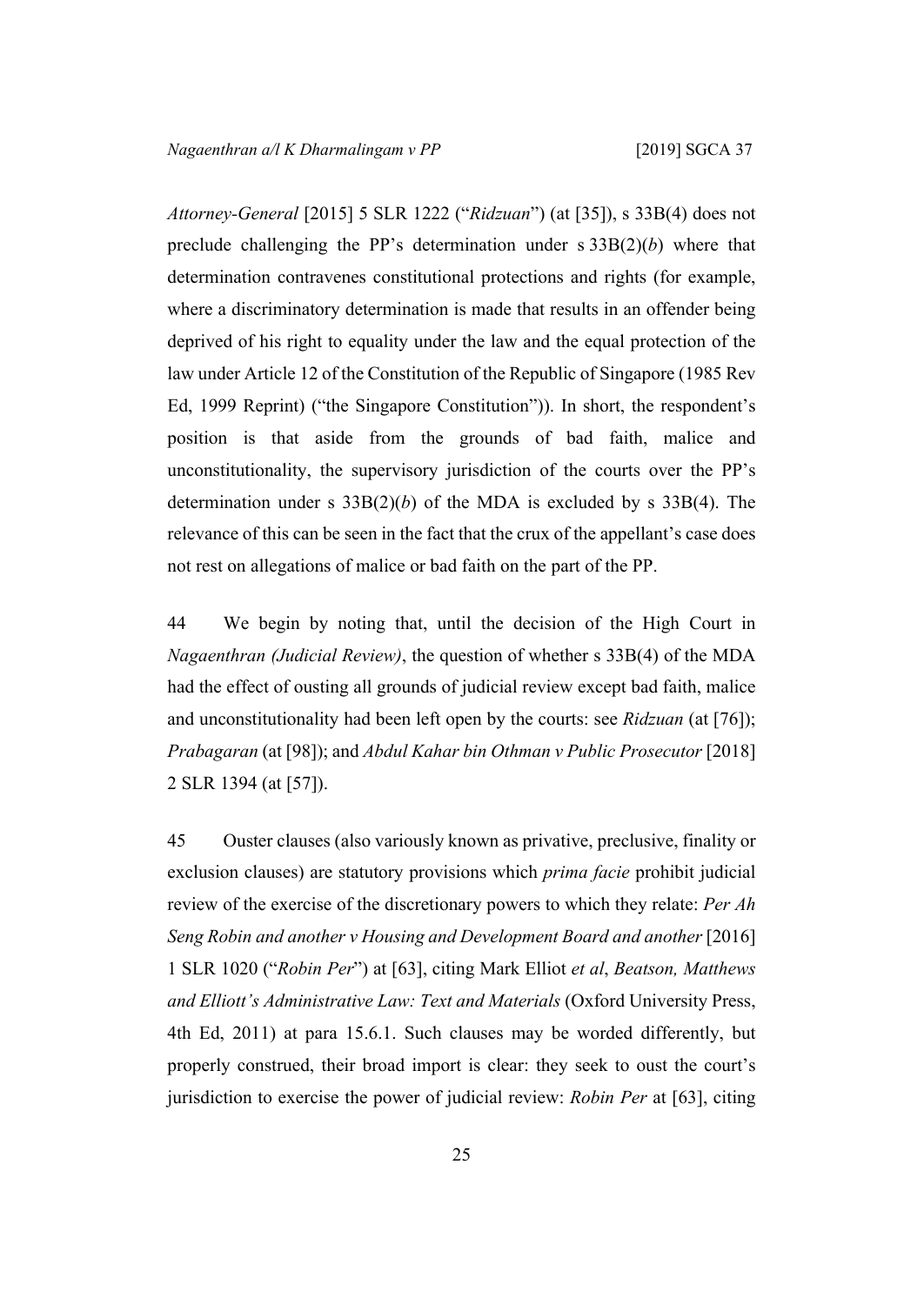Matthew Groves & H P Lee, *Australian Administrative Law: Fundamentals, Principles and Doctrines* (Cambridge University Press, 2007) at p 346.

46 In a constitutional system of governance such as Singapore's, the courts are ordinarily vested with the power to adjudicate upon all disputes. As we observed in *Tan Seet Eng v Attorney-General and another matter* [2016] 1 SLR 779 ("*Tan Seet Eng*") at [47], judicial review forms a part of this power to adjudicate, and concerns that area of law where the courts review the legality of government actions:

… In the normal course of events, all controversies, whether of fact or of law, are resolved by the courts. This work is done in accordance with the applicable rules of adjectival and substantive law, and it is the function of the courts to determine what the facts are and also to apply the relevant rules of substantive law to those facts. Judicial review concerns an area of law in which the courts review the lawfulness of acts undertaken by other branches of the government.

<span id="page-27-0"></span>47 It is crucial here to differentiate between clauses that oust or exclude the court's jurisdiction or authority to act in a matter, and clauses that immunise parties from suit or liability. Parliament may from time to time enact statutory immunity clauses, some of which have been considered by our courts. In *South East Enterprises (Singapore) Pte Ltd v Hean Nerng Holdings Pte Ltd* [2013] 2 SLR 908, we had occasion to consider s 68(2) of the Subordinate Courts Act (Cap 321, 1999 Rev Ed), the precursor to the current s 68(2) of the State Courts Act (Cap 321, 2007 Rev Ed). In essence, s 68(2) of the Subordinate Courts Act provided that no officer of a subordinate court charged with the duty of executing any mandatory process of the subordinate court shall be sued for the execution of his duty unless he knowingly acted in excess of the authority conferred upon him by the mandatory process. We held in that case (at [56]) that s 68(2) of the Subordinate Courts Act had the effect of protecting a bailiff from excessive seizure claims unless the bailiff had knowingly acted in excess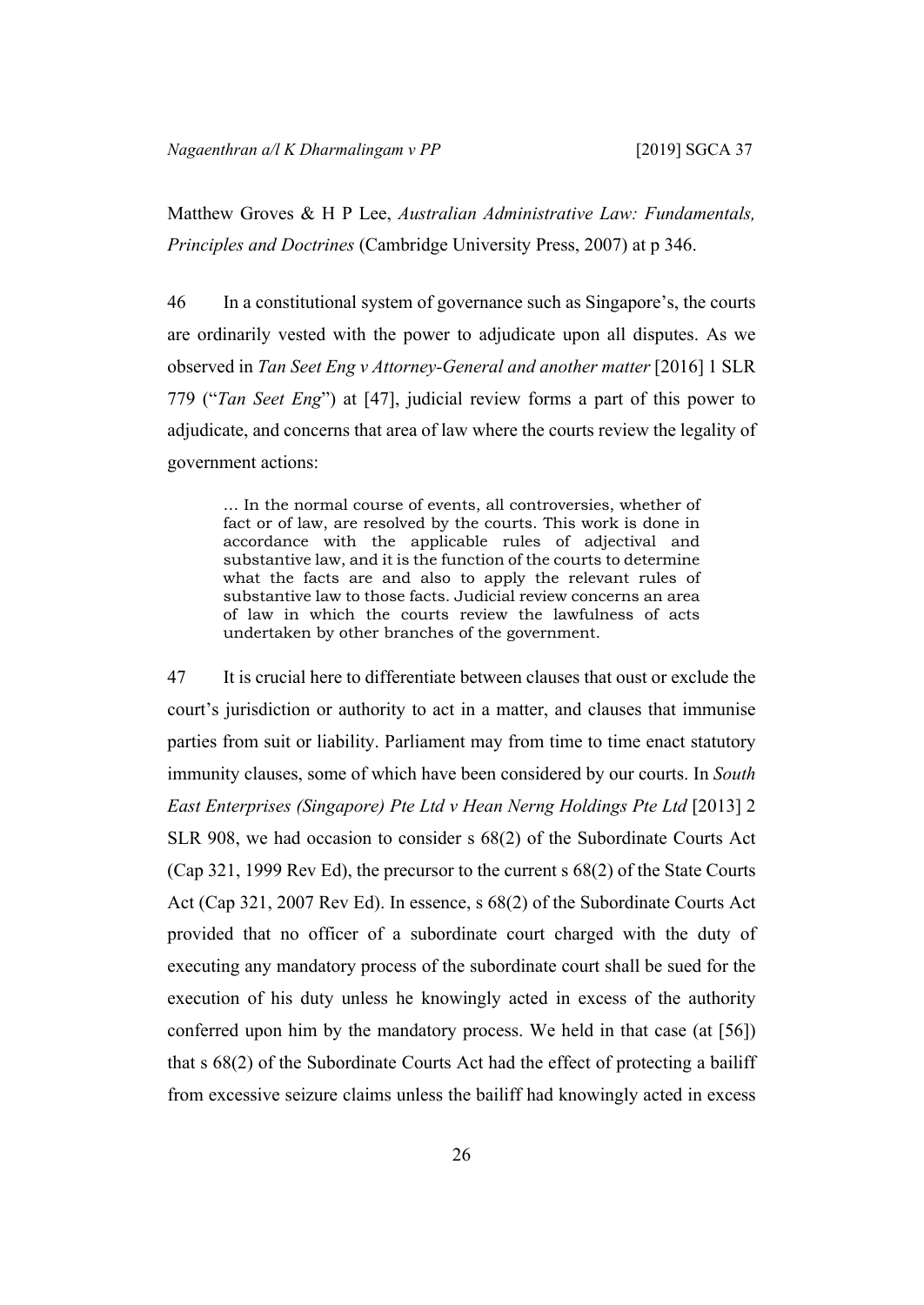of his authority. Separately, in *Estate of Lee Rui Feng Dominique Sarron, deceased v Najib Hanuk bin Muhammad Jalal and others* [2016] 4 SLR 438 ("*Dominique Sarron Lee*"), the High Court considered s 14(1) of the Government Proceedings Act (Cap 121, 1985 Rev Ed), and held (at [41]–[42]) that it had the effect of protecting a member of the Singapore Armed Forces ("SAF") from liability in tort for causing death or personal injury to another member of the SAF where certain conditions were fulfilled. However, even where those conditions were fulfilled, the wrongdoing member would not be exempted from liability in tort where his act or omission was not connected with the execution of his duties as a member of the SAF.

48 Like ouster clauses, immunity clauses may be worded differently. Unlike ouster clauses however, they do not exclude the courts' jurisdiction or authority to act in a matter. This is apparent from both s 68(2) of the Subordinate Courts Act and s 14(1) of the Government Proceedings Act, both of which only protect an identified class of persons from suit under certain conditions. Nothing in those provisions purports to exclude the jurisdiction of the courts to deal with any class of matters.

<span id="page-28-0"></span>49 In *Rosli bin Dahlan v Tan Sri Abdul Gani bin Patail & Ors* [2014] 11 MLJ 481 ("*Rosli bin Dahlan*"), the Kuala Lumpur High Court had to consider whether prosecutors enjoyed absolute immunity from suit in relation to the exercise of their functions (see [78]). The Court noted (at [88], citing *Henry v British Columbia (Attorney General)* [2012] BCJ No 1965, 2012 BCSC 1401 at [20]) that there are policy reasons why Parliament would want to confer upon prosecutors a broad immunity from suit in relation to the discharge of their functions. First, such immunity encourages public trust in the fairness and impartiality of those who act and exercise discretion in bringing and conducting criminal prosecutions. Second, the threat of personal liability for tortious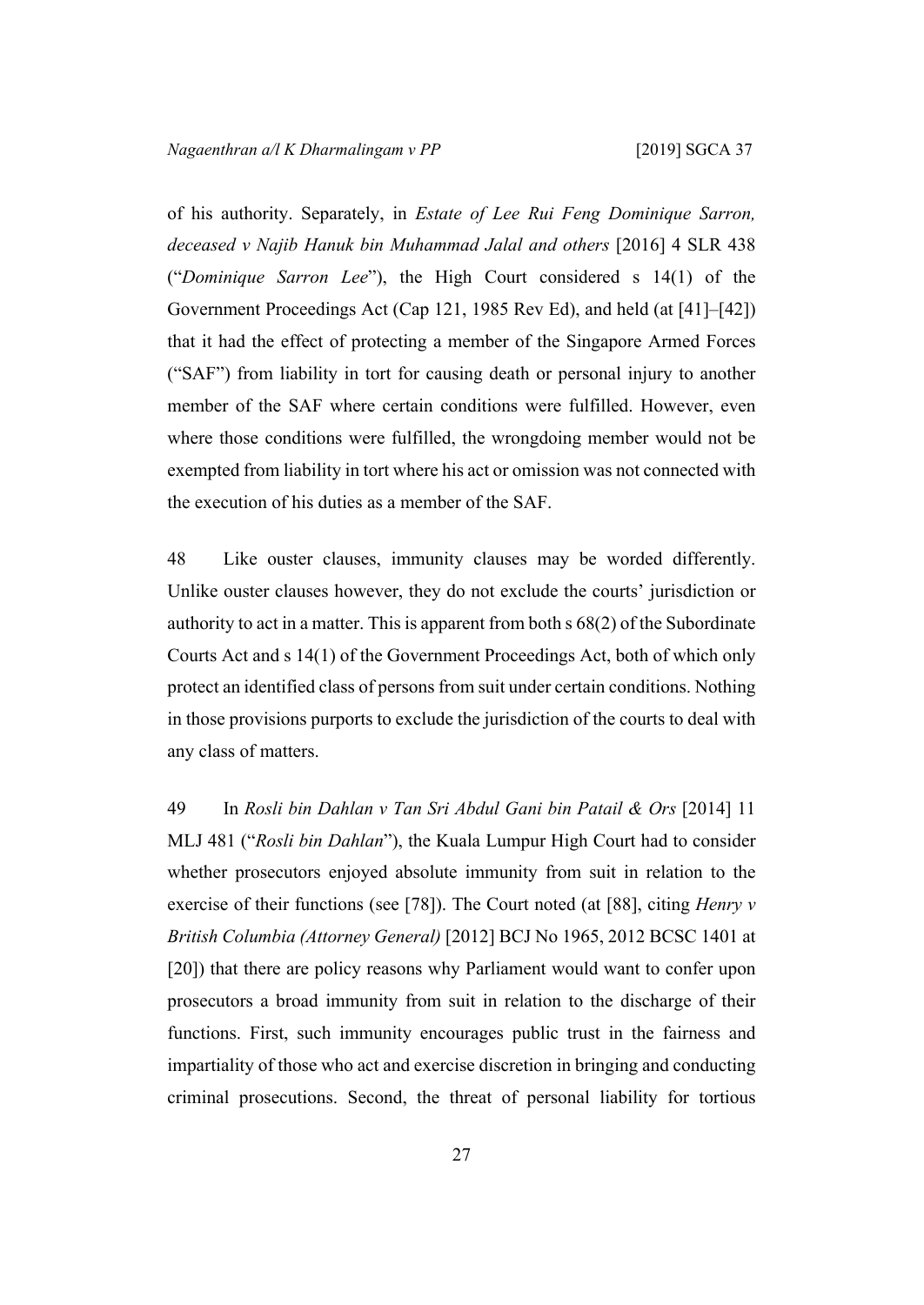conduct would have a chilling effect on the prosecutor's exercise of discretion. Third, to permit civil suits against prosecutors would invite a flood of litigation that would deflect a prosecutor's energies from the discharge of his public duties; and it would open the door to unmeritorious claims that might have the effect of threatening prosecutorial independence. As against these considerations are concerns that private individuals ought not to be denied a remedy where they have been, for example, maliciously prosecuted. In the result, a balance is struck where prosecutors do enjoy a broad immunity from suit in respect of the carrying out of their functions, but this is not absolute (at [95]). The Court then went on to consider statutory immunity clauses in various other pieces of legislation, and concluded (at [106]) that "whenever the Legislature provided for statutory immunity from legal proceedings for public officers, it has always come with a rider, and that rider was the requirement of good faith in the exercise of that public officer's powers or discretion. The shield was never an absolute one."

50 It follows from this brief review that statutory immunity clauses share certain characteristics. First, they are exceptional in that they preclude claims being brought against certain classes of persons under prescribed conditions where ordinarily, such persons might otherwise be subject to some liability. Second, statutory immunity clauses commonly seek to protect persons carrying out public functions. It is on account of the responsibilities that burden the exercise of such public functions and the desire not to hinder their discharge that such immunity clauses are commonly justified. Thus, as was noted in *Rosli bin Dahlan* (see [\[49](#page-28-0)] above), immunity from suit may be justified in order to safeguard the ability of prosecutors to exercise their prosecutorial discretion independently without fear of liability. Similarly, in the context of s 14(1) of the Government Proceedings Act (see [\[47](#page-27-0)] above), the High Court in *Dominique*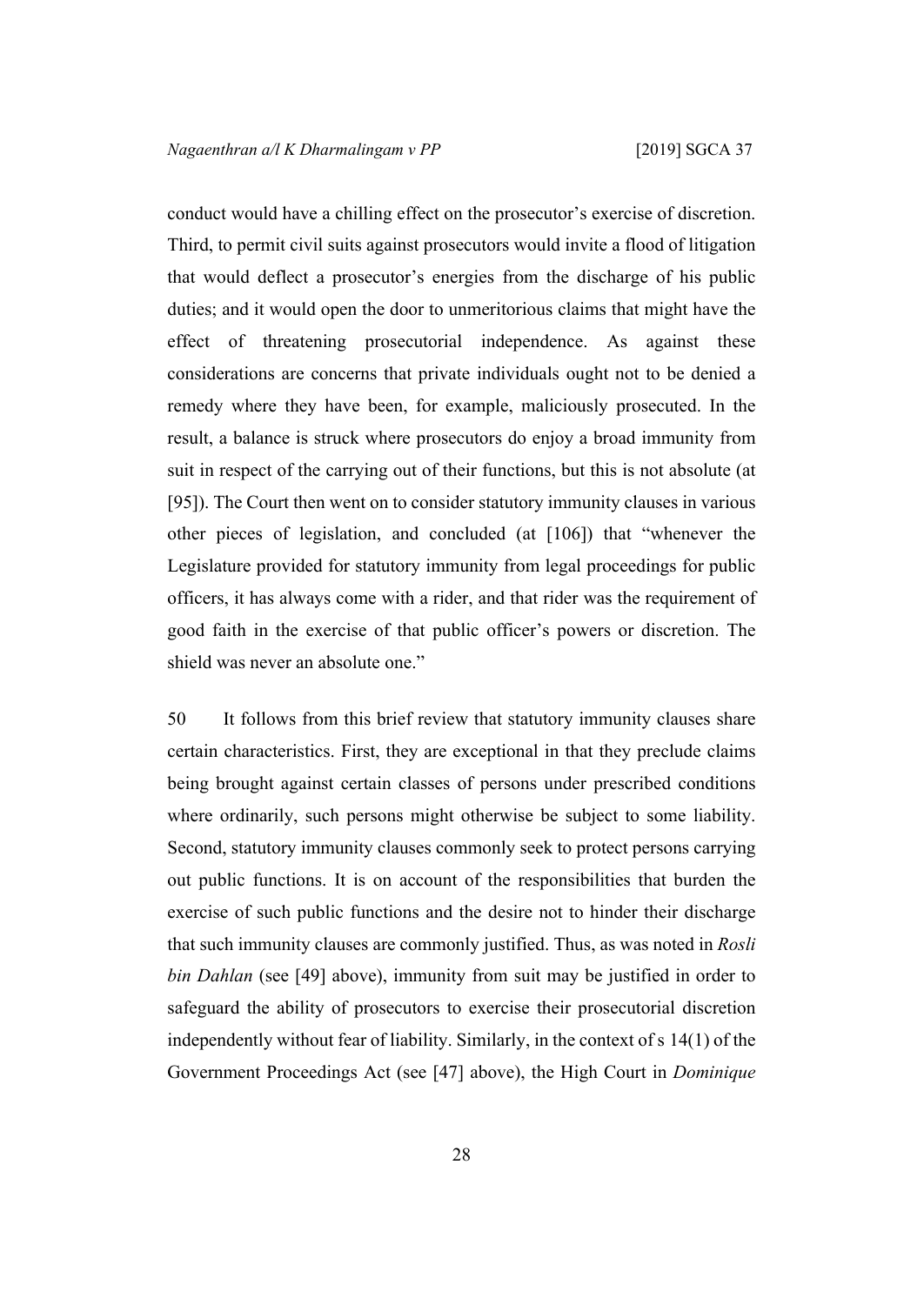*Sarron Lee* observed (at [51]) that the immunity granted to members of the SAF was justified by the need to ensure that they would not be burdened by the prospect of legal action when training, and ultimately to safeguard the effectiveness of the SAF's training as well as its operations. Third, and as a corollary to this, such immunity generally would not extend to the misuse or abuse of the public function in question; nor would the immunity typically apply where its beneficiary exceeded the proper ambit of the functions of his office. Thus, it was held that prosecutorial immunity would not extend to protect against claims for malicious, deliberate or injurious wrongdoing: *Rosli bin Dahlan* at [98]; similarly, a bailiff's immunity against excessive seizure claims would not apply where the bailiff *knowingly* acted in excess of his authority; and a member of the SAF would not be exempted from liability in tort for causing death or personal injury to another member where his act or omission was not connected with the execution of his duties as a member of the SAF.

<span id="page-30-0"></span>51 In that light, we turn to consider the true nature and interpretation of s 33B(4). The respondent contends that it is an ouster clause. We disagree. On its face, s 33B(4) does not purport to exclude the jurisdiction of the courts to supervise the legality of the PP's determination under s 33B(2)(*b*) of the MDA. What it does do, is to immunise the PP from suit save on the stated grounds. In other words, an offender who is aggrieved by the PP's determination that he had not provided substantive assistance to the CNB in disrupting drug trafficking activities cannot take the PP to task by way of proceedings in court except where he can establish that the PP's determination in that respect was made in bad faith, with malice or perhaps unconstitutionally. We note here that these exceptions to the immunity granted under s 33B(4) are consistent with our earlier observations, that the immunities granted to persons exercising a public function do not typically extend to protecting them from liability for abusing or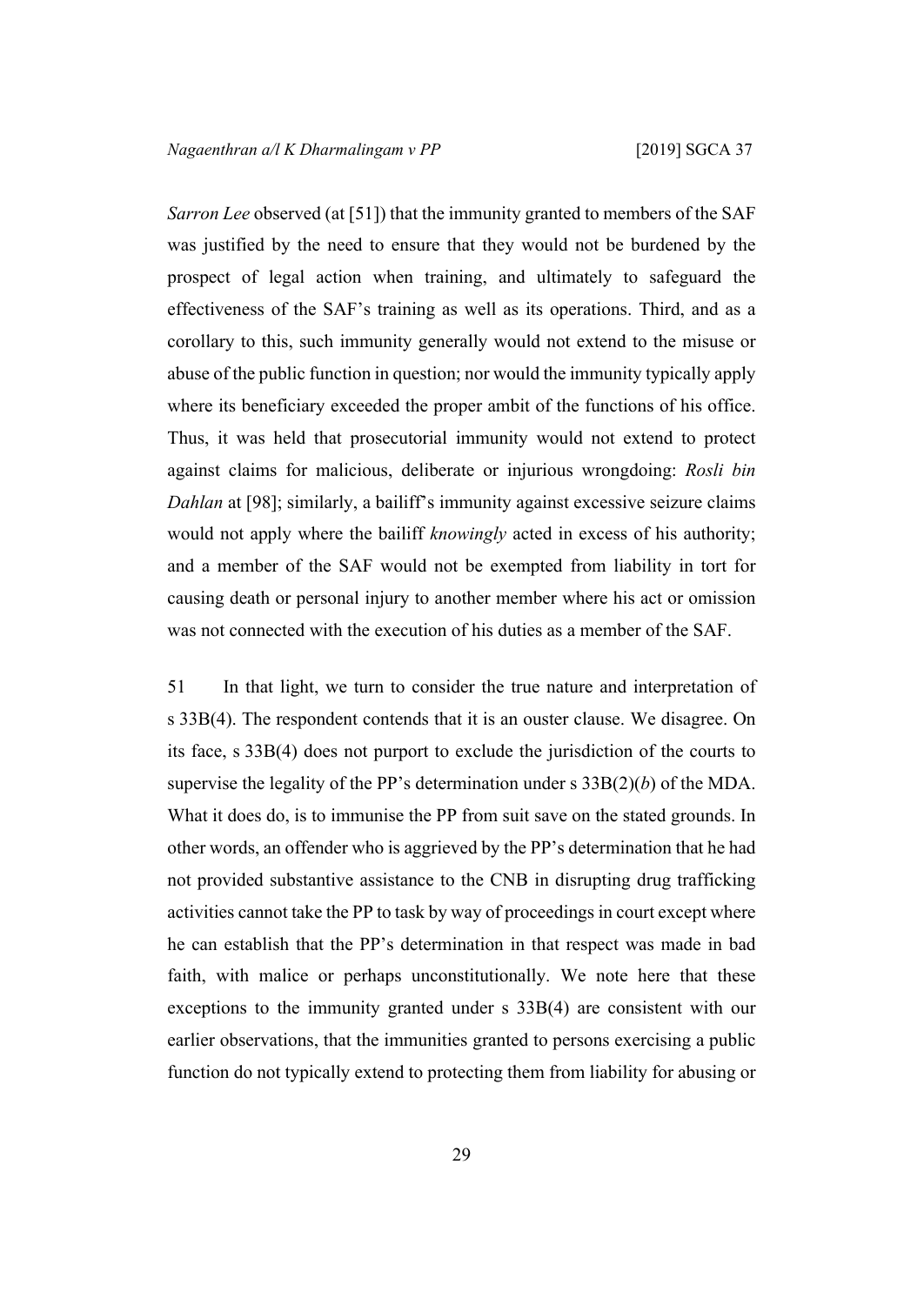…

exceeding the functions of their office. Further, in our judgment, nothing in s 33B(2)(*b*) excludes the usual grounds of judicial review, such as illegality, irrationality and procedural impropriety (see *Tan Seet Eng* at [62]), on the basis of which the court may examine the *legality* of the PP's determination, as opposed to its *merits*. We elaborate.

#### *Distinguishing the inquiries and conditions under s 33B(2)*

52 We begin by observing that as far as s 33B(2) and s 33B(4) are concerned, one should distinguish between, on the one hand, the *conditions* that must be cumulatively fulfilled under s 33B(2) for the court's sentencing discretion to be engaged under s 33B(1)(*a*), and on the other, the *inquiries* that must be undertaken to determine whether those conditions have been established. It is useful here to set out the relevant portions of s 33B of the MDA in full:

#### **Discretion of court not to impose sentence of death in certain circumstances**

**33B.**—(1) Where a person commits or attempts to commit an offence under section 5(1) or 7, being an offence punishable with death under the sixth column of the Second Schedule, and he is convicted thereof, the court —

> (*a*) may, if the person satisfies the requirements of subsection (2), instead of imposing the death penalty, sentence the person to imprisonment for life and, if the person is sentenced to life imprisonment, he shall also be sentenced to caning of not less than 15 strokes; …

(2) The requirements referred to in subsection  $(1)(a)$  are as follows:

> (*a*) the person convicted proves, on a balance of probabilities, that his involvement in the offence under section 5(1) or 7 was restricted —

> > (i) to transporting, sending or delivering a controlled drug;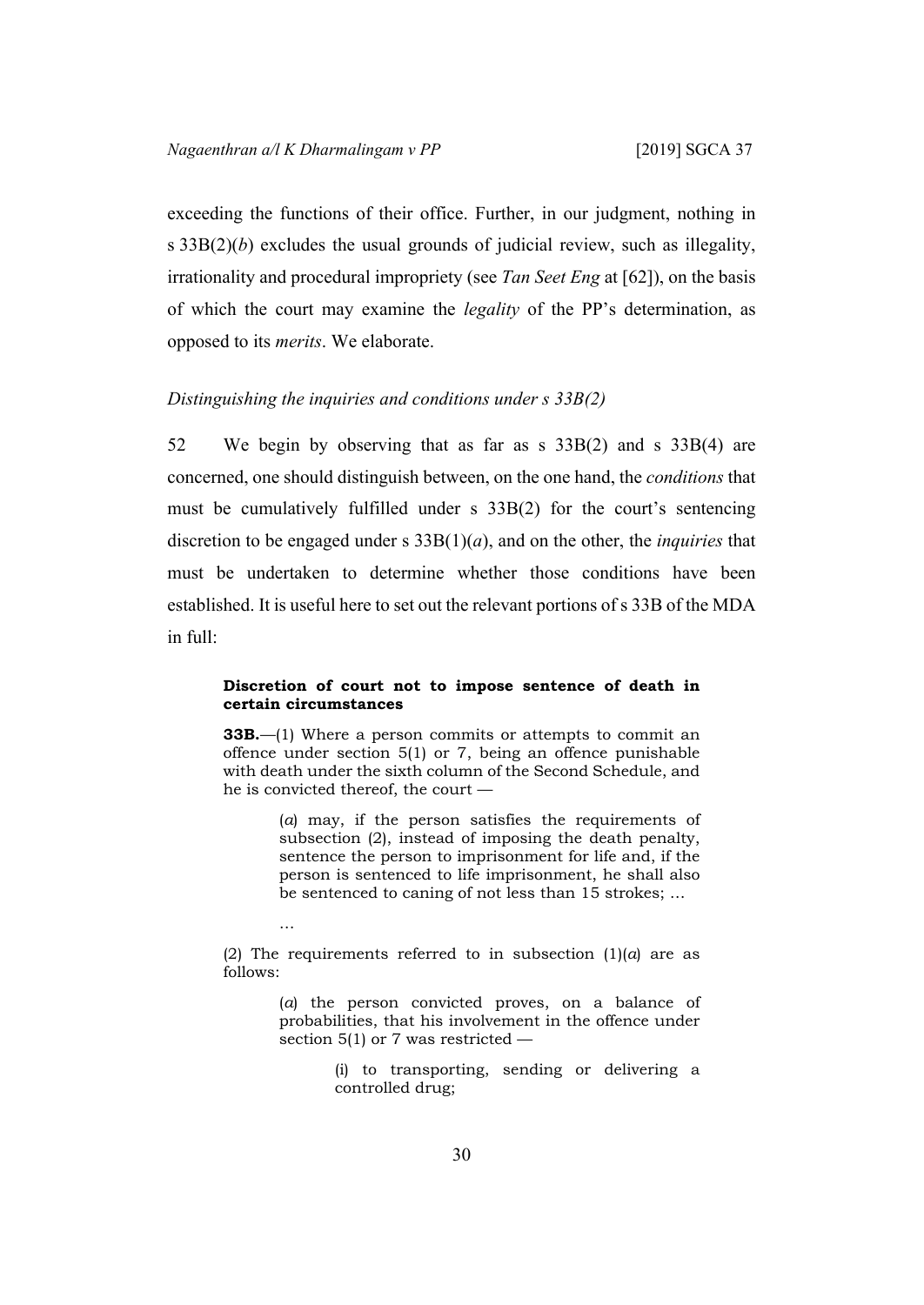…

(ii) to offering to transport, send or deliver a controlled drug;

(iii) to doing or offering to do any act preparatory to or for the purpose of his transporting, sending or delivering a controlled drug; or

(iv) to any combination of activities in subparagraphs (i), (ii) and (iii); and

(*b*) the Public Prosecutor certifies to any court that, in his determination, the person has substantively assisted the Central Narcotics Bureau in disrupting drug trafficking activities within or outside Singapore.

(4) The determination of whether or not any person has substantively assisted the Central Narcotics Bureau in disrupting drug trafficking activities shall be at the sole discretion of the Public Prosecutor and no action or proceeding shall lie against the Public Prosecutor in relation to any such determination unless it is proved to the court that the determination was done in bad faith or with malice.

53 The starting point is s 33B(1)(*a*), which provides that the court "*may*" sentence an offender convicted of a capital drug offence to life imprisonment instead, provided that the specified conditions in s 33B(2) are met. By virtue of s  $33B(1)(a)$  therefore, the court is given the sentencing discretion to impose a sentence of life imprisonment where the conditions under subsection (2) are met.

54 Section 33B(2) of the MDA, in turn, specifies the two conditions that must be met before the court's sentencing discretion under  $s \, 33B(1)(a)$  is engaged. The first of these, which is found in s  $33B(2)(a)$ , is a finding of fact that the offender in question was, essentially, a courier. The second of these, which is found in s 33B(2)(*b*), is the *existence* of a certificate of substantive assistance issued by the PP. As far as the sentencing court is concerned, its discretion under s 33B(1)(*a*) to sentence an offender to life imprisonment *in lieu*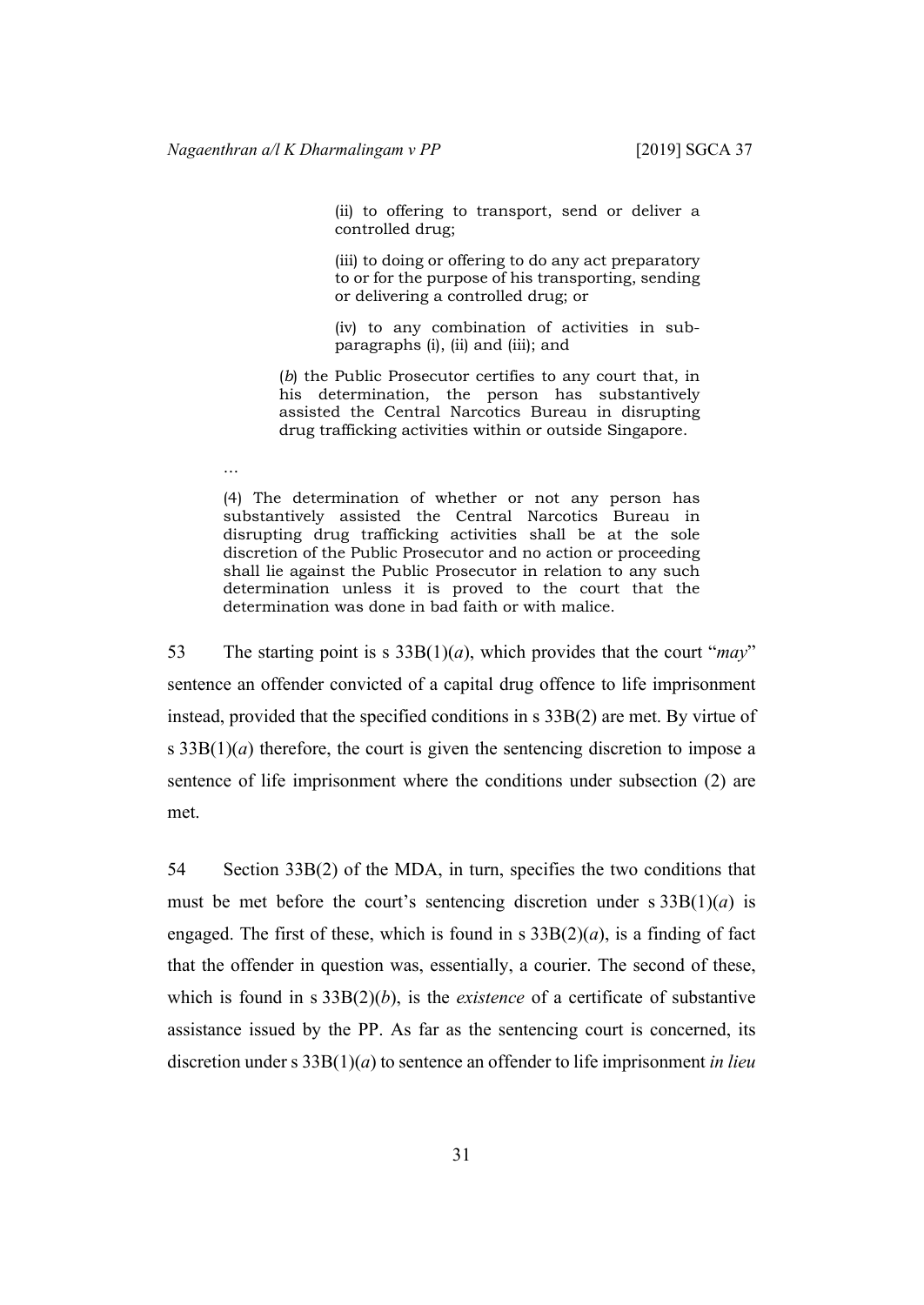of the death penalty is only engaged when *both* of the aforementioned *conditions* are met.

55 The two *conditions* that we have referred to above must be distinguished from the specific *inquiry* that is to be carried out in order to determine whether each of those conditions has been met in any given case. Under s 33B(2)(*a*), while the relevant *condition* is a finding that the offender in question merely acted as a courier, that condition depends on an *inquiry* as to whether the offender's actions were confined to any of the acts under s  $33B(2)(a)(i)$ –(iv). Under s 33B(2)(*b*), while the *condition* is the existence of the certificate of substantive assistance issued by the PP, the *inquiry* in question is that which leads to a determination by the PP that the offender had provided substantive assistance to the CNB in disrupting drug trafficking activities within or outside Singapore. There are two aspects to this: first, that the offender had provided substantive assistance to the CNB; *and* second that such assistance resulted in the specified outcome, namely, the disruption of drug trafficking activities whether here or elsewhere.

<span id="page-33-0"></span>56 Seen in this light, we are satisfied that on a true construction of the provision, s 33B(4) is directed to the *inquiry* (meaning the process by which the PP arrives at his decision) rather than the question underlying the fulfilment of the condition under s  $33B(2)(b)$  (meaning the question whether the offender had in fact substantively assisted the CNB and whether this had resulted in disrupting drug trafficking activities). We say the question *underlying* the fulfilment of the condition because the actual condition in question is the *existence* of the certificate of substantive assistance issued by the PP. Under s  $33B(2)(b)$ , the PP will issue the certificate of substantive assistance in respect of an offender where, *in the PP's determination*, that offender has substantively assisted the CNB in disrupting drug trafficking activities. Section 33B(4) makes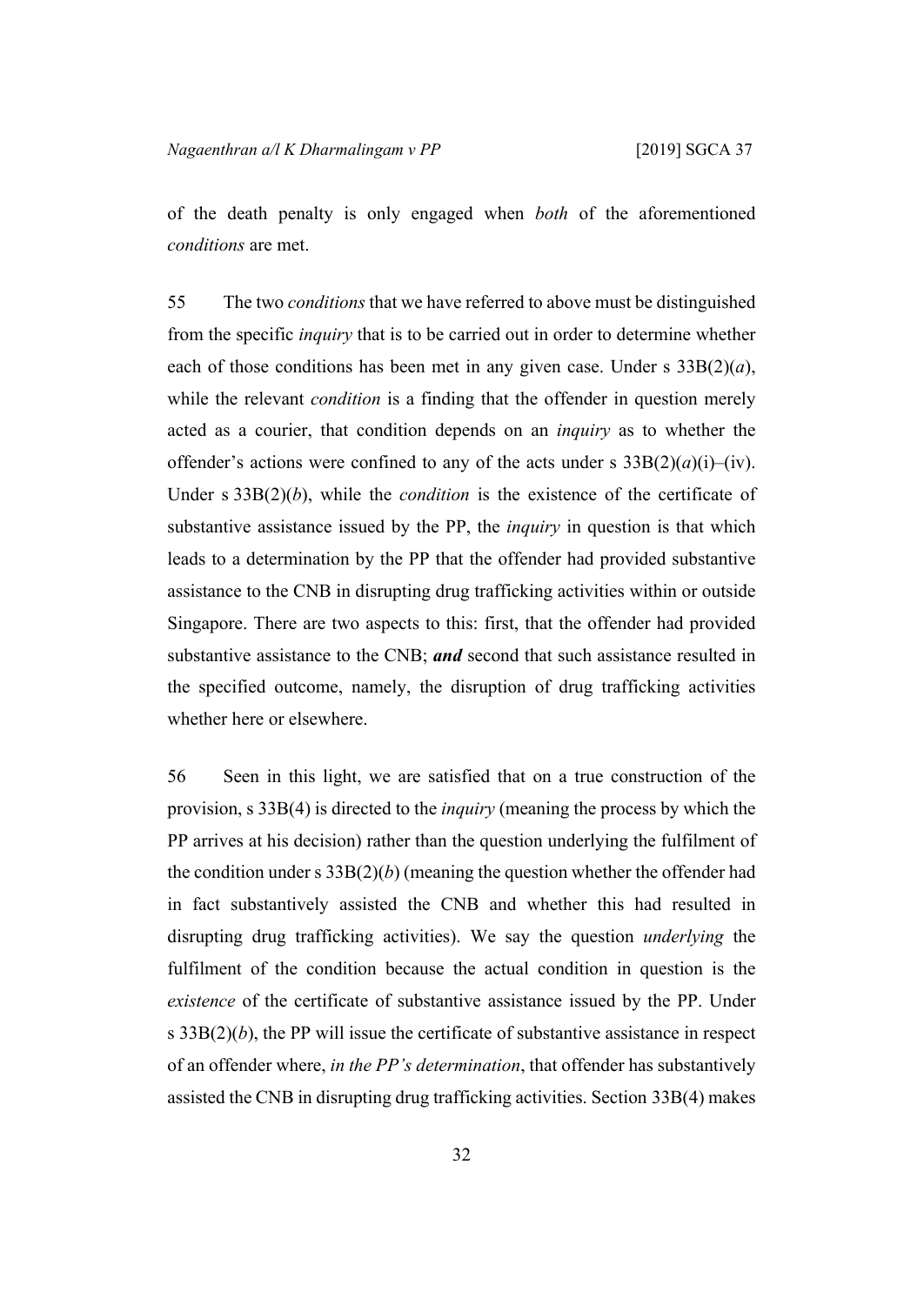specific reference to the *PP's determination* as to whether the offender in question had substantively assisted the CNB in disrupting drug trafficking activities. And in relation to this determination, there are two key aspects to s 33B(4): (i) it shall be made solely by the PP; and (ii) no action or proceeding shall lie against the PP in respect of any such determination unless it is proved to the court that the determination was done in bad faith or with malice.

57 The reason s 33B(4) provides for both these aspects becomes evident when one considers the nature of the *inquiry* that is implicated under s 33B(2)(*b*). As we have already noted, this is the inquiry into whether the offender had provided substantive assistance to the CNB in disrupting drug trafficking activities within or outside Singapore. It will be appreciated immediately that there is a stark difference between the nature of this inquiry and that under s  $33B(2)(a)$ . While the court is entirely capable of answering the inquiry as to whether the offender's actions were confined to any of the acts specified in s  $33B(2)(a)(i)$ –(iv), which is a narrow question of fact suitable for judicial determination, the same cannot be said of the court's ability to answer the inquiry embedded in s  $33B(2)(b)$ . The obstacle here is not simply an issue of having to safeguard from disclosure confidential information and otherwise inadmissible evidence including intelligence and other operational details of the CNB, which might jeopardise the CNB's effectiveness if published, although that, in itself, is no doubt a very significant concern: see *Ridzuan* (at [66]), *Prabagaran* (at [52]).

<span id="page-34-0"></span>58 Equally important is the fact that at least the second part of the inquiry under s  $33B(2)(b)$  (namely, whether the offender's assistance had the specified outcome in terms of disrupting drug trafficking activities within or outside Singapore) contemplates an assessment of these activities that transcends the disruption of particular and individual operations and instead, entails a wide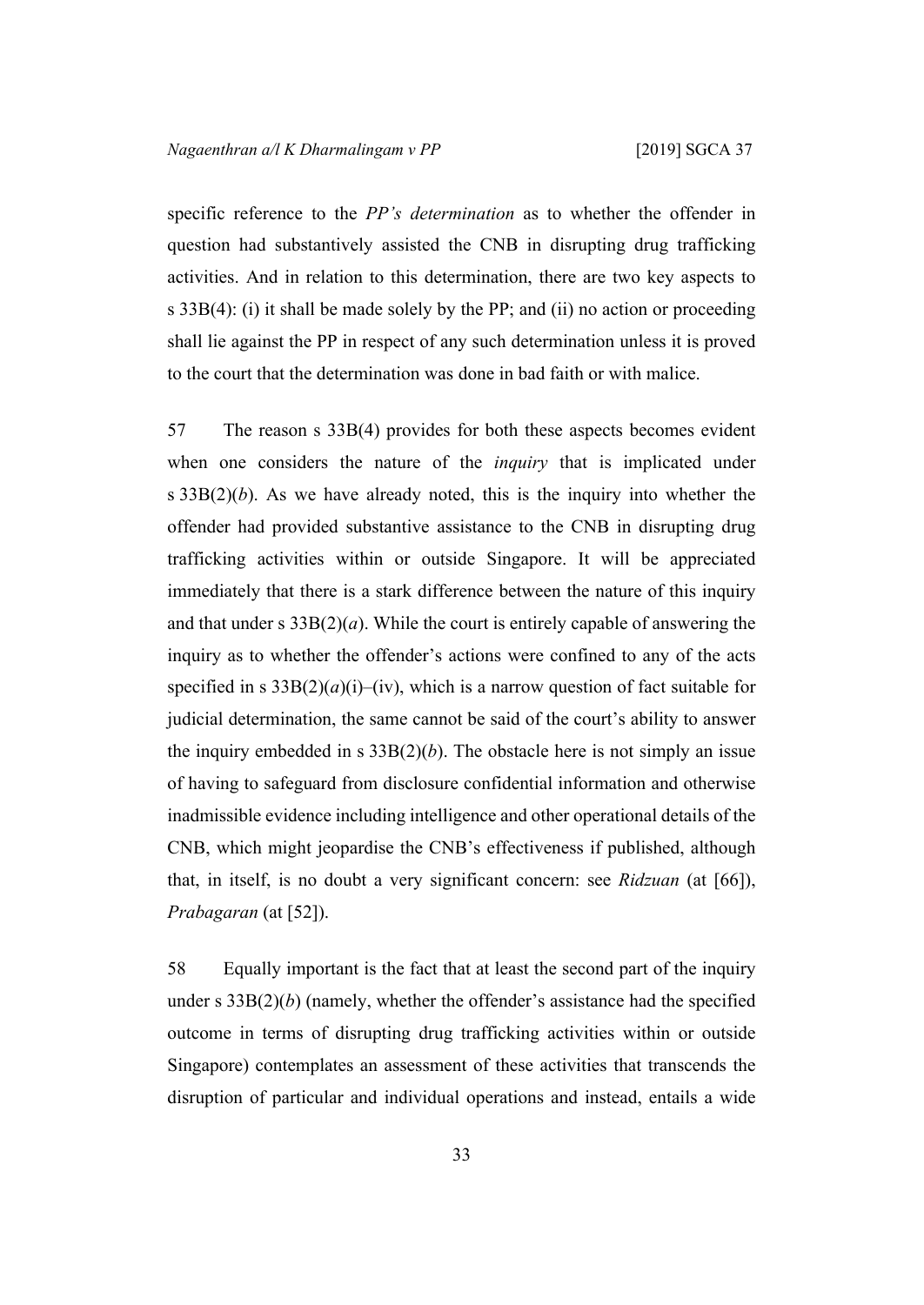ranging assessment that goes beyond our geographic boundaries, would likely require the consideration of at least some materials that do not meet the definition of admissible evidence, and that would likely entail the weighing of considerations and trade-offs that are outside our institutional competence, which, in the final analysis, is directed to the resolution of particular controversies. In essence, the courts are simply ill-equipped and ill-placed to undertake such an inquiry. At that level of abstraction, there are no manageable judicial standards against which a court would be able to make an appropriate assessment. It is, to put it simply, an inquiry that a court is not in a position to properly answer. As we observed in *Prabagaran* (at [67]), "the inquiry as to whether there has been disruption to the drug trade within and/or outside Singapore is an operational one that is dependent on CNB's … intelligence and wider considerations, which may not be appropriate *or even possible to determine in court*" [emphasis added].

#### <span id="page-35-0"></span>*The nature of the judicial function*

59 It is apposite here to restate the nature of the judicial function, and from there to examine why the merits of PP's determination under s 33B(2)(*b*) of the MDA is not one that is capable of being adjudicated upon by a court of law. The judicial function "is premised on the existence of a controversy either between a State and one or more of its subjects, or between two or more subjects of a State…[and which] entails the courts making a finding on the facts as they stand, applying the relevant law to those facts and determining the rights and obligations of the parties concerned for the purposes of governing their relationship for the future": *Mohammad Faizal bin Sabtu v Public Prosecutor* [2012] 4 SLR 947 ("*Faizal*") (at [27]). What follows from this is that, at its core, the judicial process requires clear legal standards against which facts can be analysed and found, and rights and obligations be ascertained.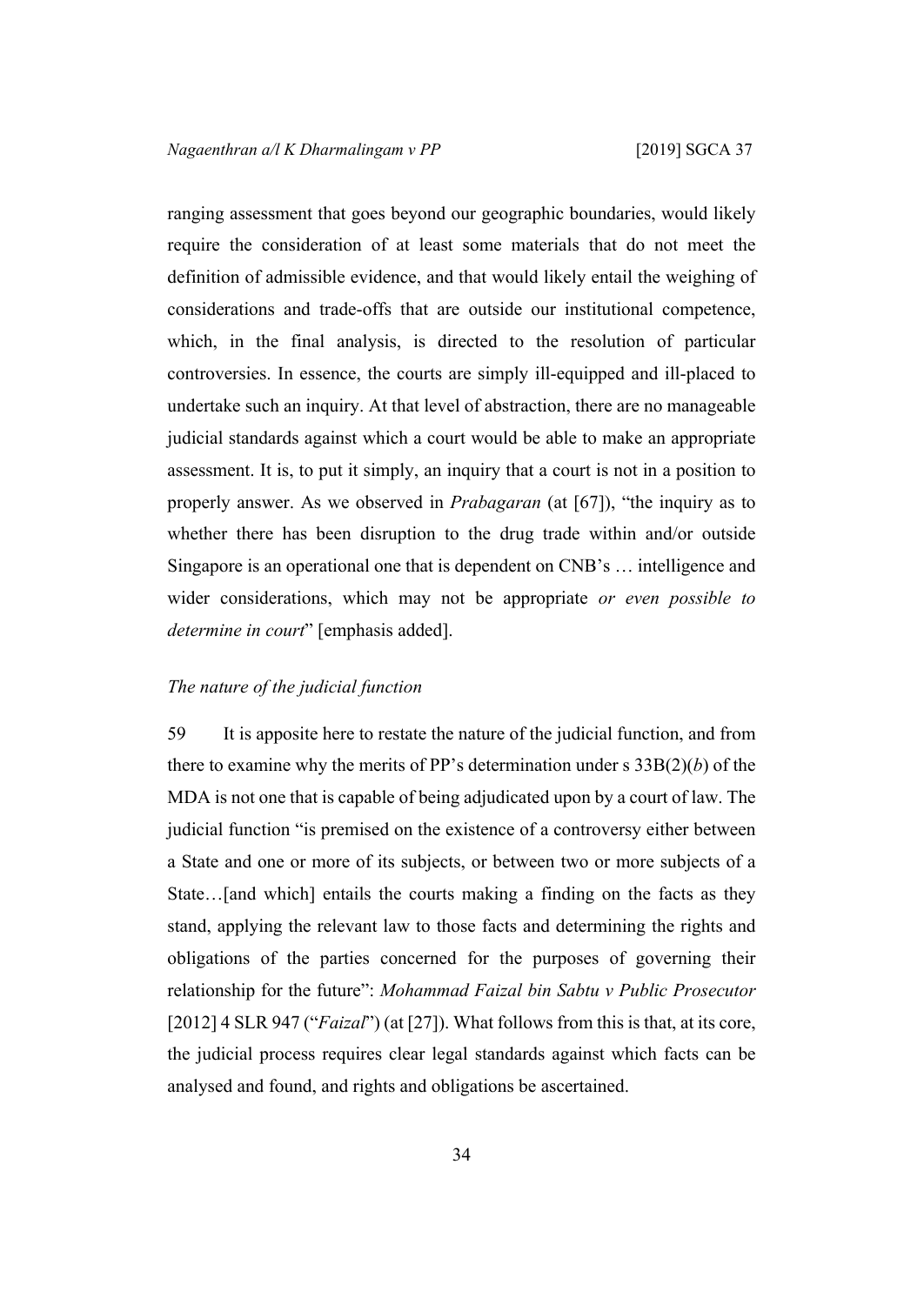60 Once this is appreciated, it will become apparent that there exist issues of such a nature that render them unamenable to being resolved through the judicial process, because of a lack of manageable judicial standards against which a court would be able to arrive at a decision.

61 In a somewhat different context, a similar point was noted by Lord Wilberforce (with whom the rest of their Lordships agreed) in the decision of the House of Lords in *Buttes Gas and Oil Co v Hammer* [1982] AC 888 ("*Buttes Gas*"). That dispute arose out of contested rights to oil concessions off the coast of Abu Musa, an island in the Arabian Gulf. At the time, Buttes Gas and Oil Co had obtained the right to exploit the oil deposits there by virtue of a decree dated December 1969 of the Ruler of Sharjah, an Arab emirate. Occidental Petroleum Corporation on the other hand, had obtained its concessions from Umm al Qaiwain, a neighbouring emirate, in November 1969. The Ruler of Sharjah's decree extended the emirate's territorial sea from 3 to 12 miles, thus impinging upon part of Occidental's concessions. Occidental's Dr Armand Hammer subsequently alleged publicly that Buttes Gas had conspired with the Ruler of Sharjah to fraudulently backdate the decree so as to undermine Occidental's rights to its concessions. In response, Buttes Gas initiated proceedings alleging slander. In defence, Dr Hammer pleaded justification, and further counterclaimed for damages on the basis of the alleged conspiracy between Buttes Gas and the Ruler of Sharjah. In support of its justification defence as well as its counterclaim in conspiracy, Occidental pleaded the same facts, namely, that the Ruler of Sharjah and others, whom Occidental could not then particularise, had wrongfully and fraudulently conspired to cheat and defraud Occidental, and further or alternatively, to cause and procure Her Majesty's Government and others to act unlawfully to the injury of Occidental. Buttes Gas responded by applying to strike out the aforementioned parts of Occidental's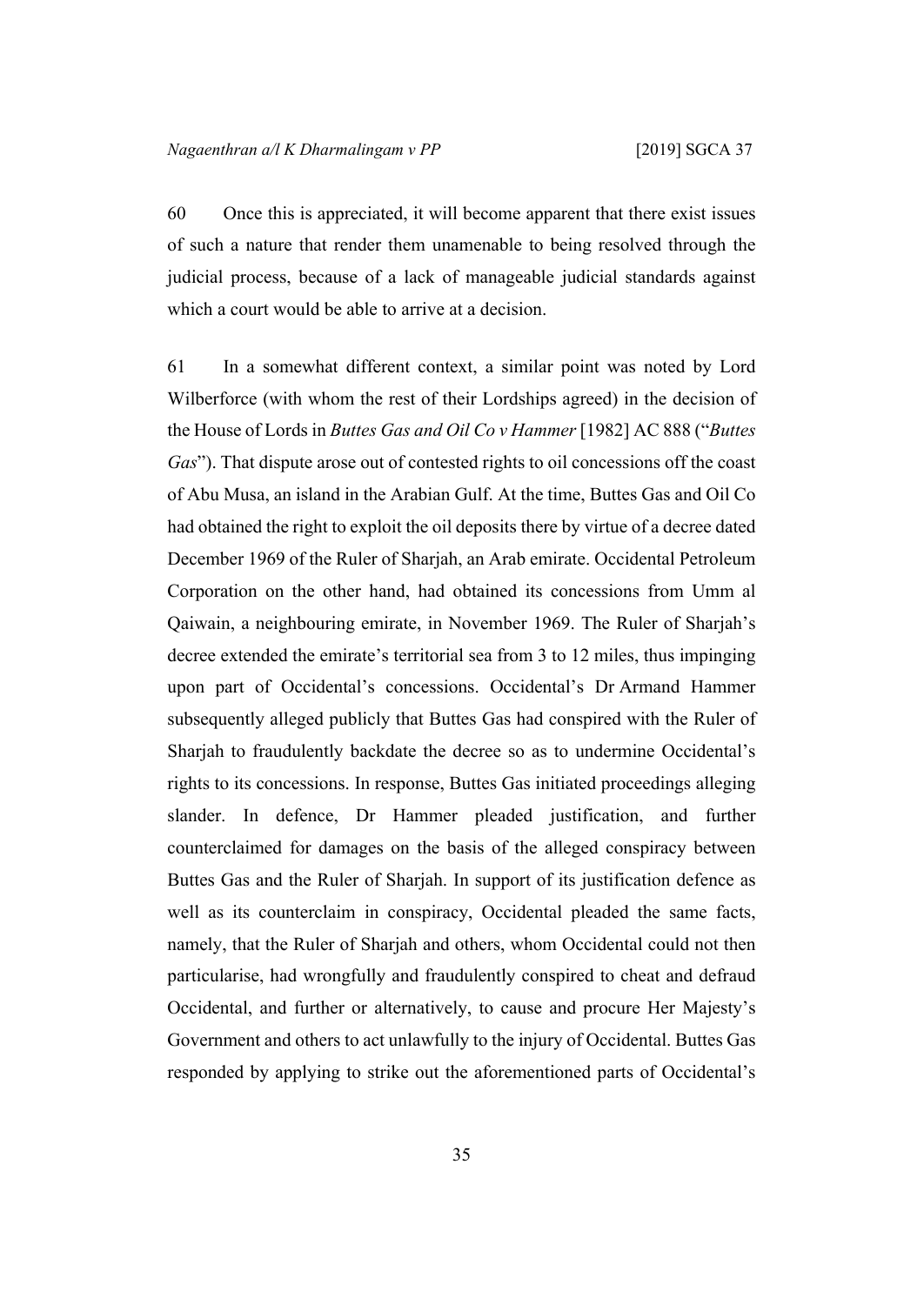pleadings relating to the justification defence as well as the conspiracy counterclaim on the ground that the pleaded matters were acts of state and hence, non-justiciable.

62 The House of Lords had to consider several issues, including whether the Court of Appeal was correct in refusing Buttes Gas's striking out application. In holding that the issues raised in Occidental's pleadings were incapable of being entertained by the court, Lord Wilberforce started out by framing "the essential question" in terms of whether there exists a general principle of law that the courts will not adjudicate upon the transactions of foreign sovereign states (at 931). Pertinently, Lord Wilberforce stated that "it seems desirable to consider this principle, if existing, not as a variety of 'act of state' but one for judicial restraint or abstention". He opined (at 932) that the principle has long existed in English law, and was not a principle of discretion but a principle of law "inherent in the very nature of the judicial process". In his view, if Occidental's justification defence and counterclaim in conspiracy as pleaded were to be heard by the court, the court would have to deal with issues that would include whether Occidental had acquired, in November 1969, a vested right to explore the seabed at a location within 12 miles from the coast of Abu Musa, an issue which itself would turn on the question of which state had sovereignty over Abu Musa in the first place. And if Occidental did acquire such a right, the court would then have to consider whether Occidental had subsequently been deprived of its right by the actions of sovereigns such as the Ruler of Sharjah, and inquire into the Ruler's motives for backdating the decree, if proved (at 937). In the final analysis, Lord Wilberforce stated (at 938) that:

[these issues] have only to be stated to compel the conclusion that these are not issues upon which a municipal court can pass. *Leaving aside all possibility of embarrassment in our foreign relations …* there are—to follow the Fifth Circuit Court of Appeals—*no judicial or manageable standards by which to*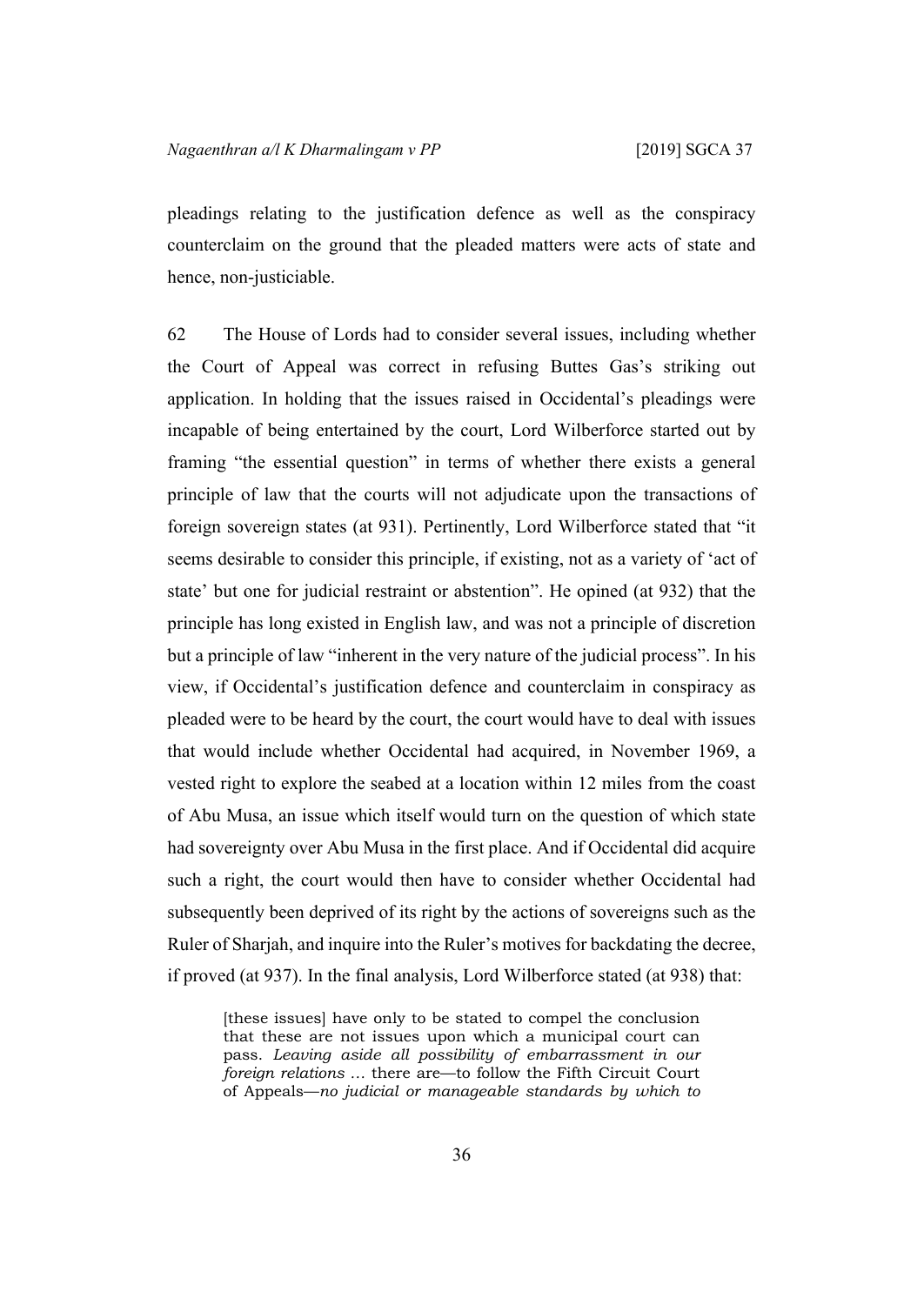*judge these issues, or to adopt another phrase …, the court would be in a judicial no-man's land*: the court would be asked to review transactions in which four sovereign states were involved, which they had brought to a precarious settlement, after diplomacy and the use of force, and to say that at least part of these were "unlawful" under international law. [emphasis added]

63 Subsequently, the UK Supreme Court in *Shergill v Khaira* [2014] 3 WLR 1 noted (at [40], *per* Lord Neuberger, Lord Sumption and Lord Hodge (with whom Lord Mance and Lord Clarke agreed)) that Lord Wilberforce's reference to judicial and manageable standards by which issues are judged was derived from the decision of the Fifth Circuit Court of Appeals in the United States litigation between the same parties on substantially the same issues. That in turn was based on the celebrated decision of the United States Supreme Court in *Underhill v Hernandez* (1897) 168 US 250 concerning the act of state doctrine. But the Fifth Circuit Court of Appeals regarded the issues as nonjusticiable not because judges in municipal courts were incapable of determining questions of international law. Rather, as the Supreme Court bluntly observed, the issuesraised in *Buttes Gas* "w[ere] non-justiciable because [they were] political". To begin with, the court would be "trespass[ing] on the proper province of the executive, as the organ of the state charged with the conduct of foreign relations". This was a concern rooted in the doctrine of the separation of powers. But the Supreme Court went on to note that the entire dispute arose out of the way in which four sovereign states had settled the issue of international law "by a mixture of diplomacy, political pressure and force in a manner adverse to the interests of Occidental Petroleum". Occidental's case in court would involve the court "assessing decisions and acts of sovereign states which [unlike those of private parties] had not been governed by law but by power politics". This concern proceeds from an even more fundamental premise that goes beyond any doctrine of "self-imposed judicial restraint" (see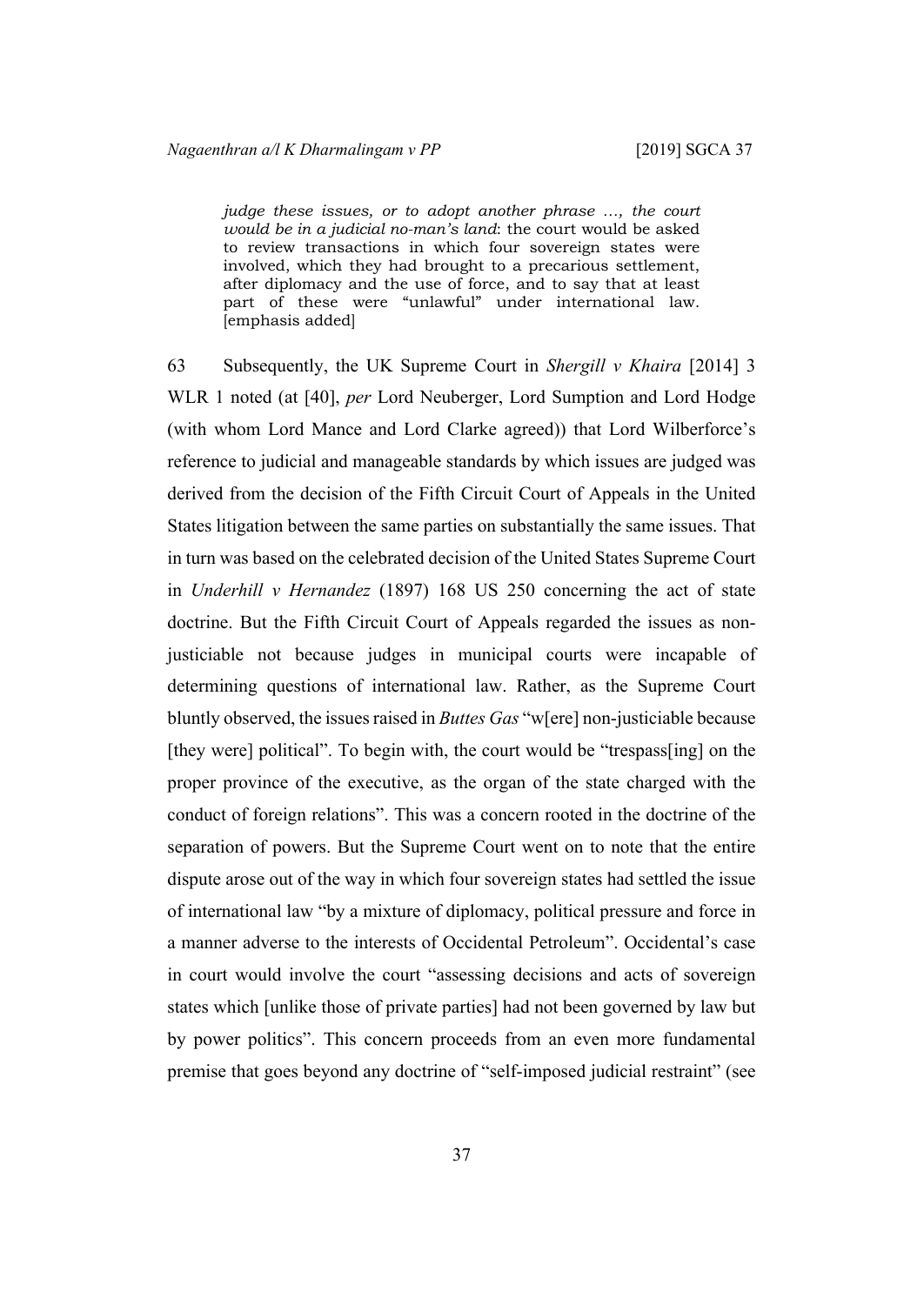Thio Li-ann, *A Treatise on Singapore Constitutional Law* (Academy Publishing, 2012) ("*Thio Li-ann*") at para 10.219) and extends to taking due regard of the inherent limitations of litigation and the judicial process. We accept that the facts presented in *Buttes Gas* were far removed from those in the present case but, in our judgment, the underlying principle is equally applicable.

64 Indeed, similar concerns with the lack of manageable judicial standards featured in the much more closely analogous context of assessing the value of police intelligence to police operations. In *Carnduff v Rock* [2001] 1 WLR 1786 ("*Carnduff*"), a registered police informer brought an action against a police inspector and his chief constable to recover payment for information provided to the police. He claimed that specific information and assistance he had provided had resulted in the arrest and prosecution of certain persons involved in the illegal drugs trade. The Court of Appeal struck out the claim (Waller LJ dissenting), holding that a fair trial of the issues arising from the pleadings would necessarily require the police to disclose sensitive information that ought in the public interest to remain confidential to the police. While confidentiality concerns were the principal reason underlying the Court of Appeal's decision, Laws LJ in his judgment was also palpably perturbed by the futility of having the court assess the value to police operations of the intelligence the informant had provided (at [33]):

If the disputes which they generate were to be resolved fairly by reference to the relevant evidence … the court would be required to examine in detail the operational methods of the police as they related to the particular investigation in question; to look into the detailed circumstances of the plaintiff's discussions with police officers; *to conduct a close perusal of such information as the plaintiff provided, to assess its quality; to compare that information with other relevant information in the hands of the police, very possibly including material coming from or relating to other informers, and so also to assess and contrast*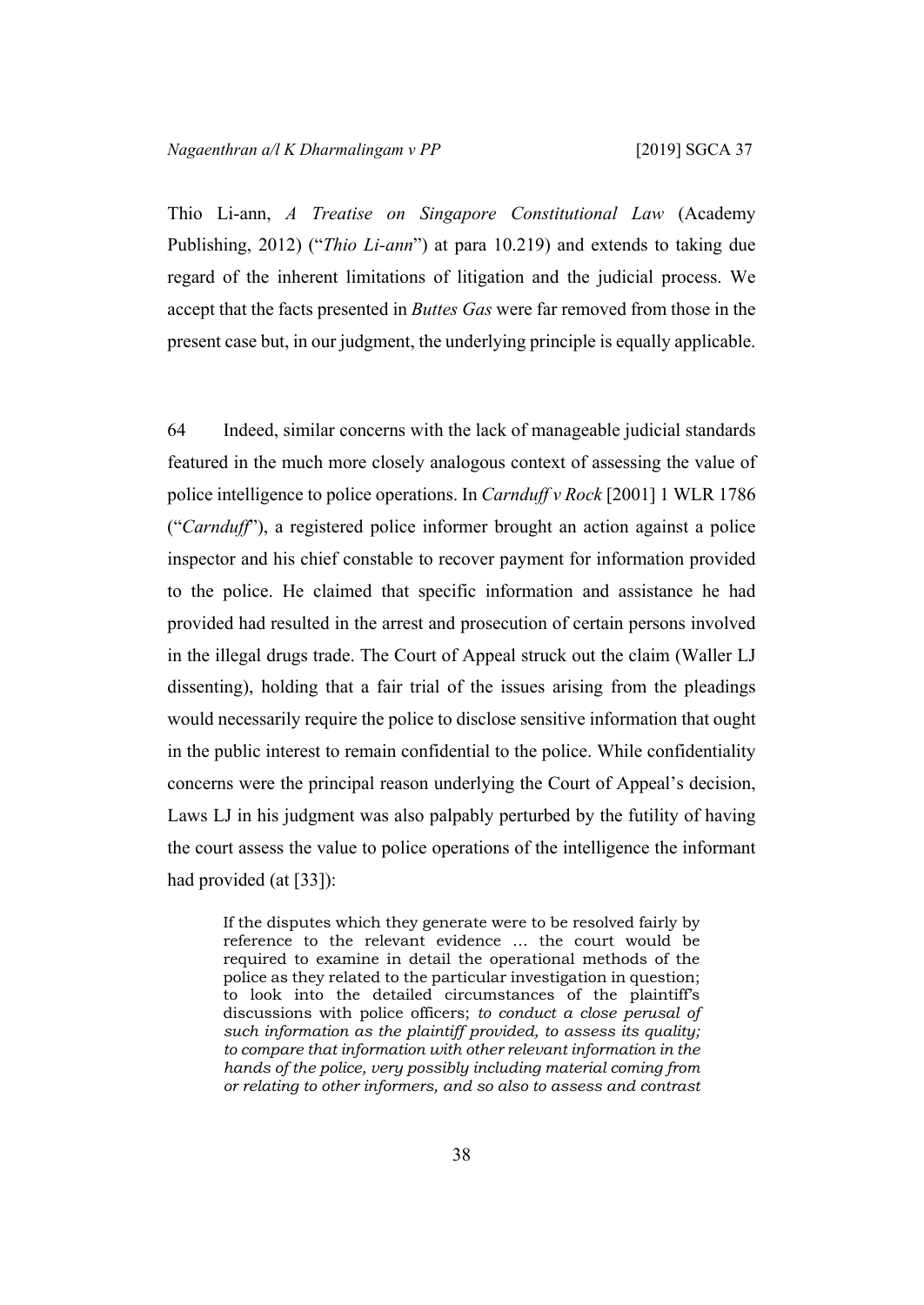*the degree of trust reposed by the police in one informer rather than another; and to make judgments about the information's usefulness*, and not only the use in fact made of it (and thus, *notionally at least, to put itself in the shoes of a competent police force so as to decide what such a force would or should have done*). [emphasis added]

65 We would observe that, the question in *Carnduff* related to the relationship between specific information and its value to a *specific* police operation. The problem is greatly exacerbated where the question is whether an offender had provided substantive assistance in disrupting drug trafficking activities *in general, whether in or outside Singapore*: see further our observations at [\[58](#page-34-0)] above. This raises issues that simply cannot be resolved by a court of law using the methods, tools or standards that are properly at its disposal.

66 Our view that the inquiry under s 33B(2)(*b*) of the MDA is not one a court is capable of addressing, at least in part because of the operational facets that are implicated, is supported by the relevant legislative debates. In response to concerns raised that there should be greater judicial discretion in the application of the death penalty, the Minister for Law stated (see *Singapore Parliamentary Debates, Official Report* (14 November 2012) vol 89:

Next, on the issue of who decides cooperation and by what criteria. The Bill provides for the Public Prosecutor to assess whether the courier has substantively assisted CNB.

I think Ms Sylvia Lim, Mr Pritam Singh, Mrs Chiam and Ms Faizah Jamal have concerns here. Their view is: it is an issue of life and death – the discretion should lie with the courts to decide on cooperation.

First, the cooperation mechanism is neither novel nor unusual. Other jurisdictions, like the US and UK, have similar provisions, operated by prosecutors, to recognise cooperation for the purposes of sentencing. …

The Courts decide questions of guilt and culpability. *As for the operational value of assistance provided by the accused,*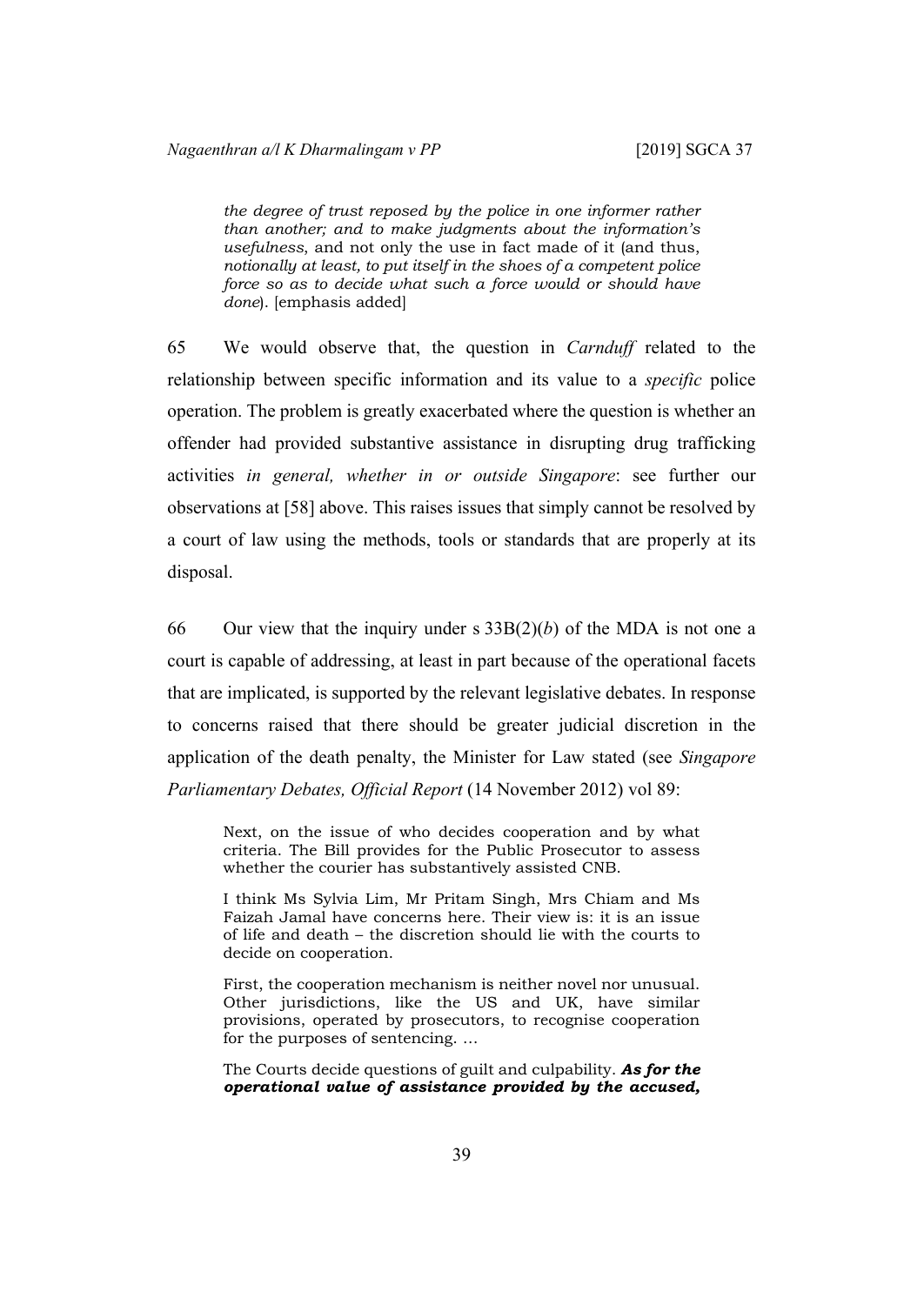*the Public Prosecutor is better placed to decide*. The Public Prosecutor is independent and at the same time, works closely with law enforcement agencies and *has a good understanding of operational concerns*. An additional important consideration is protecting the confidentiality of operational information.

The very phrase *"substantive assistance" is an operational question and turns on the operational parameters and demands of each case*. Too precise a definition may limit and hamper the operational latitude of the Public Prosecutor, as well as the CNB. It may also discourage couriers from offering useful assistance which falls outside of the statutory definition.

Ms Lim suggested that if there are concerns about confidentiality, why not have it *in camera*, although I am not quite sure she used that phrase. The real point is this. Just imagine the scenario. In a case, the defendant argues that he rendered substantial assistance – it is CNB's fault for not dismantling some organisation overseas, it is something which CNB did or did not do, what intelligence agencies and officers did and did not do. And you put the officers on the stand and cross-examine them on their methods, their sources, their thinking. Ask yourself whether that is the best way of dealing with this question. Is that helpful?

[emphasis in original; emphasis added in bold italics]

#### *Our judgment*

67 In our judgment, the effect of s 33B(4) is to vest the responsibility for making the relevant inquiry under s  $33B(2)(b)$  in the PP and then to immunise the PP from suit in respect of such a determination save as narrowly excepted. Further, we consider that it was entirely logical for Parliament to proceed in this way. This is because Parliament intended the inquiry under s 33B(2)(*b*) to be determined solely by the PP and not by the court, in light of the fact that the inquiry in question is not one that can be appropriately undertaken by the court for all the reasons we have already rehearsed, and which are rehearsed also in the legislative debates that we have excerpted in the previous paragraph. And as for the wide, though not absolute, immunity granted to the PP in respect of his determination, this too is entirely logical because without this, an aggrieved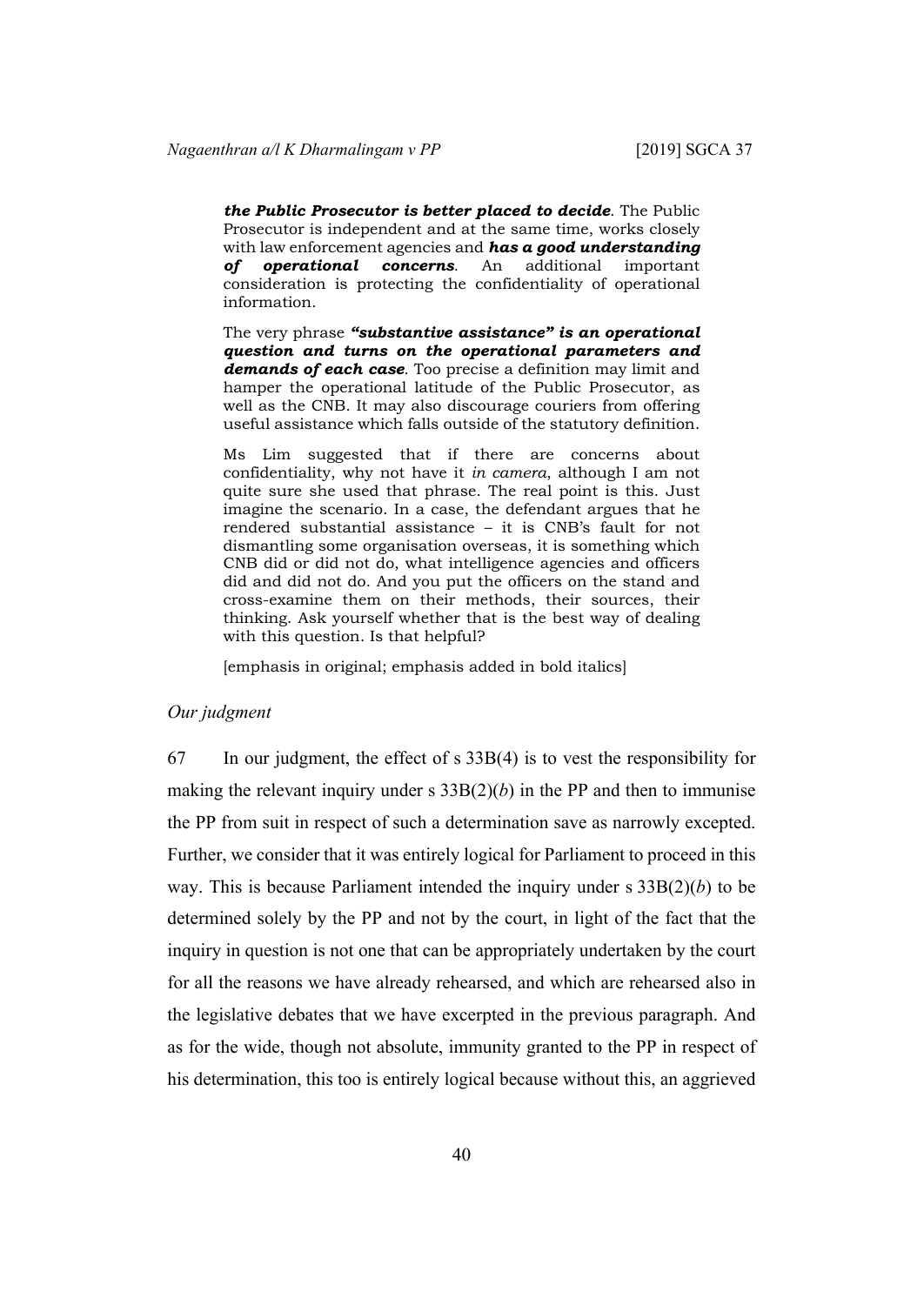offender might be tempted to bring suit against the PP challenging his determination that the offender had not substantively assisted the CNB in disrupting drug trafficking activities, and thereby attempt to force the court into the unviable position of having to determine an issue that it is inherently not capable of determining. At the same time, the bad faith, malice and unconstitutionality exceptions to the immunity granted by s 33B(4) serve to safeguard against abuse and ensures that the PP "operate[s] the system with integrity": *Singapore Parliamentary Debates, Official Report* (14 November 2012) vol 89. Moreover, these are questions directed not at the merits of the PP's determination, but at the limited question of the propriety of the PP's conduct and this would typically give rise to the sort of issue that the court would be well-placed to address.

68 It becomes evident when seen in thislight, that the provisionsin question before us do not in any way oust the court's power of judicial review over the legality of executive actions, including those of the PP.

69 Before turning to the disposal of the merits of the appeal, we make some further observations. First, we had opined in *Ridzuan* (at [72]) that it would be unsatisfactory if the PP's determination under  $s$  33B(2)(*b*) was indeed unreviewable by the courts even if, for the sake of argument, it could be shown that, although not constituting bad faith or malice, the PP had, for example, disregarded relevant considerations and/or failed to take relevant considerations into account:

Before we move away from this issue of bad faith, we need to address the proposition made by the Appellant that where the PP has taken into account irrelevant considerations and has instead failed to take into account relevant considerations, that would constitute bad faith. On the authorities that we have just alluded to, this proposition is erroneous. *However, does it mean that where it has been shown that the PP has disregarded*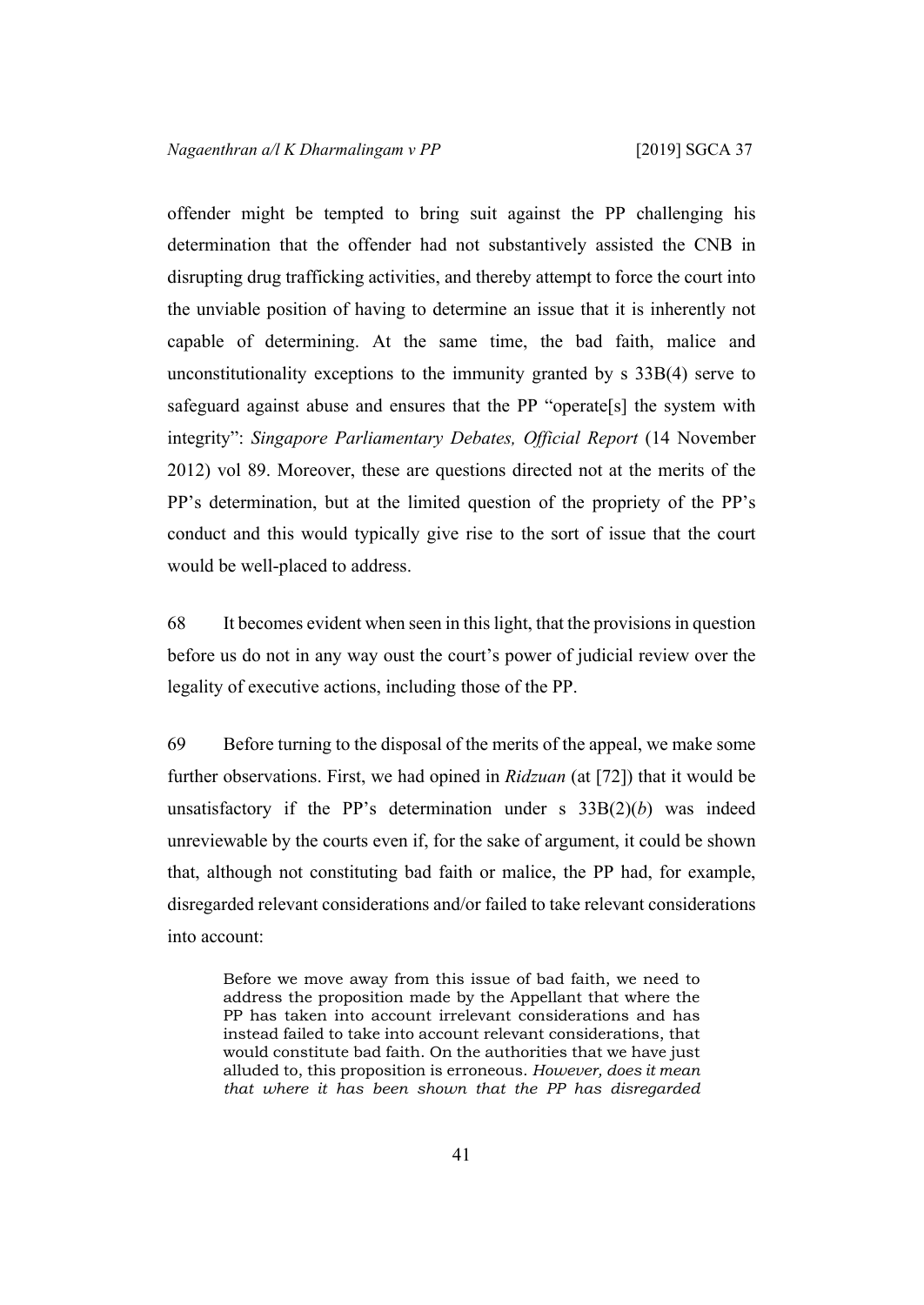*relevant considerations and/or failed to take relevant consideration into account, the aggrieved drug trafficker is without remedy?* We would first observe that such a situation does not arise in the present case. The relevant considerations taken into account by the PP have been set out at [60] and [64] above and nothing was advanced by or on behalf of the Appellant to suggest that this was in any way erroneous. Having said that, *if such a situation were to arise in a case and it is substantiated that relevant considerations were disregarded or irrelevant considerations were considered by the PP in coming to his decision, intuitively it seems inconceivable that the aggrieved person would be left without a remedy and that the decision of the PP should nevertheless stand*. … [emphasis added]

70 These observations seem especially compelling where the determination in question may have a bearing on the life of an accused person.

71 Secondly, the respondent submitted that this was ultimately a matter of construing the legislative intent underlying any provision said to have that effect. We do not need to reach a final decision on this because of the view we have taken on the true construction, purport and effect of s 33B(4), but we observe that the court's power of judicial review, which is a core aspect of the judicial power and function, would not ordinarily be capable of being excluded by ordinary legislation such as the MDA. This follows inevitably from Singapore's system of constitutional governance, where the Singapore Constitution is the supreme law of the land, as stated in Article 4:

This Constitution is the supreme law of the Republic of Singapore and any law enacted by the Legislature after the commencement of this Constitution which is inconsistent with this Constitution shall, to the extent of the inconsistency, be void.

72 As Chan Sek Keong CJ noted in *Faizal* ([[59\]](#page-35-0) *supra* at [15]), "Art 4 reinforces the principle that the Singapore parliament may not enact a law, and the Singapore government may not do an act, which is inconsistent with the principle of the separation of powers to the extent to which that principle is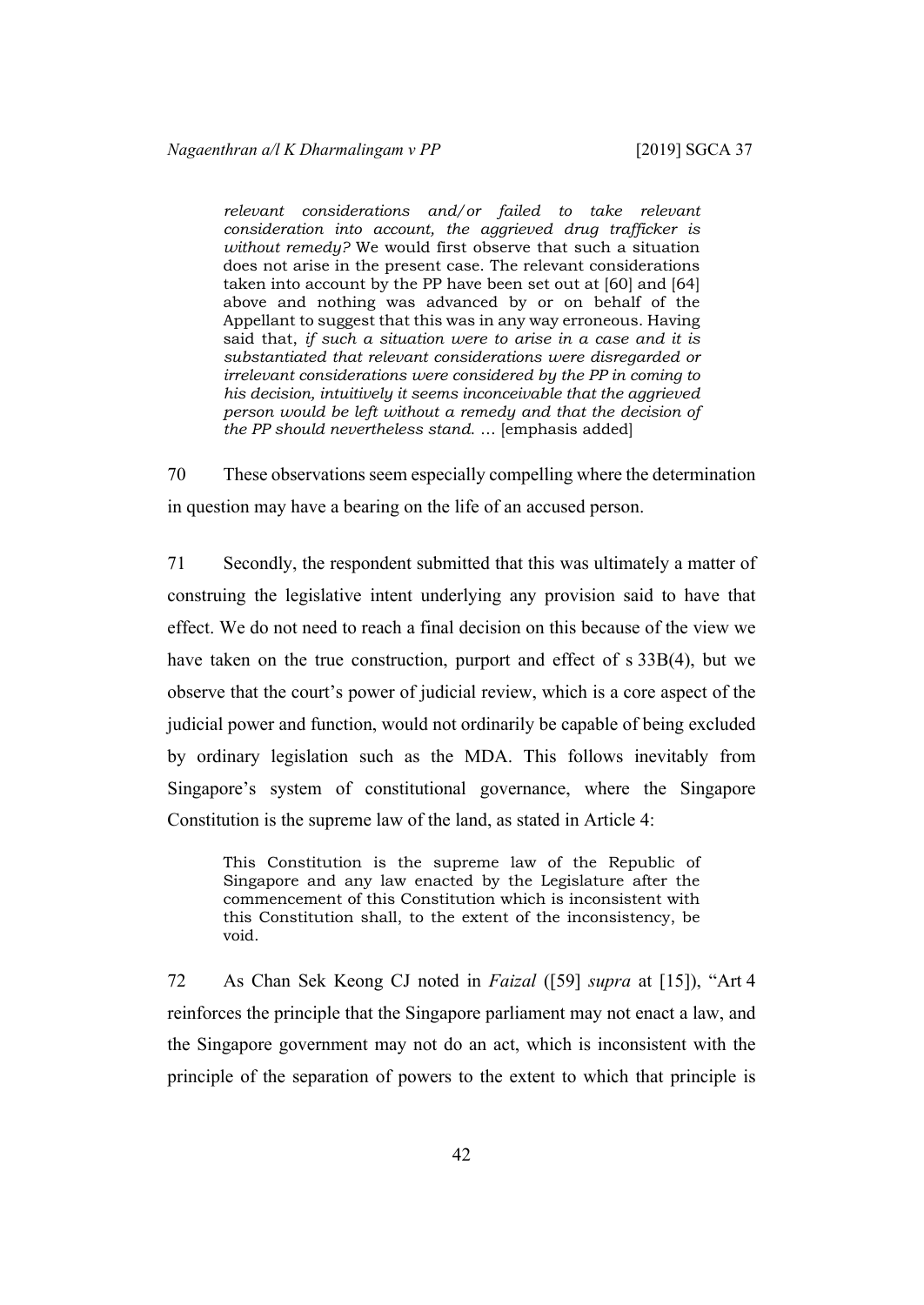embodied in the Singapore Constitution". The separation of powers, in turn, is embodied in the Singapore Constitution by virtue of Article 23 (which vests the executive authority in the President and the Cabinet), Article 38 (which vests the legislative power in the President and Parliament) and Article 93 (which vests the judicial power in a system of courts). Article 93 provides as follows:

The judicial power of Singapore shall be vested in a Supreme Court and in such subordinate courts as may be provided by any written law for the time being in force.

73 We have referenced (at [[59\]](#page-35-0) above) Chan CJ's holding in *Faizal* (at [27]), that "the judicial function is premised on the existence of a controversy either between a State and one or more of its subjects, or between two or more subjects of a State…[and which] entails the courts making a finding on the facts as they stand, applying the relevant law to those facts and determining the rights and obligations of the parties concerned for the purposes of governing their relationship for the future". It follows from the nature of the judicial function, as well as the fact that the State's judicial power is vested in the Supreme Court under Article 93 of the Singapore Constitution, that "there will (or should) be few, if any, legal disputes between the State and the people from which the judicial power is excluded": *Yong Vui Kong v Attorney-General* [2011] 2 SLR 1189 at [31]. In particular, any society that prides itself in being governed by the rule of law, as our society does, must hold steadfastly to the principle that "[a]ll power has legal limits and the rule of law demands that the courts should be able to examine the exercise of discretionary power": *Chng Suan Tze v Minister for Home Affairs and others and other appeals* [1988] 2 SLR(R) 525 ("*Chng Suan Tze*") at [86].

74 The point is not purely theoretical. In the course of the arguments, we invited counsel for the respondent to clarify whether he maintained that the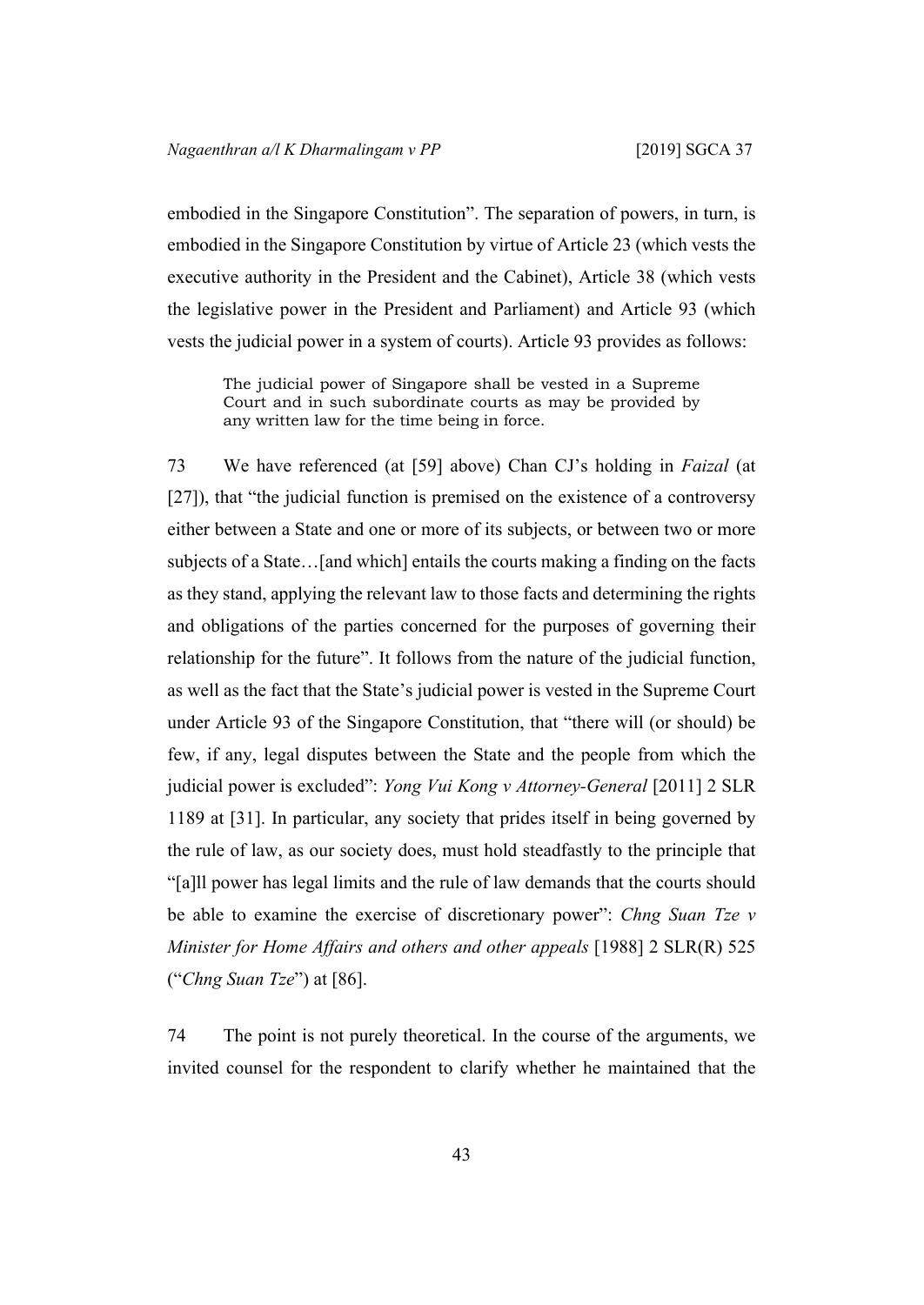court would be powerless to act if it could be shown that the PP had considered matters that were irrelevant. His response that he did maintain that position, was simply untenable, as we told him. If the respondent's submission on the effect of s 33B(4) were accepted, then to the extent that this ousted the court's power of judicial review, s 33B(4) would be constitutionally suspect for being in violation of Article 93 of the Singapore Constitution as well as the principle of the separation of powers: see *Thio Li-ann* at para 10.218; and Chan Sek Keong, "Judicial Review – From Angst to Empathy: A Lecture to Singapore Management University Second Year Law Students" (2010) 22 SAcLJ 469 at para 19. That said, the point really is moot, since we have already held that s 33B(4) of the MDA does not have this effect of ousting the power of the courts to review the *legality* as opposed to the *merits* of the PP's determination under s  $33B(2)(b)$ .

#### *Whether leave for judicial review ought to be granted*

75 Having held that s 33B(4) of the MDA does not preclude judicial review of the PP's non-certification decision under s 33B(2)(*b*) on any of the usual grounds of judicial review (see [\[51](#page-30-0)] above), it remains for us to consider the appellant's case on its merits. At its core, the appellant seeks leave to commence judicial review of the PP's non-certification decision on two grounds:

(a) first, that there is a *prima facie* case of reasonable suspicion that the PP failed to take into account relevant considerations in coming to his non-certification decision; and

(b) second, that there is a *prima facie* case of reasonable suspicion that the PP's non-certification decision was made in the absence of a precedent fact.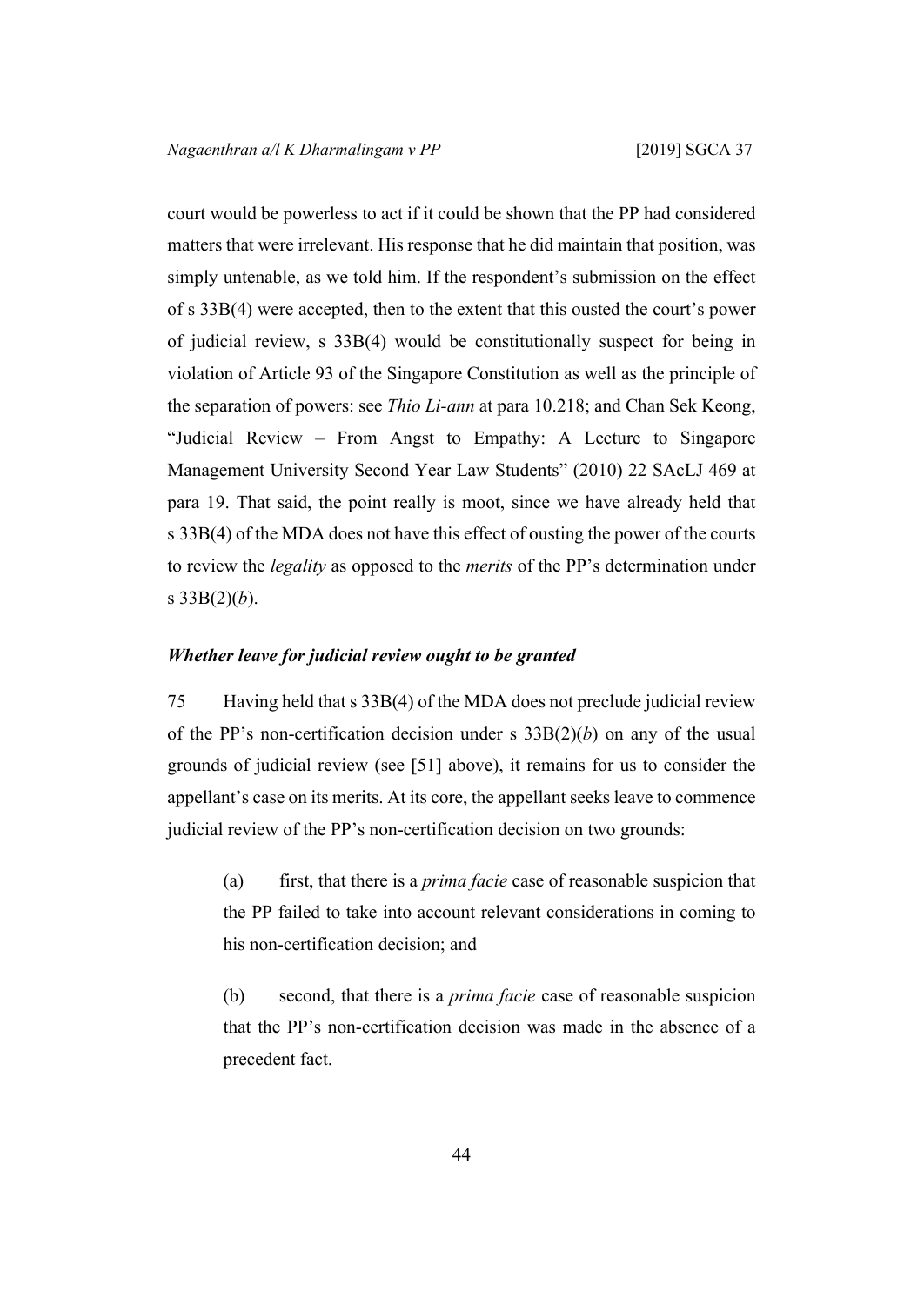76 As the Judge correctly noted, the requirement at the leave stage is for the appellant to adduce material that discloses an arguable or *prima facie* case of reasonable suspicion in favour of granting the remedies the appellant seeks. This is, undoubtedly, "a very low threshold": *Chan Hiang Leng Colin and others v Minister for Information and the Arts* [1996] 1 SLR(R) 294 at [22]. Nonetheless, the leave requirement to commence judicial review is intended to serve as a means of filtering out groundless or hopeless cases at an early stage, so as to prevent wastage of judicial time and to protect public bodies from harassment (whether intentional or otherwise) that might arise from a need to delay implementing decisions, where the legality of such decisions is being challenged: *Public Service Commission v Lai Swee Lin Linda* [2001] 1 SLR(R) 133 at [23].

#### *Failure to take into account relevant considerations*

77 It is common ground that the information the appellant had provided to the CNB in his contemporaneous statements in 2009 was the same as the first set of information (see [[14\]](#page-8-1) above). The appellant submits that due to the timesensitive nature of the information he had given to the CNB in 2009, the information had become stale by the time the PP considered it in 2013. On this basis, it was submitted that he was prejudiced because he could not conceivably have been in a position to render substantive assistance to the CNB in 2013. The appellant submits, therefore, that when AG Chong was considering, in 2013 (see [[15\]](#page-8-2) above), whether the appellant had rendered substantive assistance, he ought to have considered the effect of the appellant's information, as provided in his contemporaneous statements to the CNB shortly after his arrest, on the disruption of drug trafficking activities at the material time (meaning, in 2009); it was submitted that there was no evidence that AG Chong considered the appellant's information in that manner.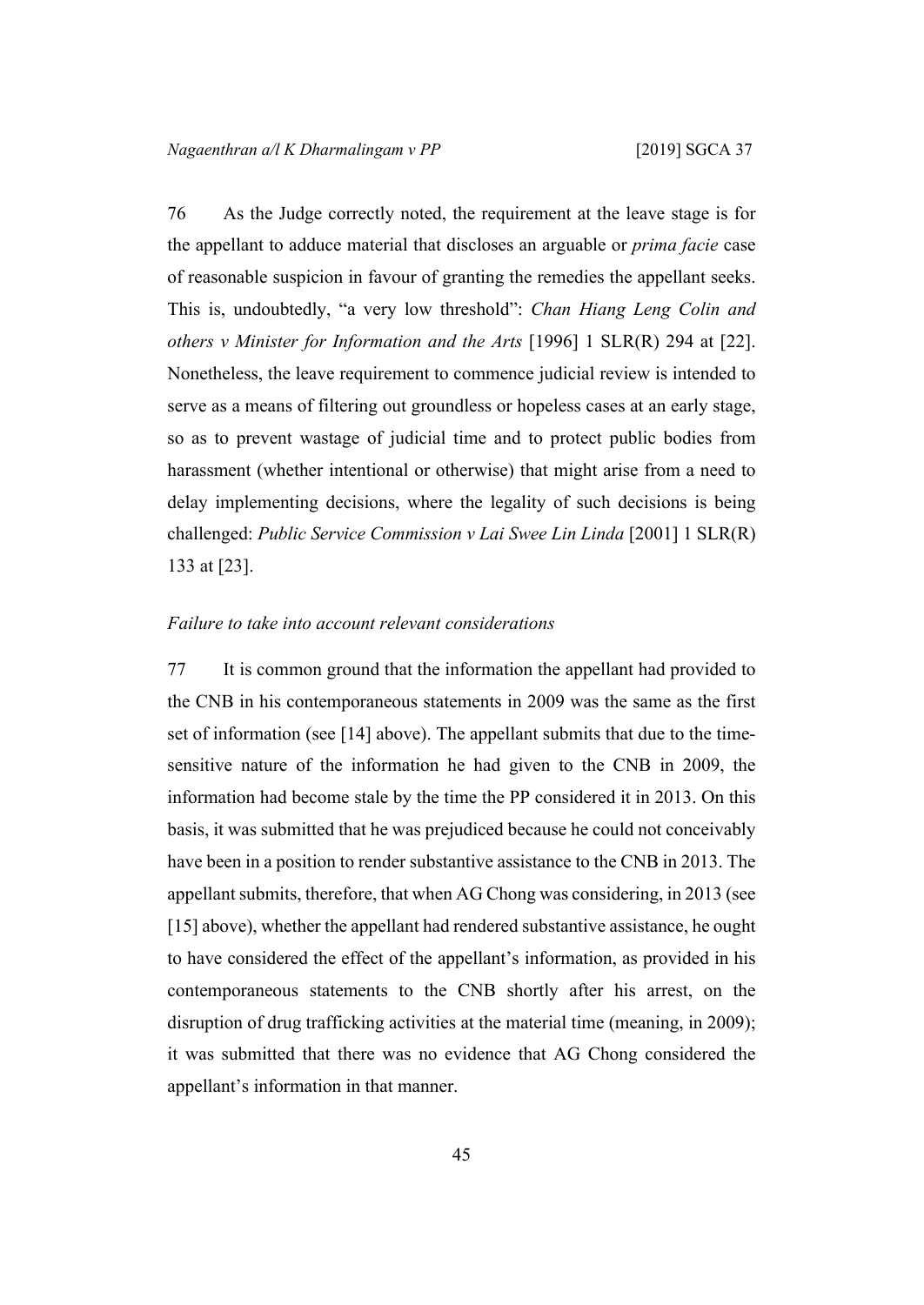78 In our judgment, the appellant's case on this point fails. To begin with, it is apparent that the appellant's entire case on appeal hinges on the allegation that there is a lack of evidence showing that the PP had taken into account the relevant considerations in arriving at his non-certification decision. But this approach reverses the burden of proof and cannot suffice for a party who has to satisfy its burden of adducing evidence to show a *prima facie* case of reasonable suspicion that what the party alleges is right.

79 Next, it may be noted that when the Amendment Act introduced the transitional framework for persons who had been convicted and sentenced to death under the previous version of the MDA, to be resentenced in accordance with s 33B, no obligation was imposed on the PP to consider retrospectively the effect of the information provided by such offenders on the disruption of drug trafficking activities. In any event, we were prepared to take the appellant's case at its highest and proceed on the basis that the PP ought to have considered the information provided by the appellant in 2009 and its effect on the disruption of drug trafficking operations then. Even so, however, the appellant fails because he has not adduced a shred of evidence to support his case that there is a *prima facie* case of reasonable suspicion that the PP had failed to consider the effect of the appellant's information provided in his contemporaneous statements on the disruption of drug trafficking activities at that time. On the contrary, the respondent deposed to the following in the affidavit dated 30 October 2017 that was filed on his behalf:

6. On 26 February 2013, the Central Narcotics Bureau ("CNB") received information from the [appellant] ("the first set of information"), provided in a voluntary statement, for purposes of the Public Prosecutor ("PP") making a determination, pursuant to s 33B(2)(*b*) of the MDA, as to whether the [appellant] had substantively assisted the CNB in disrupting drug trafficking activities within or outside Singapore.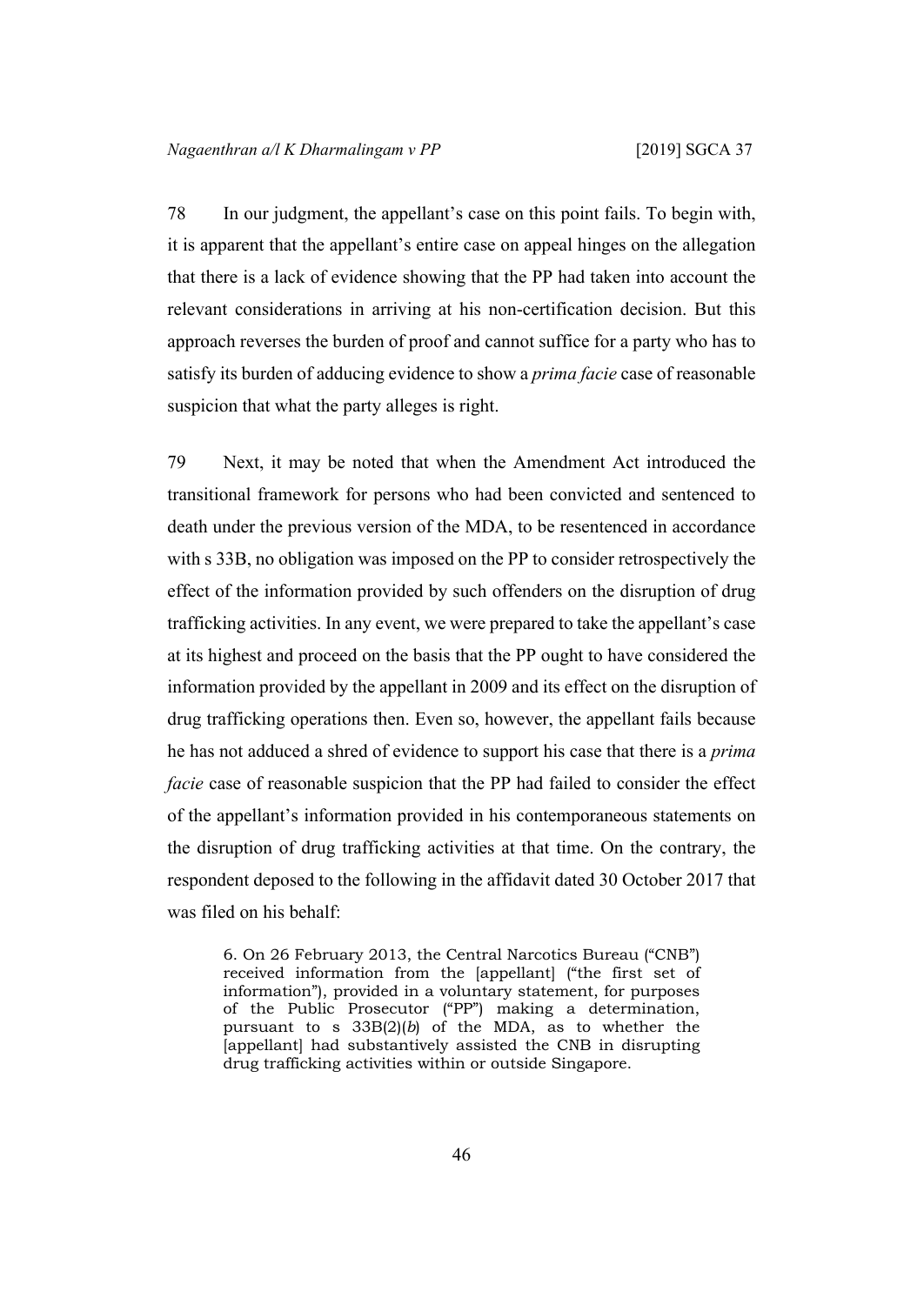7. The following (collectively, "the first set of material") was subsequently submitted to the then-PP, Attorney-General Steven Chong Horng Siong ("AG Chong"), for his consideration:

(a) the first set of information;

(b) information pertaining to operational matters; and

(c) the views of the CNB in relation to whether, based on the first set of information, the [appellant] had substantively assisted the CNB in disrupting drug trafficking activities within or outside Singapore.

8. On 22 July 2013, AG Chong determined, *after having considered the first set of material, that the [appellant] had not substantively assisted the CNB in disrupting drug trafficking activities within or outside Singapore*.

[emphasis added]

80 As can be seen from paragraph 8 of the respondent's 30 October 2017 affidavit, the PP had considered all the relevant material and arrived at the conclusion that "the appellant had not substantively assisted the CNB in disrupting drug trafficking activities within or outside Singapore". This, in our judgment, is a complete statement unto itself, not limited in time, that is capable of encapsulating the fact that the PP had indeed considered the effect of the appellant's information on the disruption of drug trafficking activities shortly after the time of his arrest in 2009. The appellant has not adduced any evidence to show why this was not the case. We therefore hold that the appellant has not made out a *prima facie* case of reasonable suspicion that the PP had not taken into account relevant considerations in arriving at his non-certification decision.

81 It is not necessary for us to consider how the PP subsequently dealt with the second, third and fourth sets of information. This is because the appellant's case on appeal is that the PP had failed to take into account the effect of the information, provided by the appellant to the CNB in his contemporaneous statements, on the disruption of drug trafficking activities in 2009. That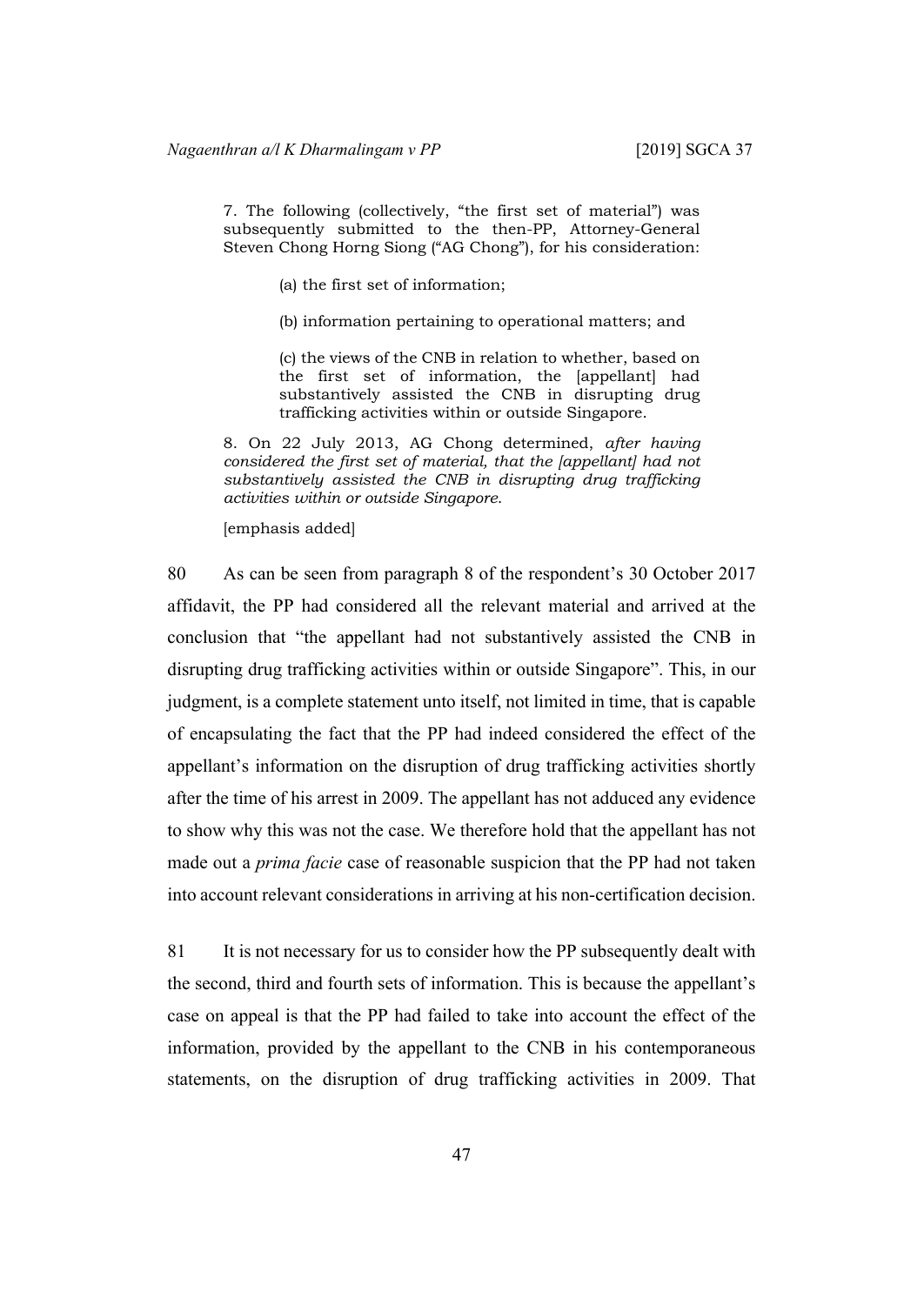information, as was common ground, is the same as the first set of information. The subsequent sets of information were all different from the first set of information, and thus, could not have been acted upon by the CNB in 2009.

# *Absence of precedent fact*

82 We turn to the appellant's next ground. The precedent fact principle of review applies where the relevant legislation envisages that the exercise of an executive power depends upon the establishment of an objective precedent fact. If this principle of review applies, then it is for the court, if there be a challenge by way of judicial review, to decide whether the precedent requirement has been satisfied: see *R v Secretary of State for the Home Department, ex p Khawaja* [1984] AC 74 at 108–109, *per* Lord Scarman, cited in *Chng Suan Tze* (at [110]).

83 *Chng Suan Tze* in relevant part held as follows:

(a) The court's function in judicial review depends on whether a precedent fact is involved. Where there is none, the scope of review is limited to *Wednesbury* principles (see *Associated Provincial Picture Houses Limited v Wednesbury Corporation* [1948] 1 KB 223); where, however, a precedent fact issue arises, the scope of review extends to deciding whether the evidence justifies the decision (at [108]).

(b) Whether the exercise of a particular executive power is subject to any precedent fact depends on the construction of the legislation that creates that power. An executive power may be subject to the requirement that it be exercised based on objective facts, but Parliament could also entrust all the relevant decisions to some other decision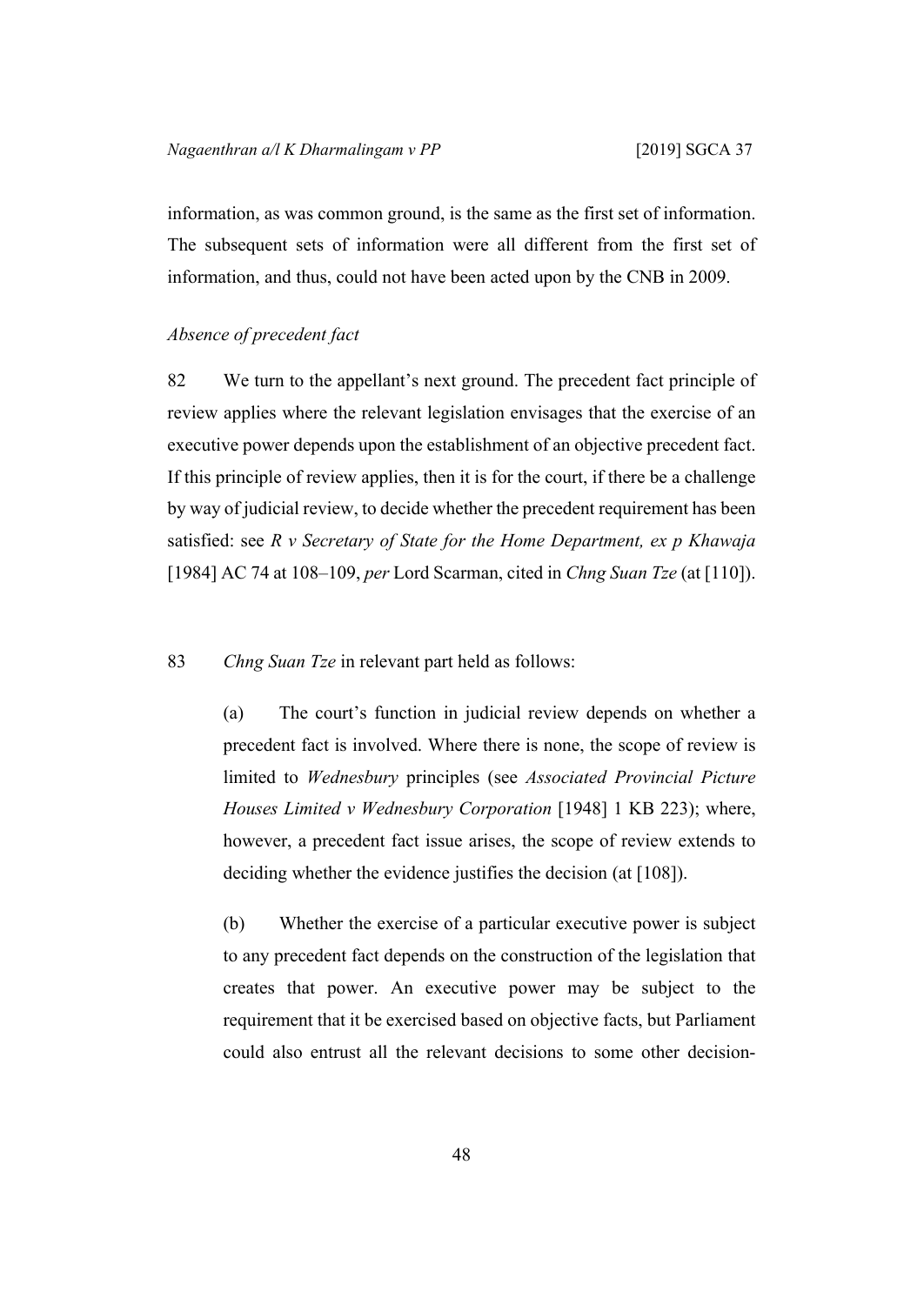maker. If this was the case, then the scope of judicial review would be limited to *Wednesbury* principles (at [108]).

(c) The President's discretion under s 8(1) and the Minister's discretion under s 10 of the Internal Security Act (Cap 143, 1985 Rev Ed) fell outside the precedent fact category, as s 8(1) provided that it was for the President to be satisfied that detention was necessary in order to prevent a detainee from acting prejudicially to national security, and s 10 gave the Minister the power to make revocation orders where the public interest so necessitated (at [117]).

(d) Apart from the construction of the words used, which stress that the relevant determinations of facts were reposed in the executive, Parliament could not have intended for the courts to decide on the evidence whether a detainee was *likely* to act in a manner prejudicial to Singapore's national security; the judicial process is unsuitable for reaching such decisions (at [118]).

<span id="page-50-0"></span>84 In our judgment, the appellant's case on this point must fail as well. This is because the PP's role in respect of s 33B(2)(*b*) is to make a *determination*; that determination is not a matter of the exercise of executive discretion. Once the PP determines that an offender has provided substantive assistance that has disrupted drug trafficking activities within the meaning of s 33B(2)(*b*), then the PP is bound to issue the appropriate certificate: see *Prabagaran* at [65]. But what the PP has the discretion to decide is as to the sort of inquiries he should make and the sort of information he should consider in coming to that determination. In that sense, this is simply *not* a situation involving the exercise of an executive discretion that requires a precedent fact to be established in the first place.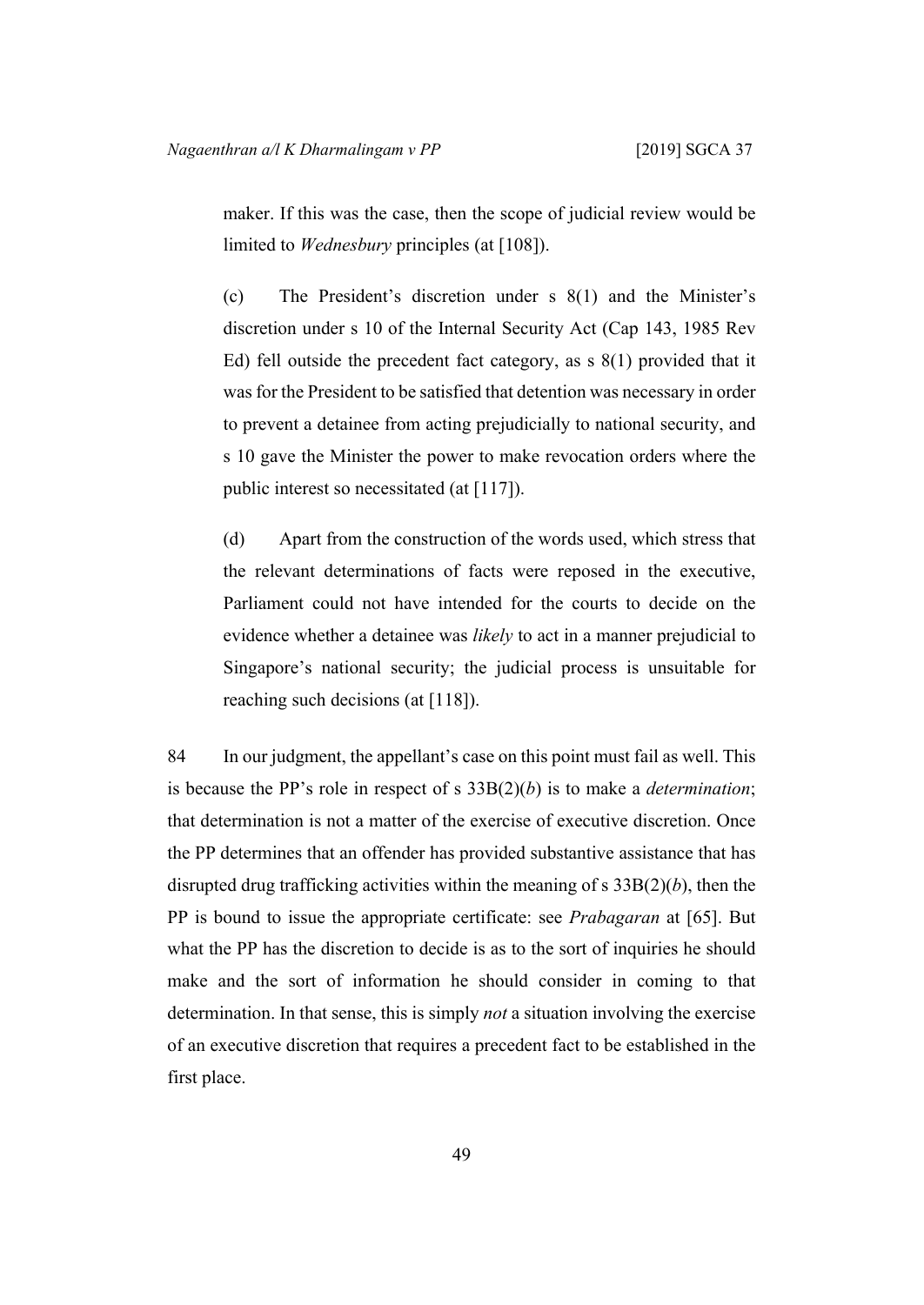85 The crucial words of s 33B(2)(*b*) of the MDA are as follows:

… the Public Prosecutor certifies to any court that, *in his determination*, the person *has substantively assisted the Central Narcotics Bureau* in disrupting drug trafficking activities within or outside Singapore [emphasis added].

86 The words "in his determination" in s 33B(2)(*b*) are important. They demonstrate that Parliament had intended for the PP to be the decision-maker in answering the question of whether an offender has substantively assisted the CNB in disrupting drug-trafficking activities. This view is further confirmed by s 33B(4), which provides that the PP's determination under s 33B(2)(*b*) shall be at the sole discretion of the PP (at [[56\]](#page-33-0) above). As we have stated above (at [[84\]](#page-50-0)), that discretion pertains to the PP's decision as to the sorts of inquiries and information he would need in coming to his determination under s 33B(2)(*b*). Finally, we note, though the point was not directly taken by the appellant, that Parliament's decision to entrust the PP with discretion over such matters and with the power to make the determination in question does not violate Article 93 of the Singapore Constitution. This is because of the lack of manageable judicial standards in assessing whether the substantive assistance provided by an offender to the CNB can be said to have disrupted drug trafficking activities locally and/or overseas, as a result of which, that determination under s 33B(2)(*b*) would not constitute something that can properly be considered to be the exercise of a core judicial function to begin with.